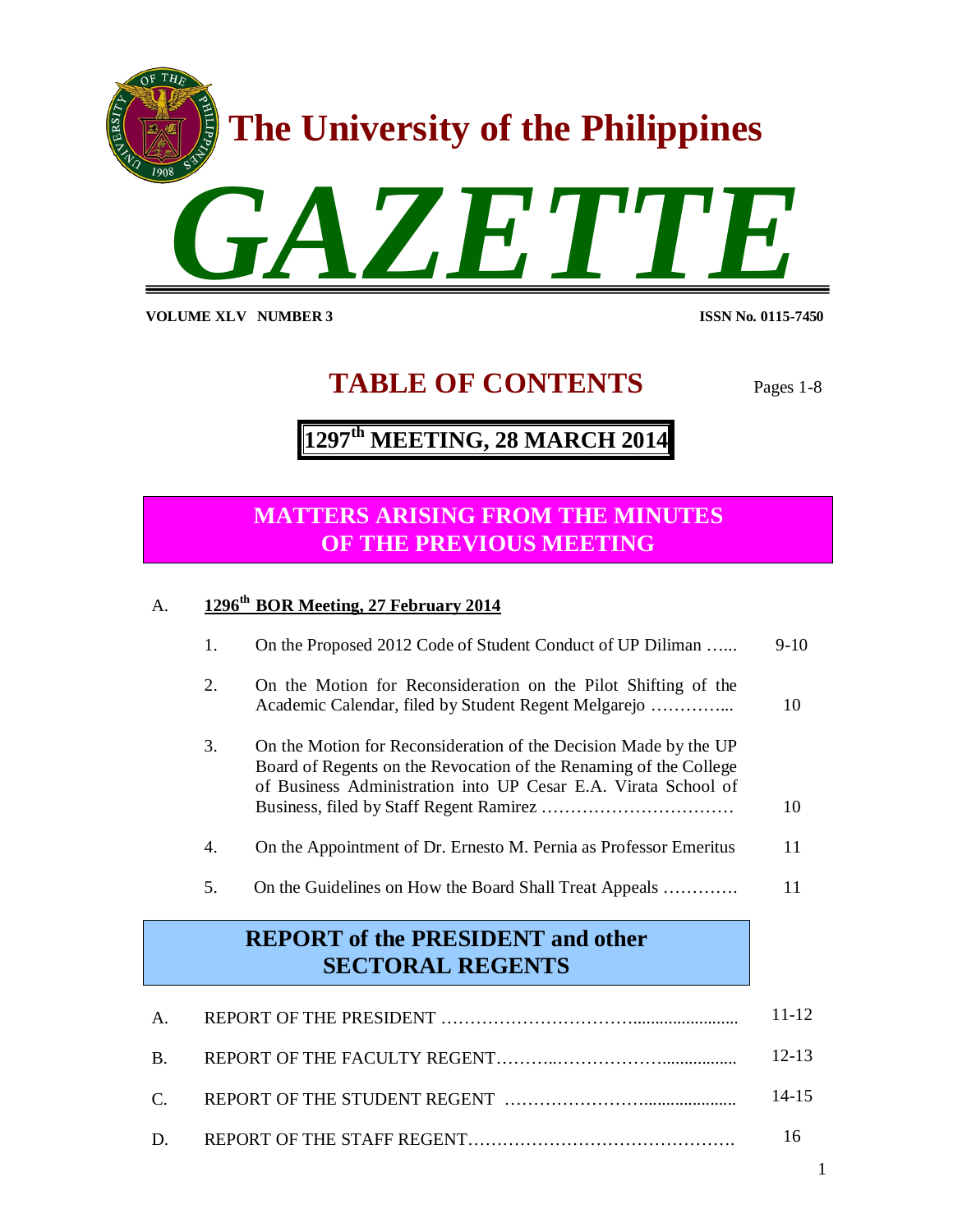# **MATTERS SUBMITTED FOR APPROVAL BY THE BOARD**

### **GENERAL GOVERNANCE**

|  | $16-17$ |
|--|---------|
|  |         |

## **ACADEMIC MATTERS**

| Α.        |                                                                                                                                                                                                                              | 17        |
|-----------|------------------------------------------------------------------------------------------------------------------------------------------------------------------------------------------------------------------------------|-----------|
| <b>B.</b> | Request of the President for Authority to Approve the Graduation of<br>Students from the Different Constituent Universities who Completed all the<br>Requirements as of the End of Second Semester 2013-2014, as Endorsed by | 17        |
| C.        | Graduation Ad Referendum of Mr. JAKE AARON T. CHUA YAP for the<br>Degree of Bachelor of Science in Civil Engineering, College of<br>Engineering, UP Diliman, as of the End of the First Semester 2013-2014                   | 17        |
| D.        | Plans and Activities of UP Los Baños to be Undertaken During the<br>Transition Period Prior to Shift to the New Academic Calendar                                                                                            | 18-19     |
| E.        | Proposed Institution of the Ph.D. in Marine Science Program (Option 3) and<br>the Ph.D. in Biology Program (Option 3) at the College of Science, UP                                                                          | 19        |
| F.        | Establishment of the Northern Cement Corporation Professorial Chair in<br>Concrete Engineering at the College of Engineering, UP Diliman                                                                                     | 19        |
| G.        | Waiver of the Rules on Age Eligibility of Applicants to the UP Expanded<br>Modernization Program for PhD Funding in Favor of Dr. Michelle Sunico                                                                             | 20        |
| H.        | Proposed Revisions of the International Publication Award 2014 Guidelines                                                                                                                                                    | $20 - 23$ |

## **FISCAL MATTERS**

| A.        |                                                                                                                                              | 24        |
|-----------|----------------------------------------------------------------------------------------------------------------------------------------------|-----------|
| <b>B.</b> | U.P. Budget Proposal for FY 2015 in the Amount of Php25.497 Billion                                                                          | $24 - 25$ |
| C.        | Request for Approval of Merit Promotions for 2014 to Faculty and Staff                                                                       | $25 - 26$ |
| D.        | Proposed Utilization of the 20% Undergraduate Tuition Fee Increment<br>(UGTFI) share of the UP Center for International Studies (UP CIS), as |           |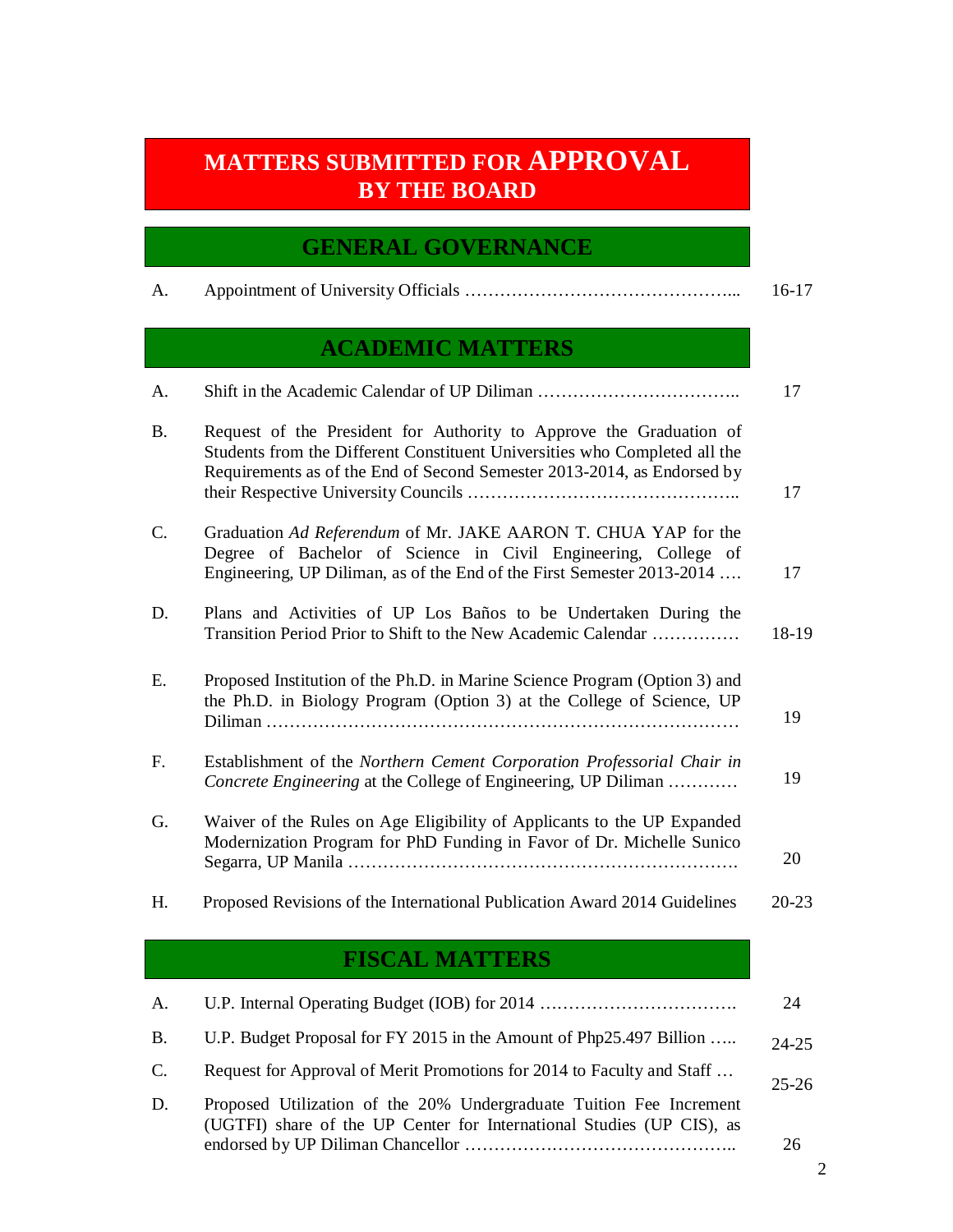| Ε.        | Payment of Productivity Incentive Bonus (PIB) in the Amount of P2,500.00                                                                                                                                                                                                                                                                                                | $26 - 27$       |
|-----------|-------------------------------------------------------------------------------------------------------------------------------------------------------------------------------------------------------------------------------------------------------------------------------------------------------------------------------------------------------------------------|-----------------|
| F.        | Payment of Clothing Allowance for FY 2014 in the Amount of P5,000.00<br>for Each Faculty and Staff from the General Appropriations Act 2014                                                                                                                                                                                                                             | 27              |
| G.        | Contract of Lease between the University of the Philippines Diliman and                                                                                                                                                                                                                                                                                                 | 27              |
| Η.        | General Construction Agreement with S.C. Megaworld Construction and<br>Development Corporation for the Design and Construction of the Philippine                                                                                                                                                                                                                        | 27              |
| I.        | Notice of Award for the Design and Construction of the UP Diliman                                                                                                                                                                                                                                                                                                       | 28              |
| J.        | Design and Build Contract with S.C. Megaworld Construction and<br>Development Corporation for the Design and Build of the National<br>Institutes of Health (NIH) Building Project, UP Manila Campus                                                                                                                                                                     | 28              |
| Κ.        | Request from UP Visayas Chancellor Rommel A. Espinosa, for Financial<br>Assistance in the Amount of P P2,780,000.00 to Provide for the UP Visayas<br>Tacloban College (UPVTC) Personnel who were Affected by Super<br>Typhoon Yolanda, but were NOT Covered by the Calamity Assistance,<br>Approved by the Board via Referendum and Confirmed at its 1295 <sup>th</sup> | 28-30           |
|           | <b>ADMINISTRATIVE MATTERS</b>                                                                                                                                                                                                                                                                                                                                           |                 |
| A.        |                                                                                                                                                                                                                                                                                                                                                                         |                 |
|           | Request of UP Diliman for the Full Condonation of Salary Overpayment to<br>Ms. Flocerfida D. Tuando, UP HRDO Employee Detailed to the Balay<br>Kalinaw, UP Diliman, in the Amount of P58, 258.00 as of 30 September                                                                                                                                                     | $30 - 32$       |
| <b>B.</b> | Appointment of Research, Extension and Professional Staff (REPS) as<br>SCIENTISTS in the Scientific Career System, Pursuant to Executive Order                                                                                                                                                                                                                          | 32              |
| C.        | Suspension of the UP Board of Regents Policy on the Renewal of<br>Appointment and Tenure of the UPLB Research, Extension and Professional                                                                                                                                                                                                                               |                 |
| D.        | Waiver of BOR Rule for Non-Teaching Staff to Complete their<br>Undergraduate Degree for a Maximum Period of Two (2) Years in Favour<br>of Ms. Teresita C. Quezon, Administrative Aide IV, Office of the                                                                                                                                                                 | $32 - 33$<br>33 |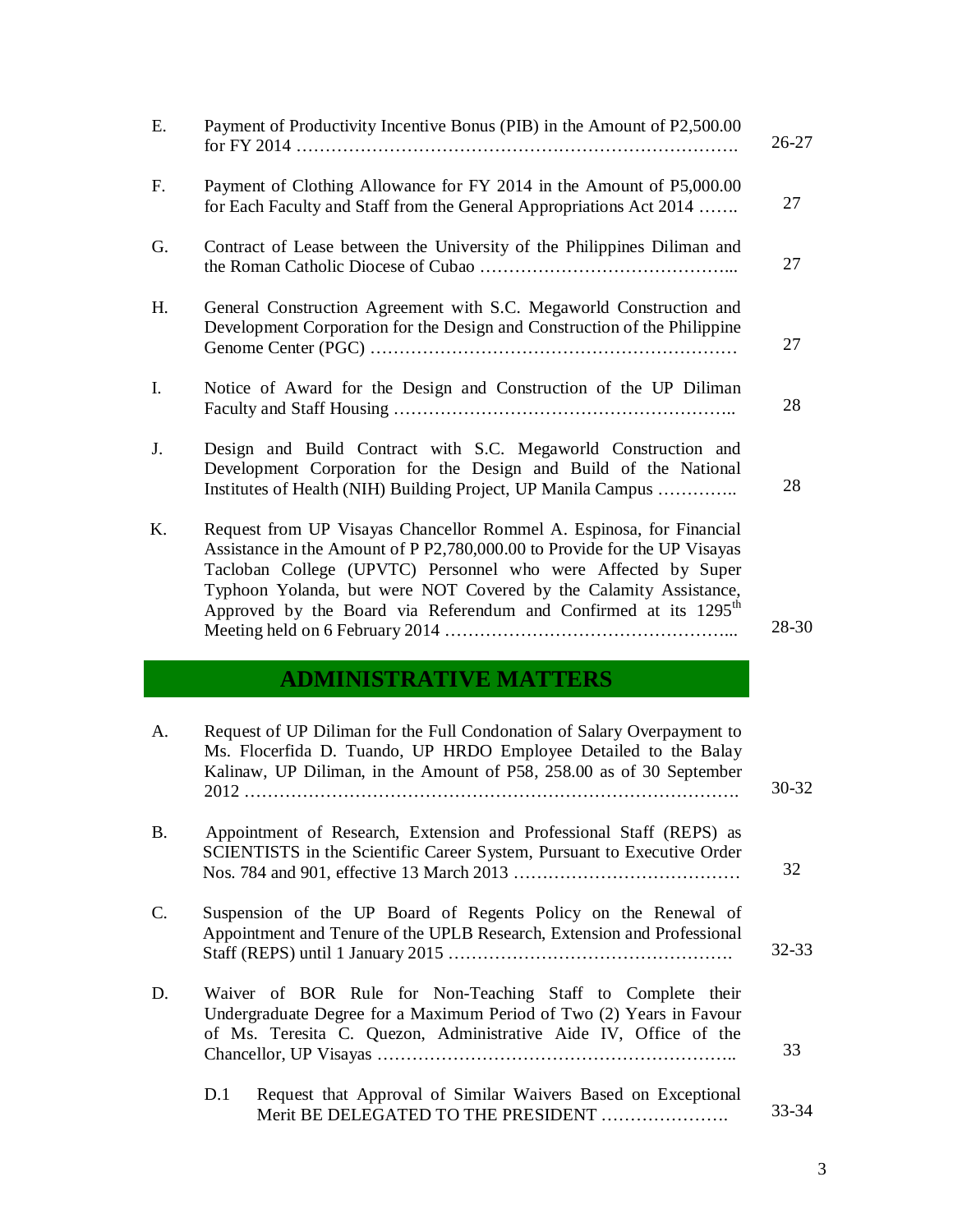| Е. | Request for Temporary Waiver of Faculty Tenure Rule in Favor of the |    |
|----|---------------------------------------------------------------------|----|
|    |                                                                     | 34 |

F. Appointment of Faculty …………………………………………………….. 34

# **MATTERS SUBMITTED FOR CONFIRMATION BY THE BOARD**

### **ACADEMIC MATTERS**

A. Agreements/ Contracts

### UP System

| 1.                | Memorandum on Academic Cooperation and Memorandum of<br>Exchange Student between the University of the Philippines and                                                                                                                                | 35 |
|-------------------|-------------------------------------------------------------------------------------------------------------------------------------------------------------------------------------------------------------------------------------------------------|----|
| 2.                | Memorandum on Academic Cooperation and Memorandum of<br>Exchange Student between the University of the Philippines and the<br>Philippine Council for Agriculture, Aquatic and Natural Resources                                                       | 35 |
| 3.                | Intellectual Property and Intellectual Property Rights Agreement<br>witih Deed of Special Power of Attorney between the University of<br>the Philippines through the Marine Science Institute and the<br>Philippine Nuclear Research Institute (PNRI) | 35 |
| <b>UP Diliman</b> |                                                                                                                                                                                                                                                       |    |
| 1.                | Memorandum of Agreement between the University of the<br>Philippines through the UP Law Center and the Civil Service                                                                                                                                  | 36 |
| 2.                | Artwork Loan Agreement between the University of the Philippines<br>through the Vargas Museum and the Cultural Center of the                                                                                                                          | 36 |
| 3.                | Agreement on Academic Cooperation between the University of the<br>Philippines through the School of Urban and Regional Planning<br>(SURP) and the Universidad Austral De Chile (UAC)                                                                 | 36 |
| 4.                | Agreement on Academic Exchange between the University of the<br>Philippines through the College of Architecture and the Department<br>of Architecture Faculty of Environmental Engineering, University of                                             | 36 |
| 5.                | Agreement for Academic Exchange and Memorandum on Student<br>Exchange between the University of the Philippines through the<br>College of Education and the Faculty of Education, National                                                            | 36 |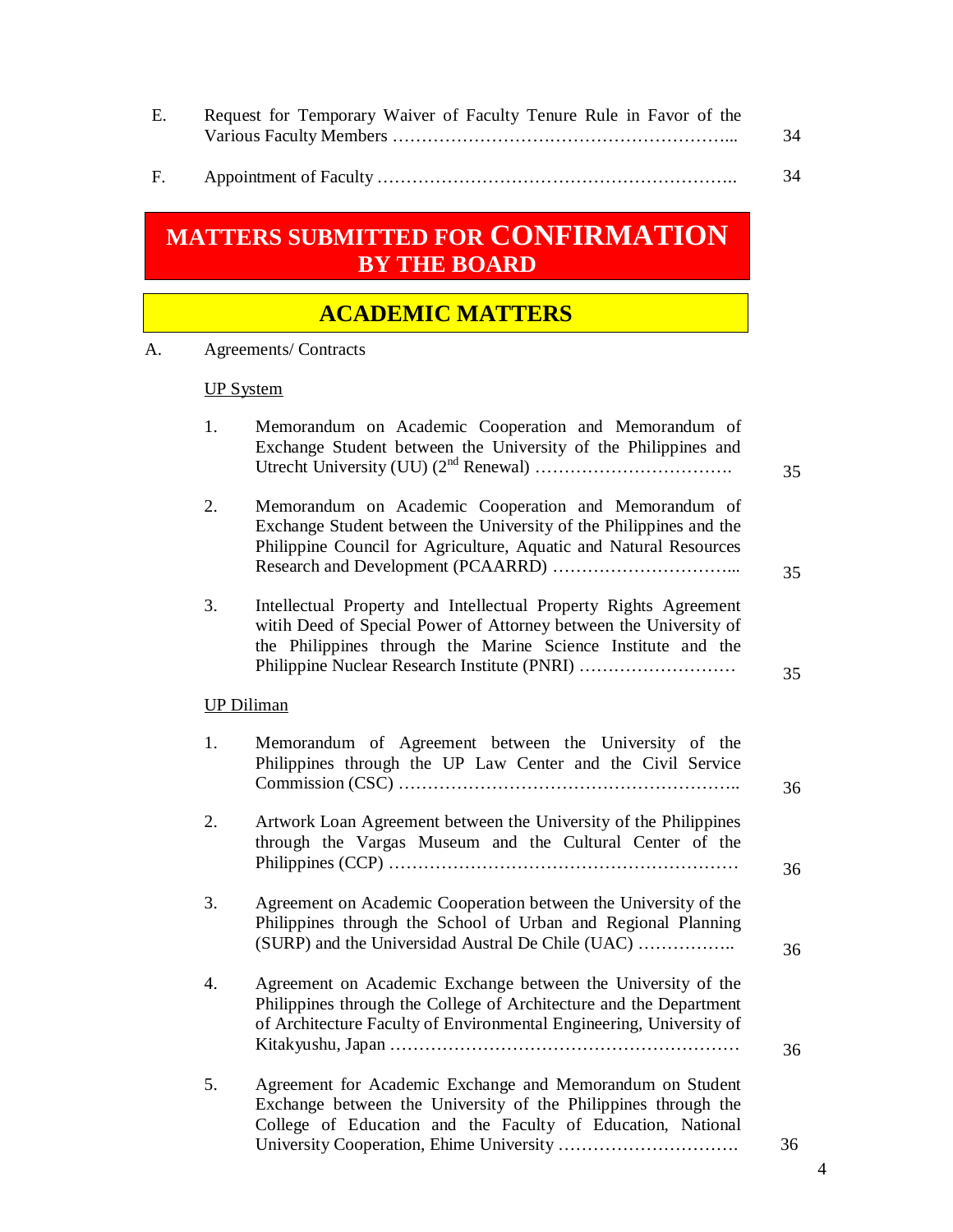| 6.  | Agreement on Academic Cooperation between the University of the<br>Philippines through the National Institute of Physics, College of<br>Science and the National Sun Yat-Sen University (NSYSU)                                                                                                                                                                                                      | 36 |
|-----|------------------------------------------------------------------------------------------------------------------------------------------------------------------------------------------------------------------------------------------------------------------------------------------------------------------------------------------------------------------------------------------------------|----|
| 7.  | Memorandum ng Kasunduan sa panig ng Unibersidad ng Pilipinas<br>Diliman sa pamamagitan ng Sentro ng Wikang Filipino (SWF) at ni                                                                                                                                                                                                                                                                      | 37 |
| 8.  | Memorandum of Understanding between the University of the<br>Philippines through the College of Music and the National Taiwan                                                                                                                                                                                                                                                                        | 37 |
| 9.  | Memorandum of Agreement between the University of the<br>Philippines through the Institute of Small Scale Industries (ISSI) and                                                                                                                                                                                                                                                                      | 37 |
| 10. | Agreement for Academic Exchange and Cooperation between the<br>University of the Philippines through the Archaelogical Studies<br>Program (ASP) and the Museum National d' Histoire Naturelle,                                                                                                                                                                                                       | 37 |
| 11. | Memorandum of Agreement between the University of the<br>Philippines through the College of Science and the Philippine<br>Council for Industry, Energy and Emerging Technology Research                                                                                                                                                                                                              | 37 |
| 12. | Memorandum of Agreement between the University of the<br>Philippines through the Law Center and the Department of Foreign                                                                                                                                                                                                                                                                            | 37 |
| 13. | Memorandum of Agreement between the University of the<br>Philippines Diliman and the Philippine Women's University (PWU)                                                                                                                                                                                                                                                                             | 38 |
| 14. | Memorandum of Agreement between the University of the<br>Philippines through the College of Engineering and the Samahan sa                                                                                                                                                                                                                                                                           | 38 |
| 15. | Memorandum of Agreement between the University of the<br>Philippines Diliman through the School of Economics and the Nihon<br>University, College of Economics, Japan (3 <sup>rd</sup> Renewal)                                                                                                                                                                                                      | 38 |
| 16. | Memorandum of Agreement among the University of the Philippines<br>Diliman through the Marine Science Institute (MSI), the Mindanao<br>University-Tawi-Tawi College of Technology<br>State<br>and<br>Oceanography (MSU-TCTO), the University of San Carlos (USC)<br>and the Philippine Council for Agriculture, Aquatic, and Natural<br>Resources Research and Development-Department of Science and | 38 |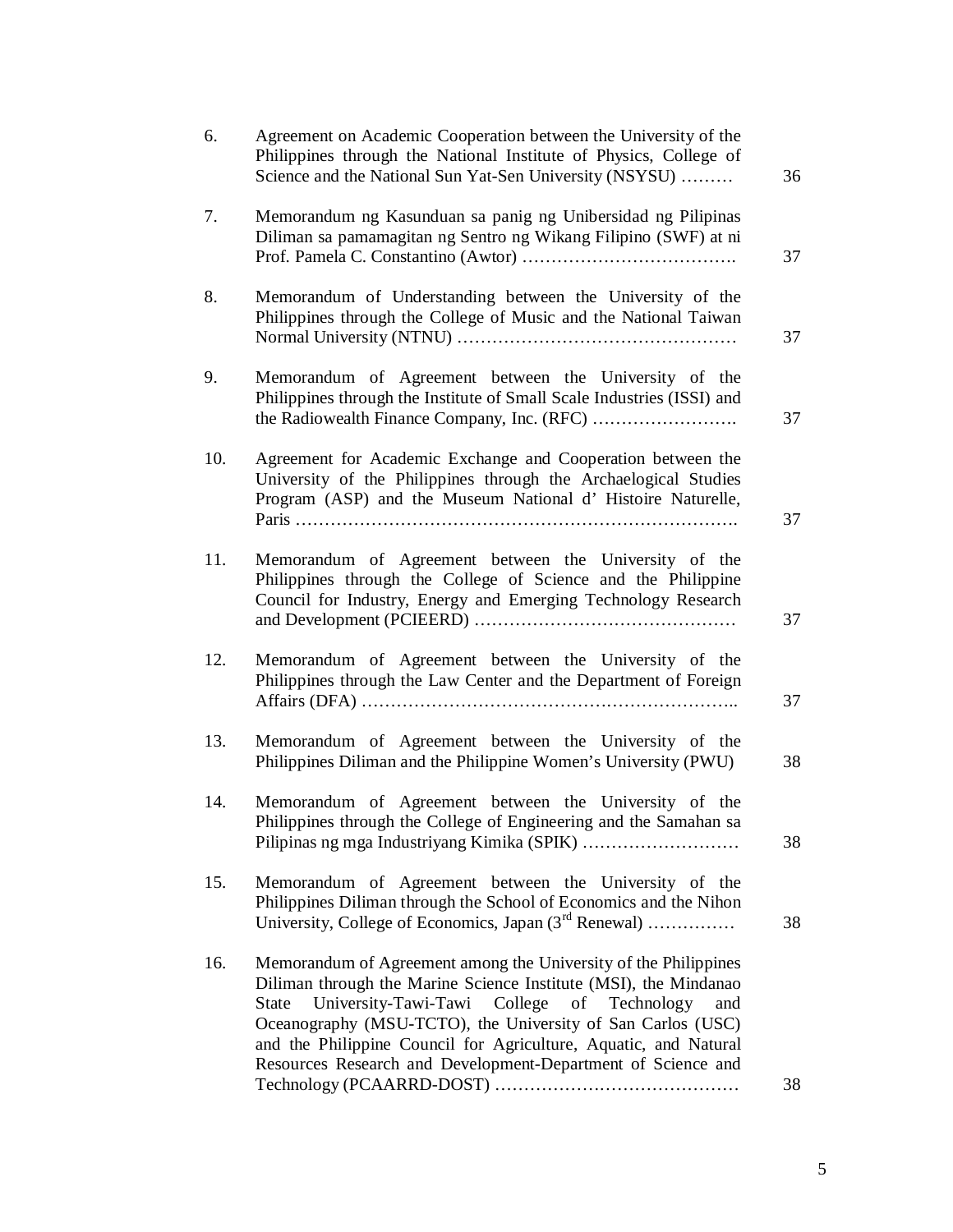| 17. | Dual Ph.D Degree Agreement between the University of the<br>Philippines Diliman through the Institute of Chemistry, College of                                                                  | 38 |
|-----|-------------------------------------------------------------------------------------------------------------------------------------------------------------------------------------------------|----|
| 18. | Memorandum of Agreement between the University of the<br>Philippines Diliman through the College of Law and the Department<br>of Environment and Natural Resources (DENR) (First Party)         | 39 |
| 19. | Memorandum of Agreement between the University of the<br>Philippines Diliman through the National Institute of Geological<br>Sciences (NIGS) and the University of Southeastern Philippines     | 39 |
| 20. | Memorandum of Agreement between the University of the<br>Philippines Diliman through the Institute of Small Scale Industries<br>(ISSI) and the Union of Catholic Church-Based Cooperative (UCC) | 39 |

### **FISCAL MATTER**

A. Contract of Lease between the University of the Philippines Diliman and the All-UP Workers Union (Lessee) ………………………………………... 39

# **MATTERS SUBMITTED FOR INFORMATION OF THE BOARD**

| A.             | Appointment of Hon. GIZELA M. GONZALEZ-MONTINOLA, Signed by<br>His Excellency President Benigno S. Aquino III, as Member of the Board<br>of Regents, University of the Philippines, for a Term of Two (2) Years<br>Effective 18 February 2014 until 17 February 2016 | 40 |
|----------------|----------------------------------------------------------------------------------------------------------------------------------------------------------------------------------------------------------------------------------------------------------------------|----|
| <b>B.</b>      | Appointment of Hon. MAGDALENO B. ALBARRACIN, Jr., Signed by<br>His Excellency President Benigno S. Aquino III, as Member of the Board<br>of Regents, University of the Philippines, for a Term of Two (2) Years                                                      | 40 |
| $\mathbf{C}$ . | ASEAN-QA Actual Quality Assessment at Programme Level for Bachelor<br>of Civil Engineering, Institute of the College of Engineering, University of                                                                                                                   | 40 |
| D.             | Status of Academic Agreement of the University of the Philippines with                                                                                                                                                                                               | 40 |
| Ε.             | Accomplishment Reports on Plans for Replenishment of Retiring PhD<br>Degree Holders in UP Diliman, UP Los Baños, UP Manila, and UP                                                                                                                                   | 40 |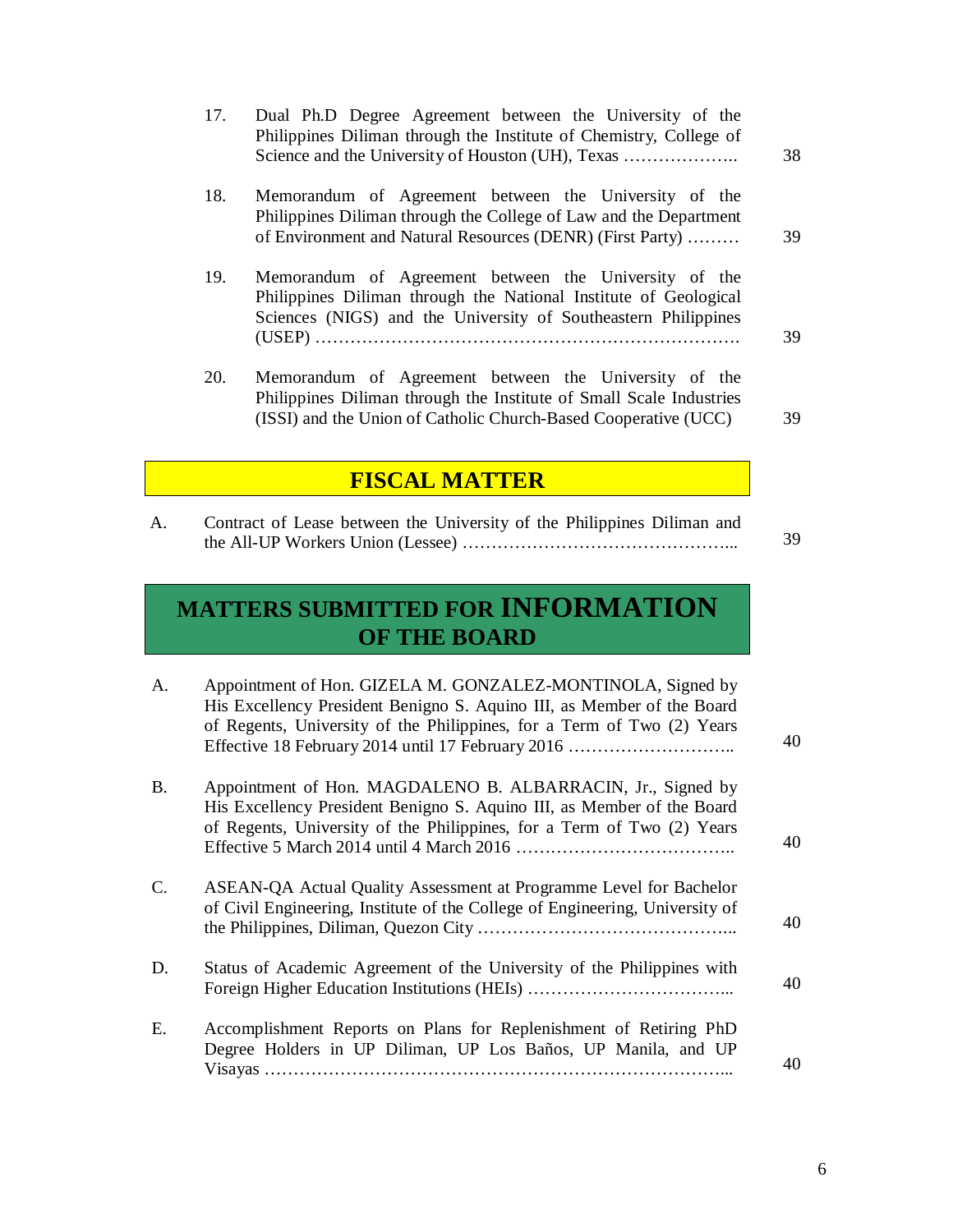| $F_{\cdot}$ | Presentation of the Office of the Vice President for Development<br>(OVPD)/Office of Design and Planning Initiatives (ODPI) to the BOR<br>Finance Committee in Connection with the UP Manila Phi House<br>Dormitory (UPMPHD) Architectural and Engineering (A&E) Plans              | 40    |
|-------------|-------------------------------------------------------------------------------------------------------------------------------------------------------------------------------------------------------------------------------------------------------------------------------------|-------|
| G.          | Delegated Authority to the President subject to INFORMATION of the<br>Board                                                                                                                                                                                                         |       |
|             | Contracts/Agreements                                                                                                                                                                                                                                                                |       |
|             | <b>UP</b> System                                                                                                                                                                                                                                                                    |       |
|             | Memorandum of Agreement among the University of the<br>1.<br>Philippines, the Rotary Club of Diliman and the Onemind Care                                                                                                                                                           | 41    |
|             | <b>UP Diliman</b>                                                                                                                                                                                                                                                                   |       |
|             | Agreement between the University of the Philippines through the<br>1.<br>University of the Philippines Integrated School (UPIS) and the                                                                                                                                             | 41    |
|             | <b>UP</b> Manila                                                                                                                                                                                                                                                                    |       |
|             | Construction Management Agreement between the University of the<br>1.<br>Philippines Manila and the D.M. Ferrer & Associates                                                                                                                                                        | 41    |
|             | <b>OTHER MATTERS</b>                                                                                                                                                                                                                                                                |       |
| A.          | Secretary's Certificate Designating and Appointing Dr. Elvira A. Zamora,<br>Vice President for Development, as the Authorized Representative of the<br>University of the Philippines to the Design and Construction of the UP<br>Cebu Library at the Cebu South Road Property (SRP) | 41    |
| <b>B.</b>   | Request of UP Baguio for the Procurement of One (1) Unit Passenger Van<br>(2.5 liters, diesel 4 cylinder, engine displacement cc 2494) which                                                                                                                                        | 41-42 |
| C.          | Request of President Alfredo E. Pascual for Authority to Travel to Korea<br>from 21-26 April 2014 to Participate in an Educational and Cultural Trip                                                                                                                                | 42    |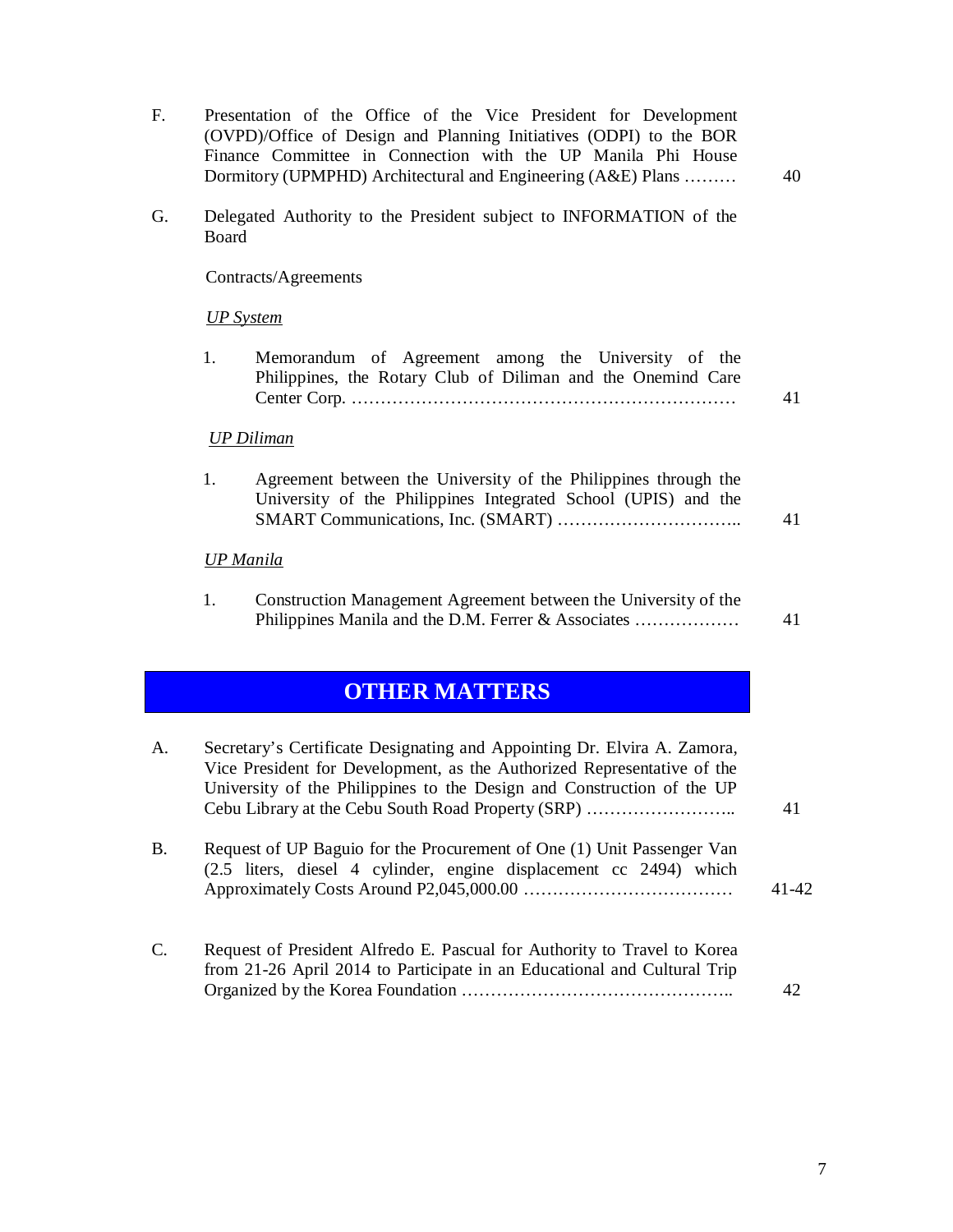# **ADMNISTRATIVE ORDERS**

| $\mathsf{A}$ .  | ADMINISTRATIVE ORDER NO. PAEP 14-08: UP System Committee       | $\Delta$ 3- $\Delta$ $\Delta$ |
|-----------------|----------------------------------------------------------------|-------------------------------|
| <b>B.</b>       | ADMINISTRATIVE ORDER NO. PAEP 14-10: Officer-in-Charge<br>- of |                               |
| $\mathcal{C}$ . | ADMIADMINISTRATIVE ORDER NO. PAEP 14-11: UP Puerto Galera      | 45                            |
| D.              | ADMINISTRATIVE ORDER NO. PAEP 14-12: UP Panel for the CNA      |                               |

# **MEMORANDUM**

| A.          | MEMORANDUM NO. PAEP 14-20: Instruction to Start Remitting Cash<br>Assistance of P2,000/mo. For 4 months (February to March) to Bracket E1 | 48        |
|-------------|-------------------------------------------------------------------------------------------------------------------------------------------|-----------|
| <b>B.</b>   | MEMORANDUM NO. PAEP 14-21: First Indorsement of the Ombudsman<br>in OMB-C-A-11-0647-J Entitled "Almira Divina M. Alejandrino vs.          | 49        |
| C.          | MEMORANDUM NO. PAEP 14-22: Revised Guidelines<br>$\alpha$                                                                                 | 49-50     |
| D.          | MEMORANDUM NO. PAEP 14-23: Request for authority to travel to                                                                             | $50 - 51$ |
| Ε.          | MEMORANDUM NO. PAEP 14-24: UP HR Special Meeting                                                                                          | 51        |
| $F_{\cdot}$ | MEMORANDUM NO. PAEP 14-25: Request for Approval of Proposed                                                                               | 51-52     |

#### **oo0oo**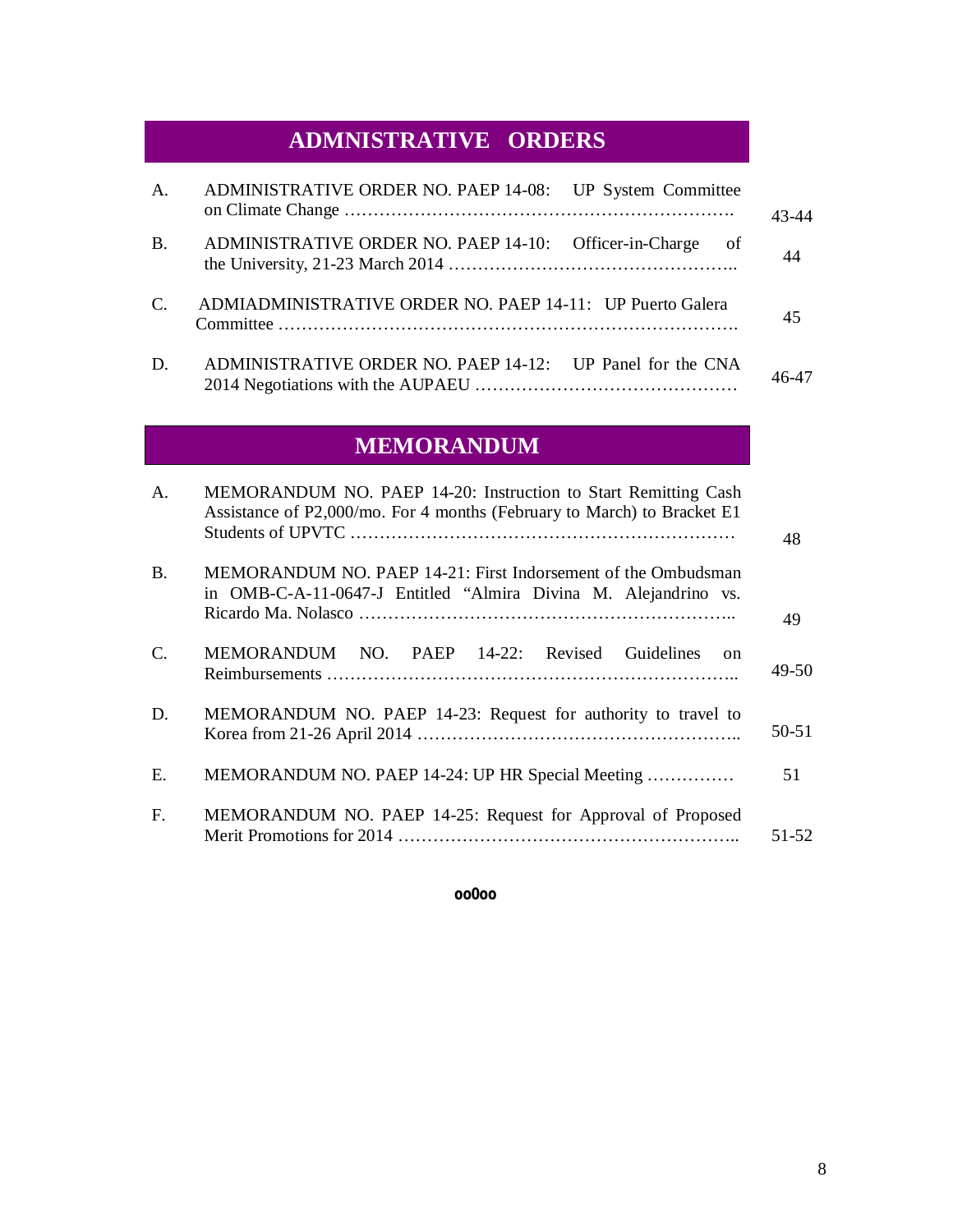### **DECISIONS OF THE BOARD OF REGENTS**

# **1297 th MEETING, 28 MARCH 2014**

### **MATTERS ARISING FROM THE MINUTES OF THE PREVIOUS MEETING**

#### **B. 1296th BOR Meeting, 27 February 2014**

#### **1. On the Proposed 2012 Code of Student Conduct of UP Diliman**

#### Highlights of the Discussion

Chair Licuanan asked for the final version of the proposed Code for the consideration of the Board. Student Regent Melgarejo said that she had presented the latest version to the Board last 27 February 2014 BOR meeting.

Secretary De Las Llagas recalled from the last meeting that there was no prior submission to the Board of the new version and the presentation of Student Regent Melgarejo was given on the day of the meeting so there was no opportunity to have the new version copied and circulated for the Board. She remembered the comment made by Regent Chief Justice Puno that it was hard to study the terms when they do not have the hard copy.

President Pascual cited the transition period from the previous Chancellor to the new Chancellor as a factor in finalizing the document. The Student Regent had not conferred with the new Chancellor on the proposed Code because the documents came to her late but she hoped that the new Chancellor had already been briefed on the subject matter.

VP Uy added that the decision of the Board then was for the Student Regent to discuss with the Chancellor and settle these issues before bringing these back to the Board.

Faculty Regent Abadingo requested that the members of the Board be furnished a copy of the final draft of the Code of Student Conduct before the scheduled meeting. She asked that the specific provisions agreed upon by the students and the Chancellor be highlighted for the proper guidance of the Board.

When Student Regent Melgarejo sought clarification on the Board action on the Code, Chair Licuanan said the Board cannot be expected to act on a matter that was not presented to the Board formally. She hoped that at the next meeting the Board would be ready to decide on the matter.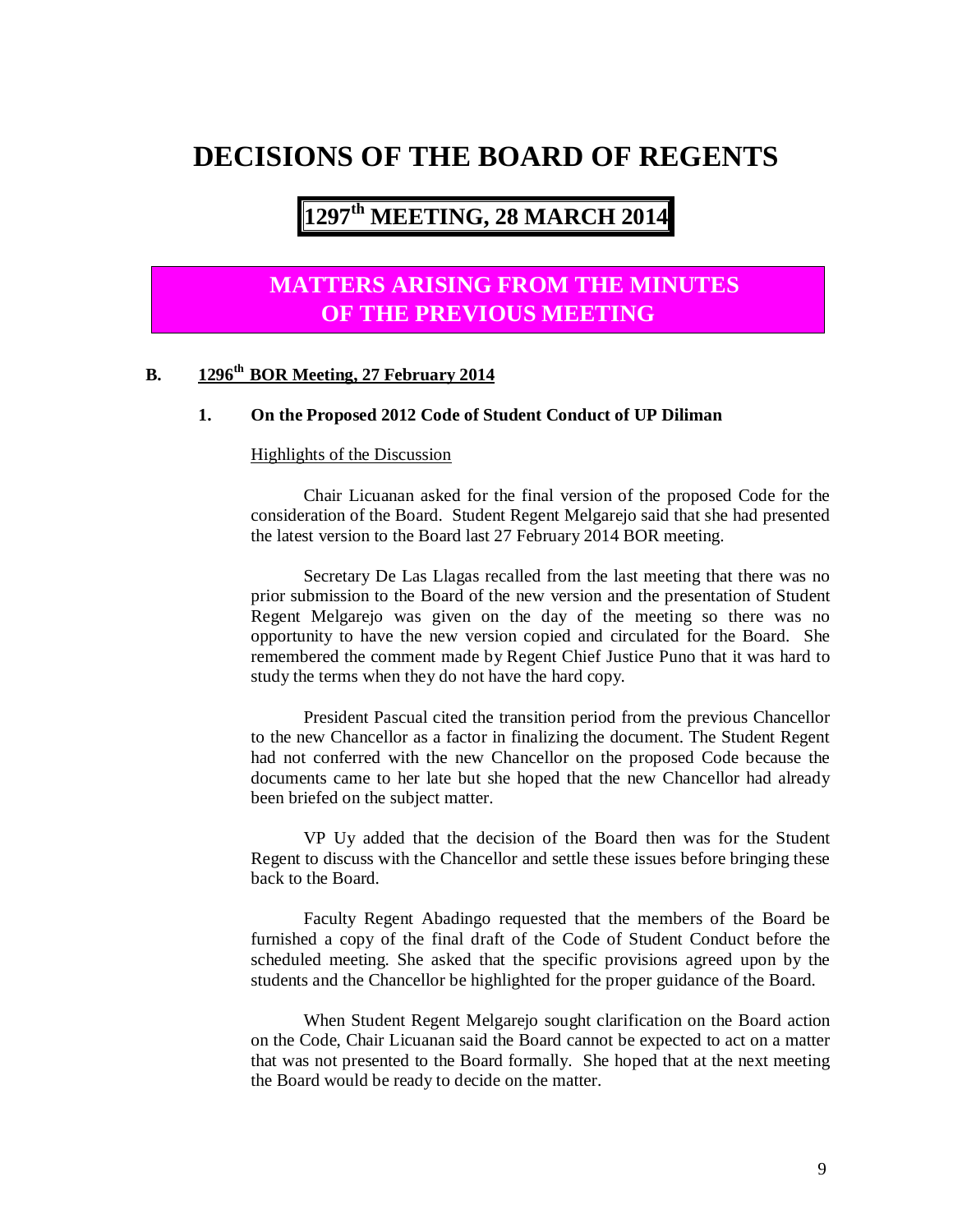President Pascual suggested that another discussion with the newlyelected representatives of the University Student Council in UP Diliman and the new UP Diliman Chancellor be held to finalize the wordings of the proposed Code.

Regent Cong. Romulo requested the Board Secretary to provide the members of the Board a briefer on what provisions the Board was asking the Student Regent to finalize with the Chancellor. Secretary De Las Llagas said the Secretariat would prepare a chronology of events and append the relevant documents for the information of the Board. She reminded the Student Regent of two (2) specific instructions to her from the Board at the last meeting: 1) to meet with her constituents to define what academic freedom is as far as the students are concerned; and 2) provide the time frame.

Regent Senator Cayetano suggested including the Office of the Vice President for Legal Affairs (OVPLA) in the dialogue of Student Regent Melgarejo with the new Chancellor so that the matter will be ready for decision at the next Board meeting. This would ensure that the final draft submitted for Board action would be consistent with the existing laws and any conflict with the definition of academic freedom would have already been resolved.

Chair Licuanan reiterated to Student Regent Melgarejo the suggestion to include the Vice President for Legal Affairs in her dialogue with the new Chancellor and other student leaders to come up with the final draft of the Code for approval of the Board at the next meeting.

#### **Board Action: DEFERRED**

#### **2. On the Motion for Reconsideration on the Pilot Shifting of the Academic Calendar, filed by Student Regent Melgarejo**

**Board Action:** After a lengthy discussion on the matter, the Board **AFFIRMED** its original decision to approve the shift in academic calendar for AY 2014-2015 (*1295th BOR Meeting, 6 February 2014*).

**3. On the Motion for Reconsideration of the Decision Made by the UP Board of Regents on the Revocation of the Renaming of the College of Business Administration into UP Cesar E.A. Virata School of Business, filed by Staff Regent Ramirez** 

> **Board Action:** After a lengthy discussion on the matter, the Board **REAFFIRMED** its original decision to rename the UP College of Business Administration into *UP Cesar E.A. Virata School of Business* (*1287th BOR Meeting, 12 April 2013 and 1295th BOR Meeting, 6 February 2014*).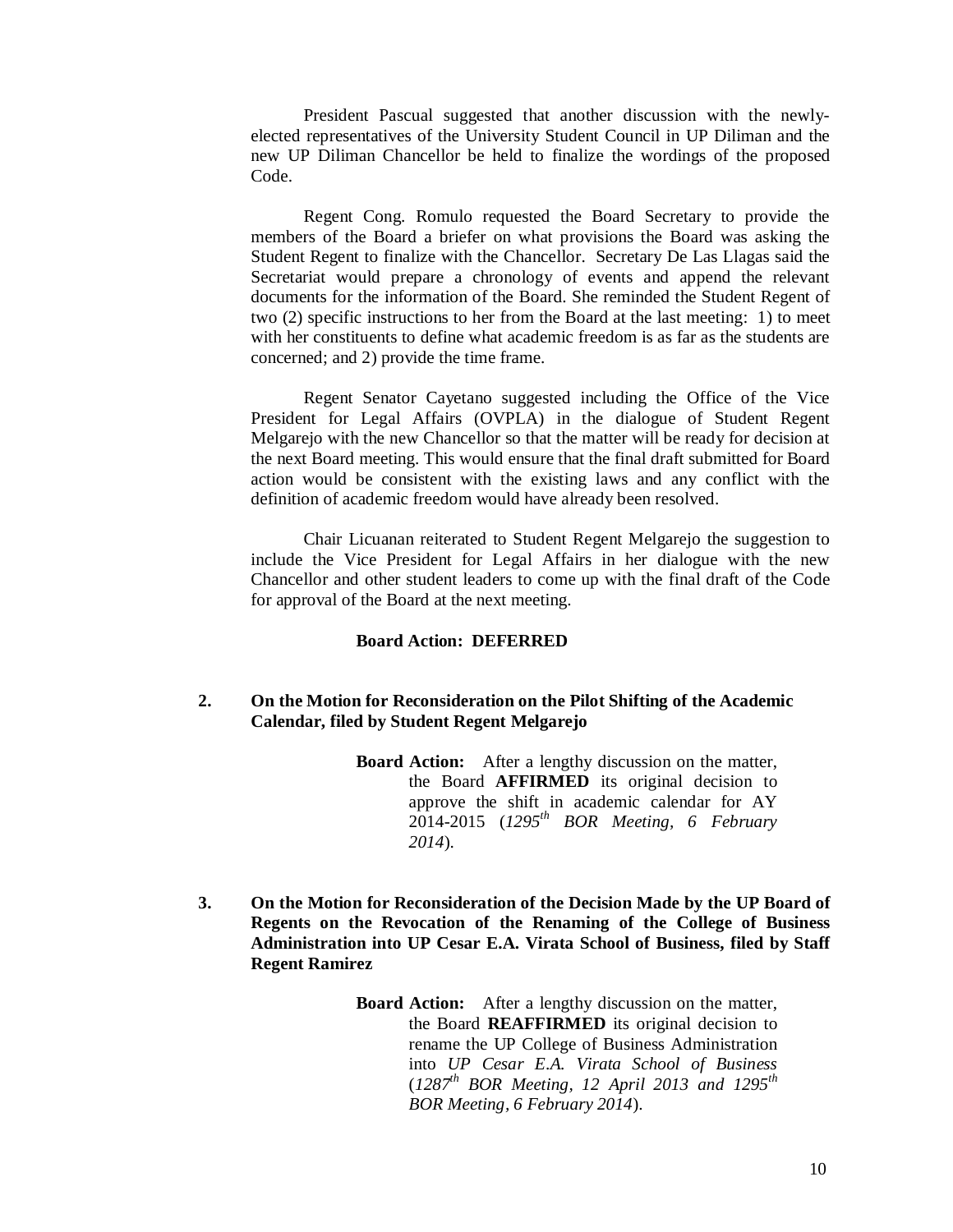#### **4. On the Appointment of Dr. Ernesto M. Pernia as Professor Emeritus Report and Recommendations of the Professor Emeritus System Committee**

At the 1295<sup>th</sup> Meeting of the Board of Regents held on 6 February 2014, the Board deferred its action on the subject matter to grant the request of the Chair of the System Committee for Professor Emeritus for more time to complete the evaluation process and to understand better how Dr. Pernia is regarded by his peers.

> **Board Action:** After a lengthy discussion on the matter, the Board **AFFIRMED** its original decision to approve the appointment of Dr. Ernesto M. Pernia as Professor Emeritus (*1288th BOR Meeting, 20 June 2013*).

#### **5. On the Guidelines on How the Board Shall Treat Appeals**

At the1296<sup>th</sup>meeting of the Board of Regents held on 27 February 2014, Regent Chief Justice Puno requested the Office of the Vice President for Legal Affairs (OVPLA) for certain guidelines in the University on how the Board of Regents should treat appeals that are brought up for its action.

OVPLA prepared a presentation for the Board but since Regent Chief Justice Puno was not around, the Board decided to defer the presentation until the next meeting.

#### **Board Action: DEFERRED**

### **REPORT of the PRESIDENT and other SECTORAL REGENTS for INFORMATION OF THE BOARD**

#### **A. REPORT OF THE PRESIDENT**

President Pascual informed the Board of Regents of the following major events:

- 1. UP Diliman Commencement Exercises to be held on 27 April 2014 with Chief Justice Ma. Lourdes Sereno as the guest speaker; and
- 2. Conferment of Doctor of Laws Degree, *honoris causa*, to Senator Franklin Drilon to be given during the College of Law commencement exercises to be held on 29 April 2014.

President Pascual informed the Board of Regents of the sterling performance by the UP College of Law in the 2013 Bar examinations where the topnotcher and four others in the Top Ten list were from UP. Regent Senator Cayetano suggested sending an official congratulatory message to the Dean, to the faculty, and to all the passers, specifically to the topnotchers. President Pascual said the UP System had already treated the passers in a testimonial dinner a day after the results came out.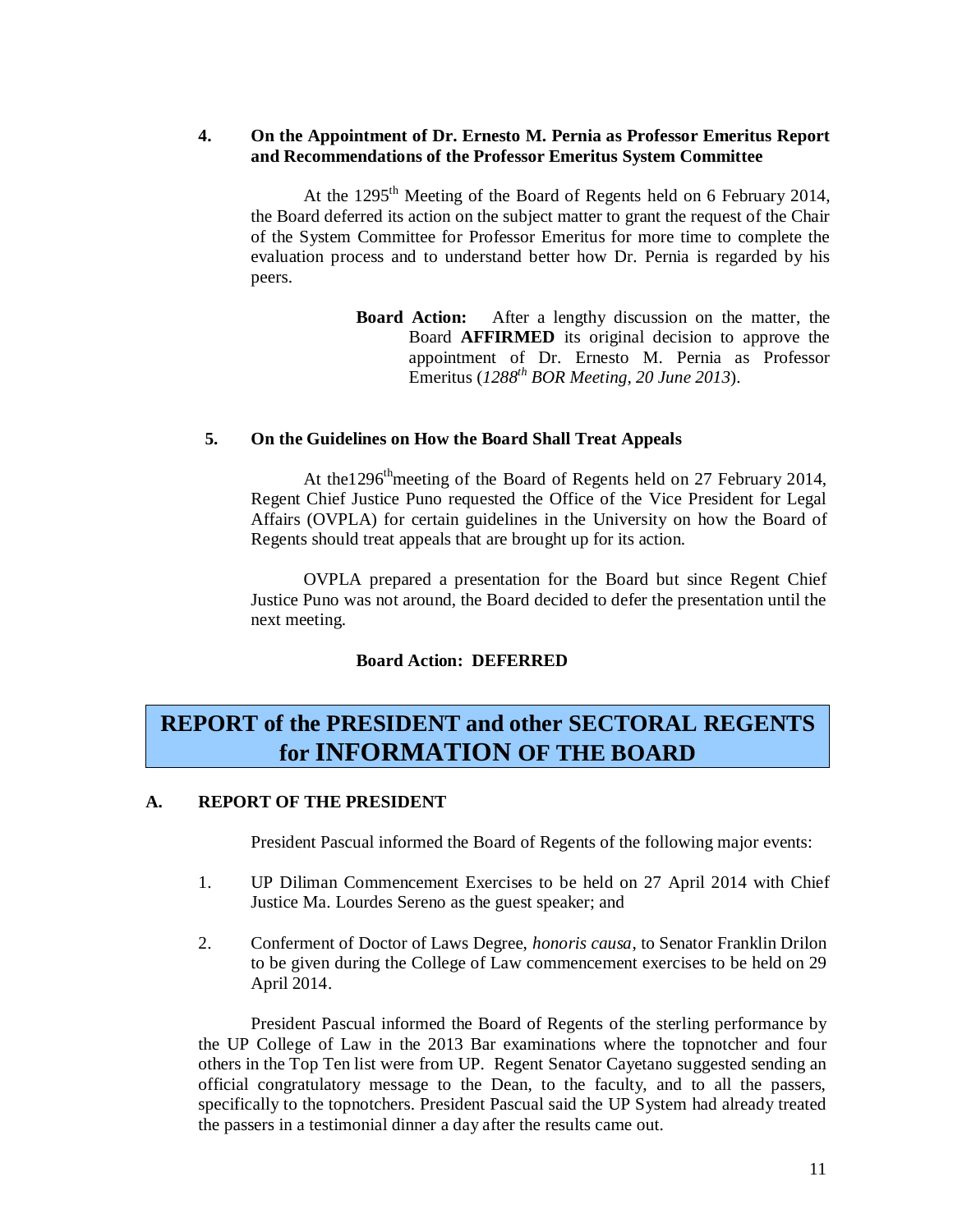President Pascual announced the launching of two species of hibiscus (gumamela) flowers at the next BOR meeting to be named *Hibiscus rosa-sinensis Patricia Licuanan*  and *Hibiscus rosa-sinensis Pia Cayetano.* This will be a token of the University's appreciation for their significant help in the approval of the UP's budget proposal.

The President also informed the body of the agreement he signed with the National Grid Corporation of the Philippines for the training of technical people, as well as in doing research projects to help reduce cost of electricity in the country.

The President also showed the Board the prototype design of the College of Arts and Letters (CAL) Theater. He said that negotiations are being done with the students whose *tambayan* will be affected by the project. He said the relocation plan is in order.

President Pascual presented the plan to setup a museum within the UP Diliman campus which will focus on the martial law era to inform the younger generation of the significant events during this period. A committee for this project has already been created and the fund will come from the national government.

#### **B. Report of the Faculty Regent**

"28 March 2014

Recent Concerns Brought to the Attention of the Faculty Regent

1. Promotion

This is a recurring concern not only of the faculty but also of the non-teaching staff. It has been almost four (4) years since the last promotion.

2. Possible Amendment of the Expanded Sick Leave Benefits for Faculty

There is a suggestion to amend the expanded sick leave benefits for the faculty, to include those applying for optional retirement provided they have served the university for at least twenty (20) years. At present, this is availed by only those who retire at the compulsory retirement age of 65 years old and those who gets seriously ill as defined by PHILHEALTH.

3. Revisit the guidelines for overload teaching and possible increase in overload honorarium for teaching. There are units implementing stricter guidelines without approval either by the President or by the Board of Regents. For instance, UP Manila does not pay overload honorarium if the extra load (usually graduate class) has less than five (5) students. It also does not apply the off-hour rate to faculty administrators teaching after office hours or on weekends. Nowhere can we find these in the Board-approved guidelines. These matters have to be looked into.

There is also a suggestion that the current rates for overload payment be reviewed and looked into for the possibility of increasing the same.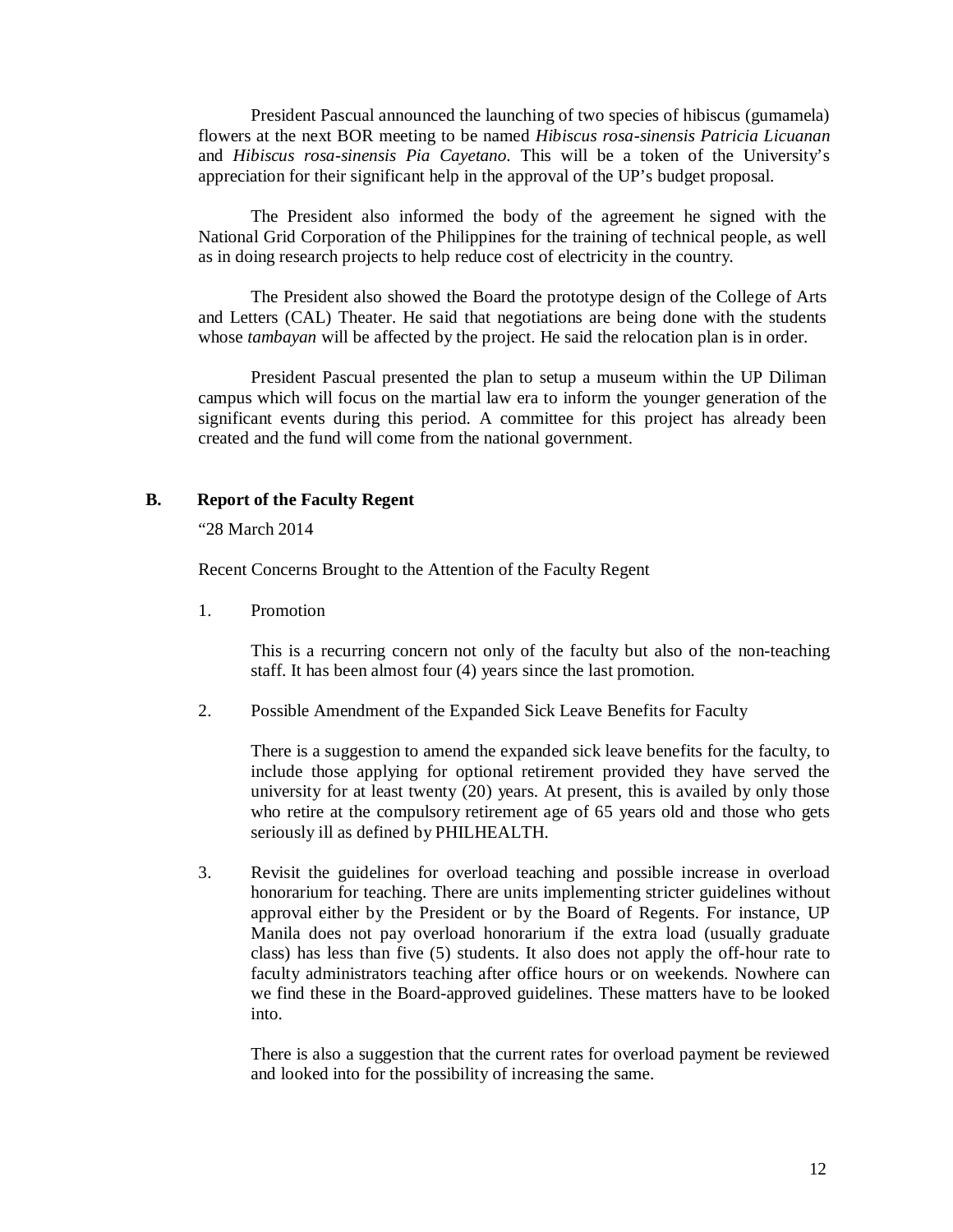4. Update on Professors Emeriti

Some faculty members are requesting for an update on the appointment of professor emeriti. One specific case is Professor Epictetus Patalinghug of the College of Business Administration who has been endorsed in May 2013 yet.

5. Review of Tuition Benefits for Faculty

At present, the faculty only get tuition waiver for at most six (6) units enrolled in. If they enrol in more than six (6) units they have to pay for the additional units.

6. Re-examine the "no retroactive" policy of the Civil Service

Are the faculty members of the University covered by this policy? There is one case now in UP Manila where a research faculty who is an MD and a PhD in Nutrition and who has been serving the University since 2000 was denied a reappointment "due to lack of necessary requirements and documents, and …" University policy of "No retroactive Appointments." Without the appointment papers, this faculty continued to render service and receive her salary. When her renewal was not approved, she was even asked to pay back the University. Now that she just wants to leave UP since she was accepted at the FNRI, the University would not give her clearance because of the return service obligation as a result of her fellowship at the Cornell University. However, there is an existing BOR decision that one could serve out his/her return service obligation in another agency of the government.

7. Case of Four (4) UP Manila Students Who May Not Be Able to Graduate Because of Their Inability to Pay Their Tuition Before the Deadline Set by the UP Manila Administration

This was brought to my attention by some colleagues in UP Manila. Time is of the essence. Hence, this is included in this report.

The four students have appealed their case but this was denied by the Vice Chancellor for Academic Affairs. They were asked why they did not avail of the student loan. When I e-mailed the Vice Chancellor for Academic Affairs and suggested that she write to the President if the constraints for approval are the rules, she responded that the reasons cited do not warrant approval of the request. Upon reading the students' letter, I could understand the VCAA's position. The letter was strongly worded. But given the possibility that these students will not be able to graduate if they are not allowed to pay their tuition, I appeal for understanding and compassion that they be allowed to pay their tuition even this late stage.

Incidentally, one of the affected students is a former Student Regent. He informed me that he wrote to the Vice Chancellor for Academic Affairs on January 27, 2014 requesting he be allowed to pay his tuition. His request was granted provided he pays on January 27 also. He failed to pay on this date. It is only now that he has the money to pay his tuition.

It is hoped that the Board would act kindly on this matter."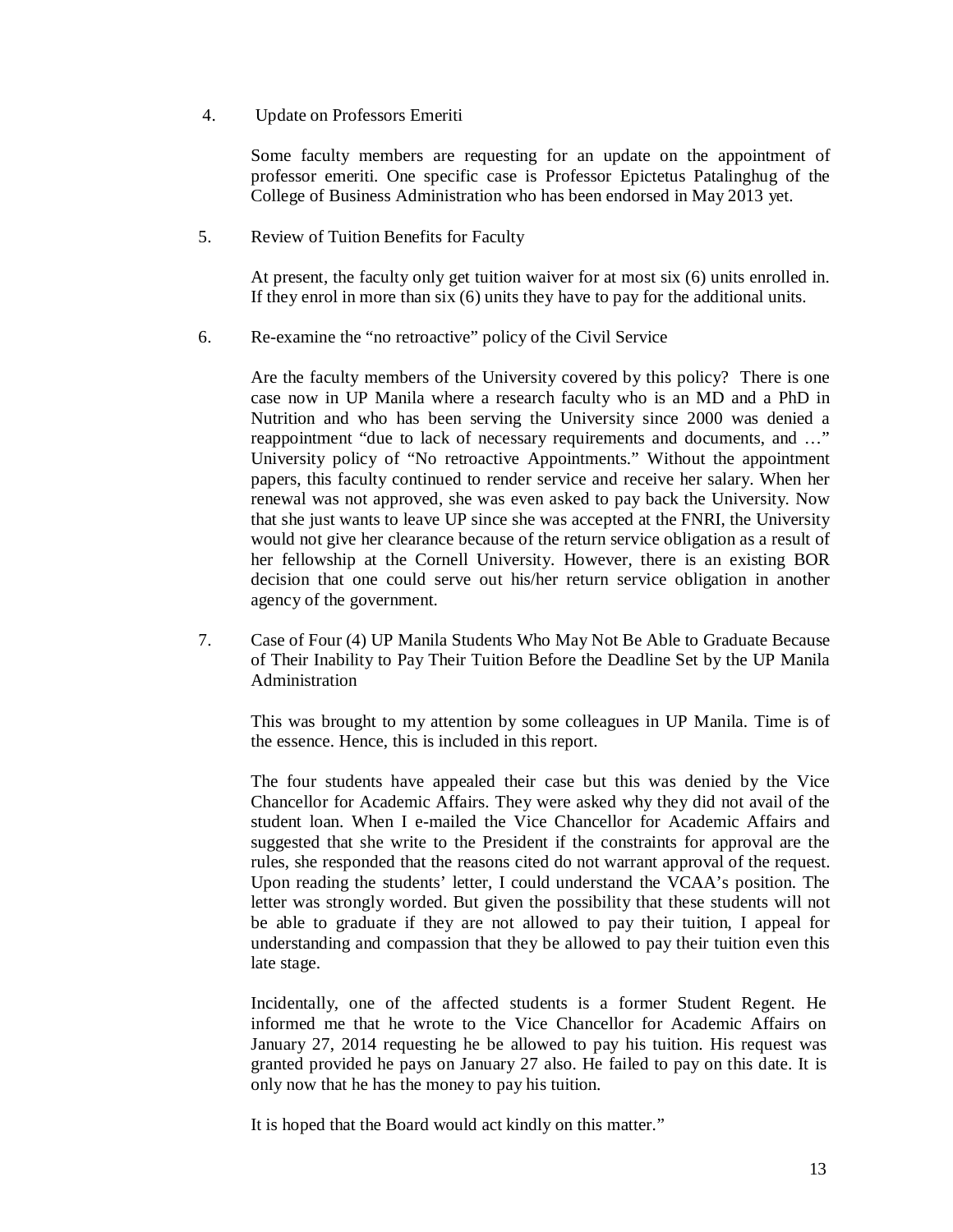#### **C. REPORT OF THE STUDENT REGENT**

"March 28, 2014

1. Urgent concerns from the students of the UPM SHS Palo campus

This month, I was able to talk with members of the Student Council from the UP Manila School of Health Sciences in Palo, Leyte. They furnished my Office a list of problems they have been experiencing for the past months since the start of their classes on February 19. These are the following:

- a. No electricity in the temporary site. I was told that because there was no electricity in the temporary site, students are having a hard time studying their lessons at night since the lights are dim inside the bunkhouses/dormitories and power outages are frequent. The students even told me that they use their cell phones just so they could study at night.
- b. High temperature inside the bunkhouses. The temporary site of the UP Palo campus is composed of 11 bunkhouses – 4 are used as classrooms, 3 are used as dormitories, 2 as administrative offices and 2 are still unusable because they lack wooden platforms.

They cannot bear the heat inside these bunkhouses especially during class and office hours. They try to use umbrellas and hand fans to counter the heat. Because of this, our students get headaches and cannot concentrate on their classes.

- c. Many dormers are getting sick. Because of the conditions in the temporary site, a lot of dormers are getting sick. There are 22 cases of acute respiratory infection, 11 cases of fever and 7 cases of diarrhea. Three dormers already contracted chinkungunya and one with dengue fever. Two students also experienced hyperventilation while inside the dorms.
- d. Lack of comfort rooms, bathrooms and lavatories. The students are sharing one comfort room with the students of the UP Visayas Tacloban College at the UPVTC Learning Resource Center. They report that most of them choose to use the comfort room only at night time after class hours in UPVTC since they also share it with other students. They also use this as their bathroom and they have to wake up very early in the morning to take a bath.
- e.. Lack of potable water supply. Dormers are forced to get their water from the comfort room for drinking and cooking purposes. They use water purifiers and Aquatabs just to make the water potable.
- f. Two dorms are flooded during the rainy days. Since there are no wooden platforms in the two dorms and there are also no storage areas for their personal effects, their things get wet when it rains.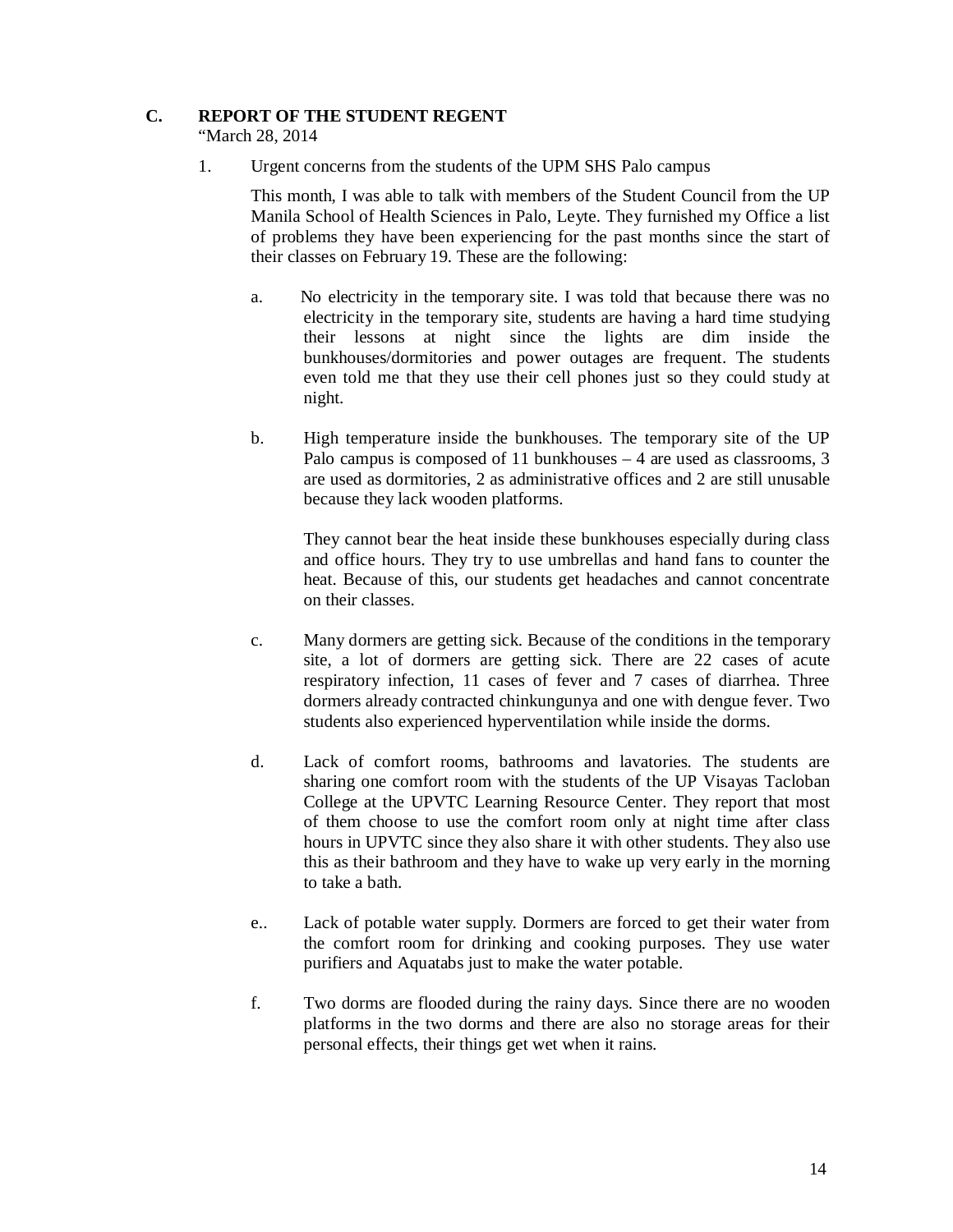- 2. Other concerns
	- a. Appeal of the graduating Political Science students of UP Manila (Arguelles et al.)

Yesterday, I received letters from four graduating political science students of UP Manila who were not allowed to settle their financial deficiencies for this semester. The letter from Vice Chancellor de Luna states that their appeal was disapproved because they did not avail of student loans. They are appealing to the members of the Board so that they may be able to settle these obligations and eventually graduate from the University.

b. Participation in Kristel Tejada commemoration activities

Together with other members of the UP community, we participated in the activities commemorating the first death anniversary of UP Manila student Kristel Tejada. Iskolar ng Bayan system-wide conducted candle-lighting activities and ecumenical services for the commemoration. We also participated in the students' and teachers' protest to continue to fight for the right to education.

c. Participation in International Women's Day activities

Together with the members of the UP community, we commemorated the International Women's Day on March 8. Aside from celebrating the advancements of women in society, we are called upon to continue fighting for the rights not only of women, but all of the oppressed sectors in society. We recognize that women's rights cannot be upheld if the society is not liberated from an oppressive system.

d. Student activities against the academic calendar shift

We supported the student-initiated activities with regard to the issue of the academic calendar. The consolidated efforts of students, organizations, and institutions show that they strongly oppose the implementation shift in the academic calendar.

e. System-wide Student Council Elections

Students across the system conducted their annual student council elections in their respective campuses. We are happy to report that the SCEs have been successful and each constituent unit already has an incoming set of officers for the next academic year, 2015-2016. We are hopeful that they will continue to stand for what a UP student council should be – the vanguards of students' and people's rights and welfare.

For the students and the people,

### **KRISTA IRIS V. MELGAREJO**

Student Regent"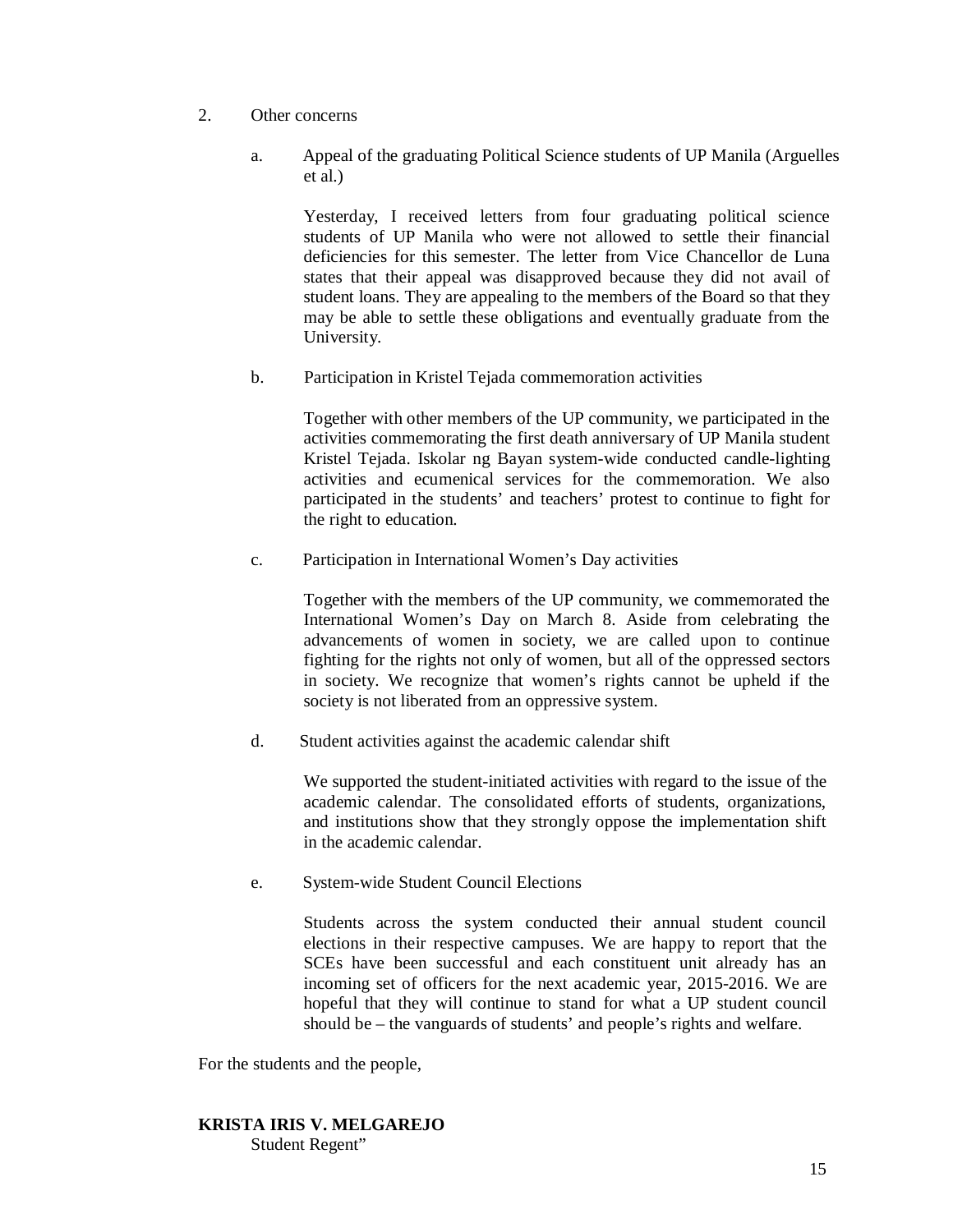### **D. REPORT OF THE STAFF REGENT**

"March 2014

- 1. Coordinated the Appreciation Ceremony for UPV Tacloban donors initiated by cross-registering students from UPV Tacloban at the Iloilo City and Miag-ao campuses of UP Visayas.
- 2. Had a courtesy call with UP Manila Vice Chancellor for Administration, Dr. Jose Florencio Lapeña, Jr. and discussed the plight of the lone staff member in UP SHS in Koronadal who is a non-UP contractual. We requested for a casual position for the post which was consequently approved. VC Lapeña was also open to the idea of providing an additional Job Order personnel to assist in the staff work in UP Koronadal. Requests the faculty and staff regarding further studies, access to UP publications and housing problems of students were also brought to his attention.
- 3. Discussed with the representative of the staff REPS and of the UP their position of the Academic Shift and accepted their position paper to be presented to the BOR for their views to be heard since they were not part of the UC and they did not participate in the referendum as well.
- 4. Discussed with VCA Nestor Yunque the inclusion of the additional personnel who will be recipient of cash assistance from the University, including those from Northern Panay and Antique.
- 5. Job Order personnel from UPV Tacloban, who were serving the University for some time now also requested if they can also be given financial assistance in the repair of their houses.

#### **ANNA RAZEL L. RAMIREZ**

Staff Regent"

### **MATTERS SUBMITTED FOR APPROVAL BY THE BOARD**

### **GENERAL GOVERNANCE**

The Board **APPROVED** the following:

#### **A. Appointment of University Officials**

#### *UP System*

Asst. Prof. **RICHARD PHILIP A. GONZALO** as Ad Interim Director, Socialized Tuition System (STS) Office, Office of the Vice President for Academic Affairs, effective 01 March 2014 until 28 February 2015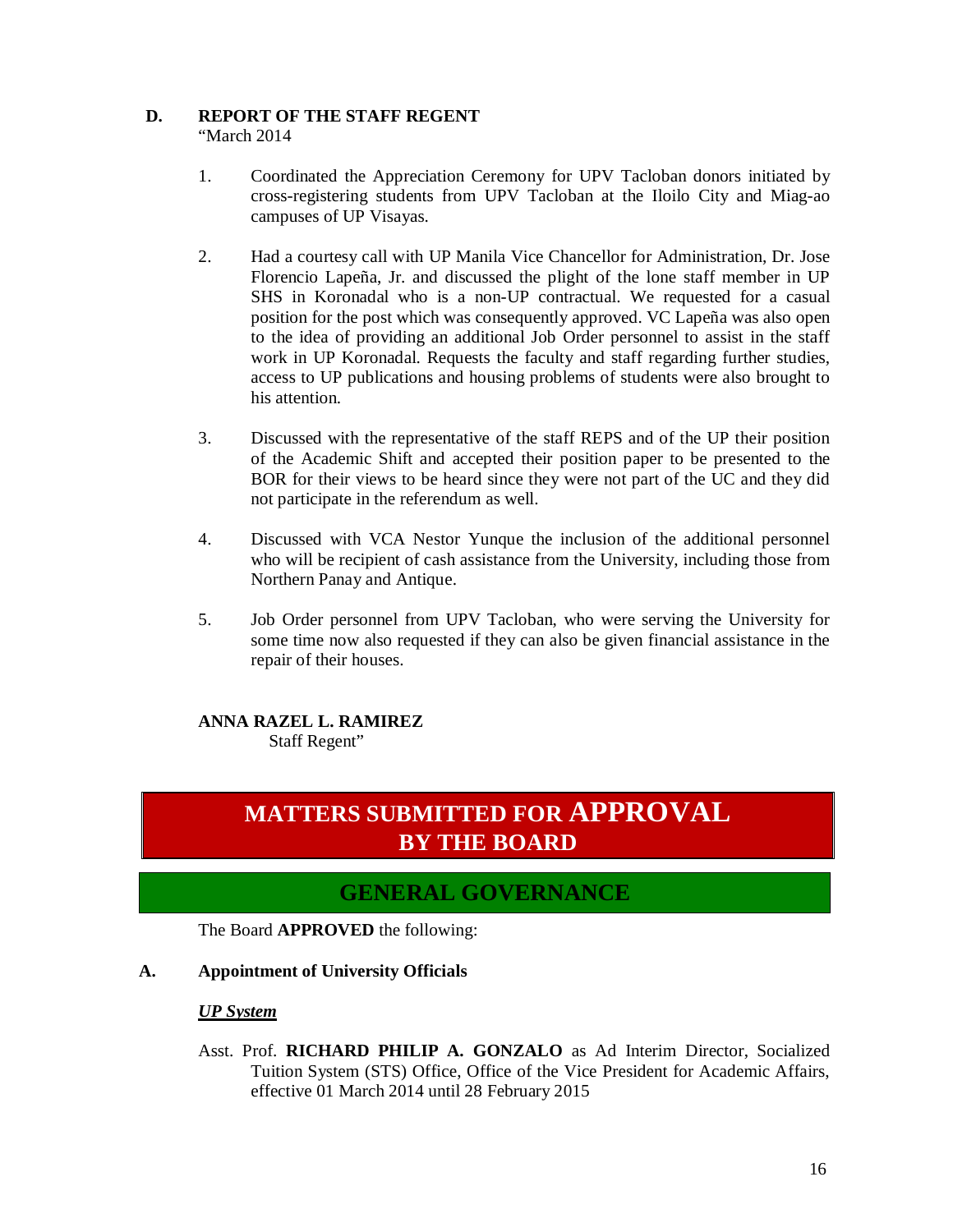Prof. **REYNALDO L. GARCIA** as Director, Technology Transfer and Business Development Office, effective 1 June 2014 until 31 May 2017

#### *UP Diliman*

Prof. **GRACE H. AGUILING-DALISAY** as Dean of the College of Social Sciences and Philosophy, effective 1 April 2014 until 31 March 2017

#### *UP Manila*

Prof. **GENEROSO T. ABES** as Vice Chancellor for Research and concurrent Executive Director, National Institutes of Health, UP Manila, effective 1 March 2014 to serve at the pleasure of the Chancellor

### **ACADEMIC MATTERS**

The Board **APPROVED** the following:

#### **A. Shift in the Academic Calendar of UP Diliman**

The discussion of the Board of Regents on this matter was done simultaneously with the discussion of the motion for reconsideration of the pilot shifting in academic calendar under Matters Arising from the Previous Minutes.

#### **B. Request of the President for Authority to Approve the Graduation of Students from the Different Constituent Universities who Completed all the Requirements as of the End of Second Semester 2013-2014, as Endorsed by their Respective University Councils**

This request was in view of the early Commencement Exercises set by many of the CUs. It was understood that the graduation of students approved by the President was subject to confirmation by the Board of Regents.

#### **C. Graduation** *Ad Referendum* **of Mr. JAKE AARON T. CHUA YAP for the Degree of Bachelor of Science in Civil Engineering, College of Engineering, UP Diliman, as of the End of the First Semester 2013-2014**

His graduation has been recommended by the faculty members of the College of Engineering in their letter dated 4 March 2014 and by the University Council, *ad referendum.*

This request was made because Mr. Chua Yap has to submit his Official Transcript of Records on 14 April 2014 for Board Examination, the deadline set by the Professional Regulatory Commission (PRC).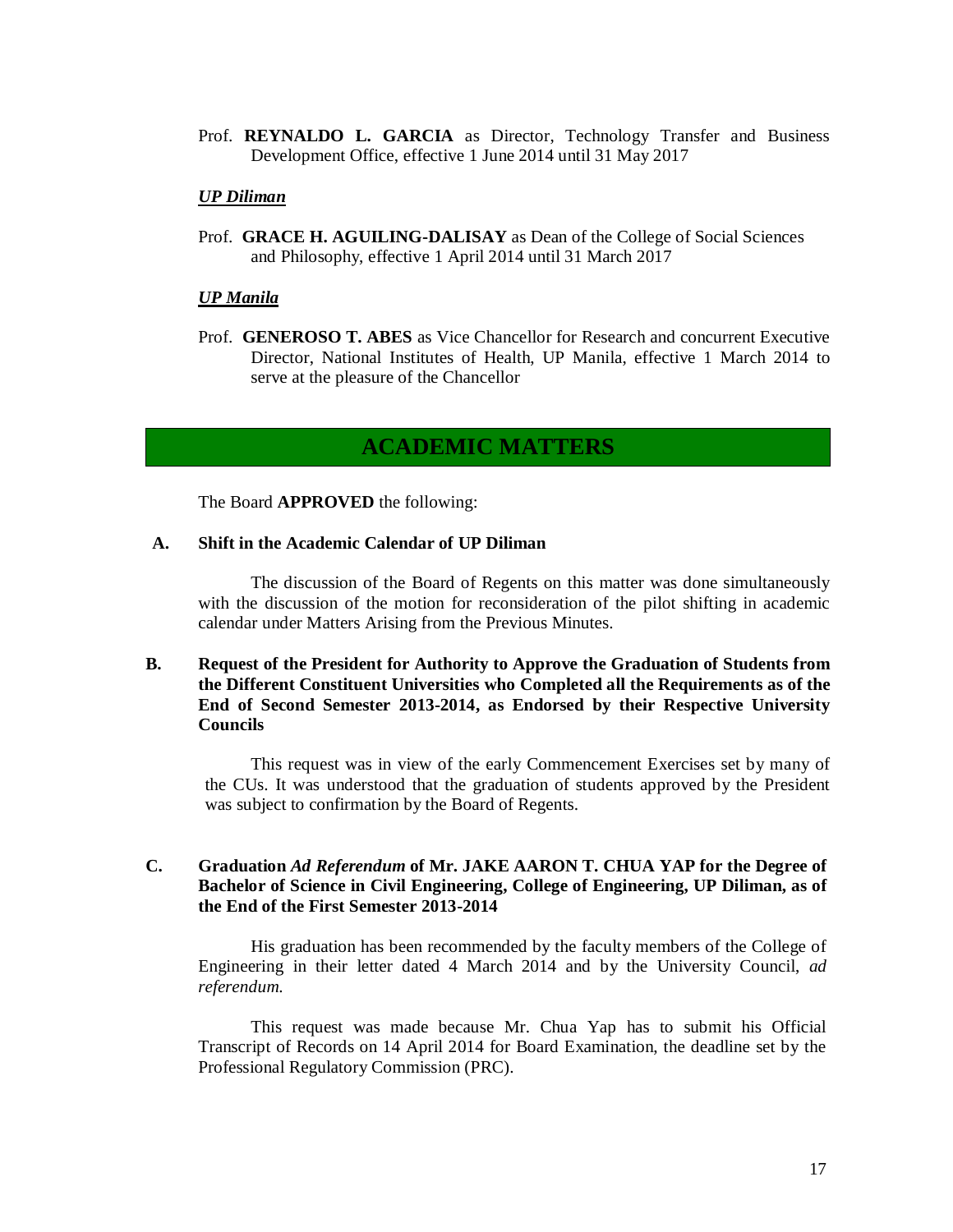#### **D. Plans and Activities of UP Los Baños to be Undertaken During the Transition Period Prior to Shift to the New Academic Calendar**

| <b>Activities</b>                                                                                                                        | <b>Inclusive Dates</b>    | <b>Remarks</b>                                                                                                                                                                                                                                                                            |
|------------------------------------------------------------------------------------------------------------------------------------------|---------------------------|-------------------------------------------------------------------------------------------------------------------------------------------------------------------------------------------------------------------------------------------------------------------------------------------|
| <b>I. New Freshmen Registration-related Matters</b>                                                                                      |                           |                                                                                                                                                                                                                                                                                           |
| 1) Advanced Placement Examination for<br>incoming new freshmen                                                                           | 23-25 April 2014          |                                                                                                                                                                                                                                                                                           |
| Advanced New Freshmen registration<br>2)                                                                                                 | 20-23, 27-29 May<br>2014  |                                                                                                                                                                                                                                                                                           |
| 3) Registration of admitted wait list<br>applicants                                                                                      | 16-18 June 2014           |                                                                                                                                                                                                                                                                                           |
| Advanced Registration of new<br>4)<br>Certificate in Forestry students                                                                   | 23-24 June 2014           |                                                                                                                                                                                                                                                                                           |
| New Freshmen Registration for First<br>5)<br>Semester 2014-2015 (for those not able<br>to come for advanced registration)                | 25 June to 4 July<br>2014 | As indicated in the<br>Academic Calendar                                                                                                                                                                                                                                                  |
| Bridge Program for Incoming New<br>6)<br>Freshmen                                                                                        | June 2014                 |                                                                                                                                                                                                                                                                                           |
| UPLB Recruitment Program for the Best<br>7)<br>and Brightest                                                                             | June-July 2014            |                                                                                                                                                                                                                                                                                           |
| <b>II.</b> Academic Matters                                                                                                              |                           |                                                                                                                                                                                                                                                                                           |
| 8) Workshop on Streamlining of UPLB<br>degree programs (undergraduate and<br>graduate)                                                   | May-June 2014             |                                                                                                                                                                                                                                                                                           |
| 9) Review and Revision of Academic<br>Programs in relation to the K-12 and<br>institution of new GE courses                              | May-July 2014             |                                                                                                                                                                                                                                                                                           |
| 10) Discussion with Professional<br>Regulation Commission (PRC) on the<br>adjustments of schedules of Professional<br><b>Board Exams</b> | May-June 2014             |                                                                                                                                                                                                                                                                                           |
| 11) AUN Accreditation for 6 undergraduate<br>degree programs                                                                             | June-July 2014            | Degree programs of<br>CDC and CEAT<br><b>BS</b> Development<br>Communication<br>BS Agricultural and<br><b>Biosystems</b><br>Engineering<br><b>BS</b> Chemical<br>Engineering<br><b>BS</b> Civil Engineering<br><b>BS</b> Electrical<br>Engineering<br><b>BS</b> Industrial<br>Engineering |
| 12) NSTP Training Workshop                                                                                                               | 2-5 June 2014             |                                                                                                                                                                                                                                                                                           |
| 13) Training-workshop for Interactive<br>Learning                                                                                        | June-July 2014            |                                                                                                                                                                                                                                                                                           |
| 14) Development of Audio-Visual Material<br>for Legacy Project                                                                           | June-July 2014            |                                                                                                                                                                                                                                                                                           |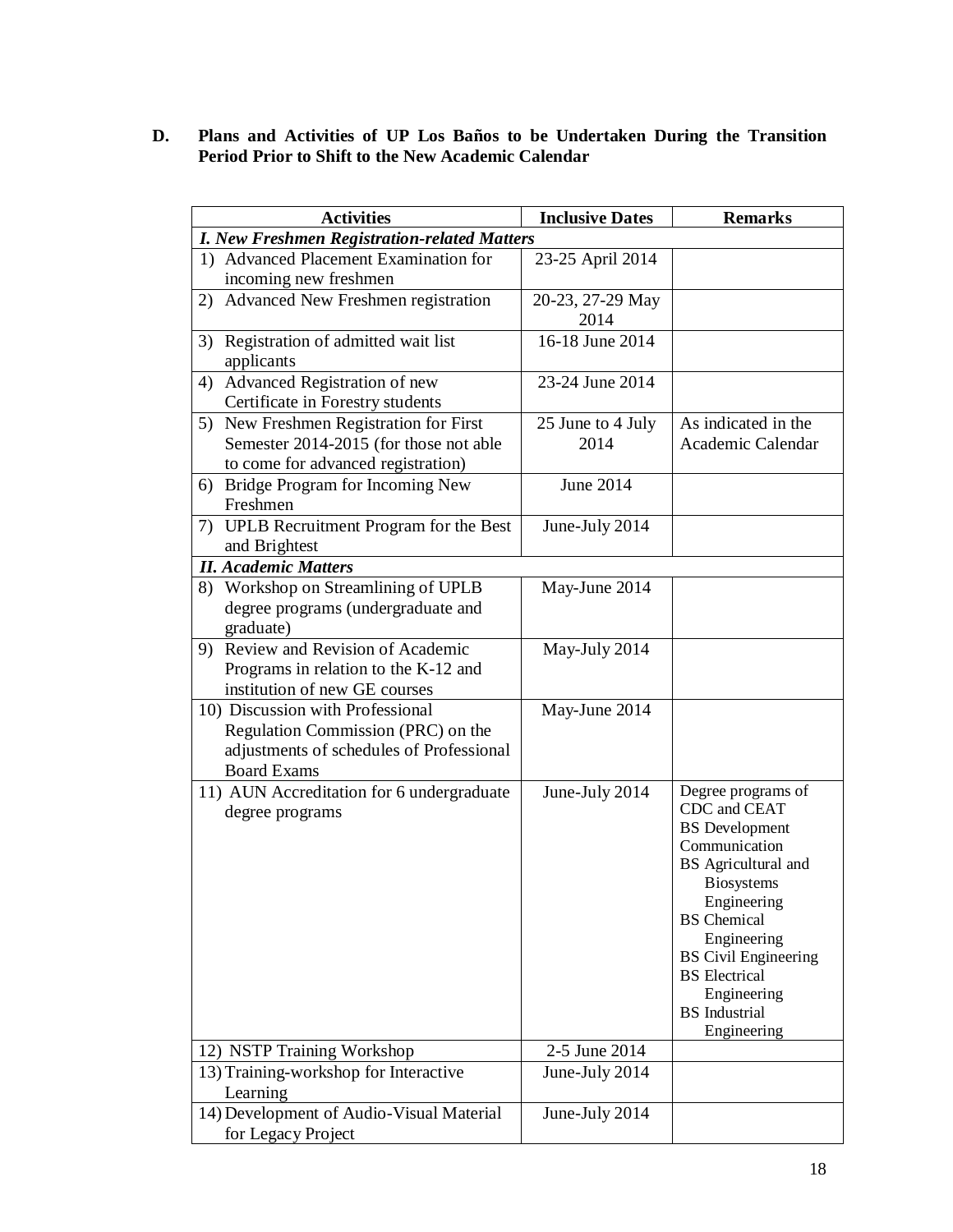| <b>III.</b> Computerization Program                                       |                |                                                                                                                                                                                                                      |
|---------------------------------------------------------------------------|----------------|----------------------------------------------------------------------------------------------------------------------------------------------------------------------------------------------------------------------|
| 15) Implementation of the eUP project                                     | May-July 2014  | Preparation for Data<br>Migration                                                                                                                                                                                    |
| 16) Fine-tuning of the UPLB SystemOne                                     | May-July 2014  |                                                                                                                                                                                                                      |
| <b>IV. Infrastructure-related Matter</b>                                  |                |                                                                                                                                                                                                                      |
| 17) Full-blast renovation of 120 CAS<br>small classrooms and laboratories | June-July 2014 | Physical Science<br><b>Building</b><br><b>Biological Science</b><br><b>Building</b><br>Humanities Building<br><b>CAS Annexes I and</b><br>$\Pi$<br>Renovation of<br>Institute of Chemistry<br>to start in April 2014 |
| <b>V. Extension Services</b>                                              |                |                                                                                                                                                                                                                      |
| 18) Faculty and staff visit to Yolanda<br><b>Rehabilitation Areas</b>     | June-July 2014 | Areas to be visited:<br>(1) Barugo, Leyte<br>(2) Calawit,<br>Palawan<br>(3) Roxas City,<br>Capiz                                                                                                                     |
| <b>VI.</b> Administrative Matter                                          |                |                                                                                                                                                                                                                      |
| 19) Appointment of non-tenured faculty                                    | June-July 2014 | Two-months renewal<br>of appointment for<br>non-tenured faculty                                                                                                                                                      |

### **E. Proposed Institution of the Ph.D. in Marine Science Program (Option 3) and the Ph.D. in Biology Program (Option 3) at the College of Science, UP Diliman**

Copies of the complete proposals for the two (2) programs are on file at the OSU Records Section.

#### **F. Establishment of the** *Northern Cement Corporation Professorial Chair in Concrete Engineering* **at the College of Engineering, UP Diliman**

Donors : Northern Cement Corporation Amount of Donation : P240,000.00 Fund Management : UP Engineering Research and Development Foundation, Inc.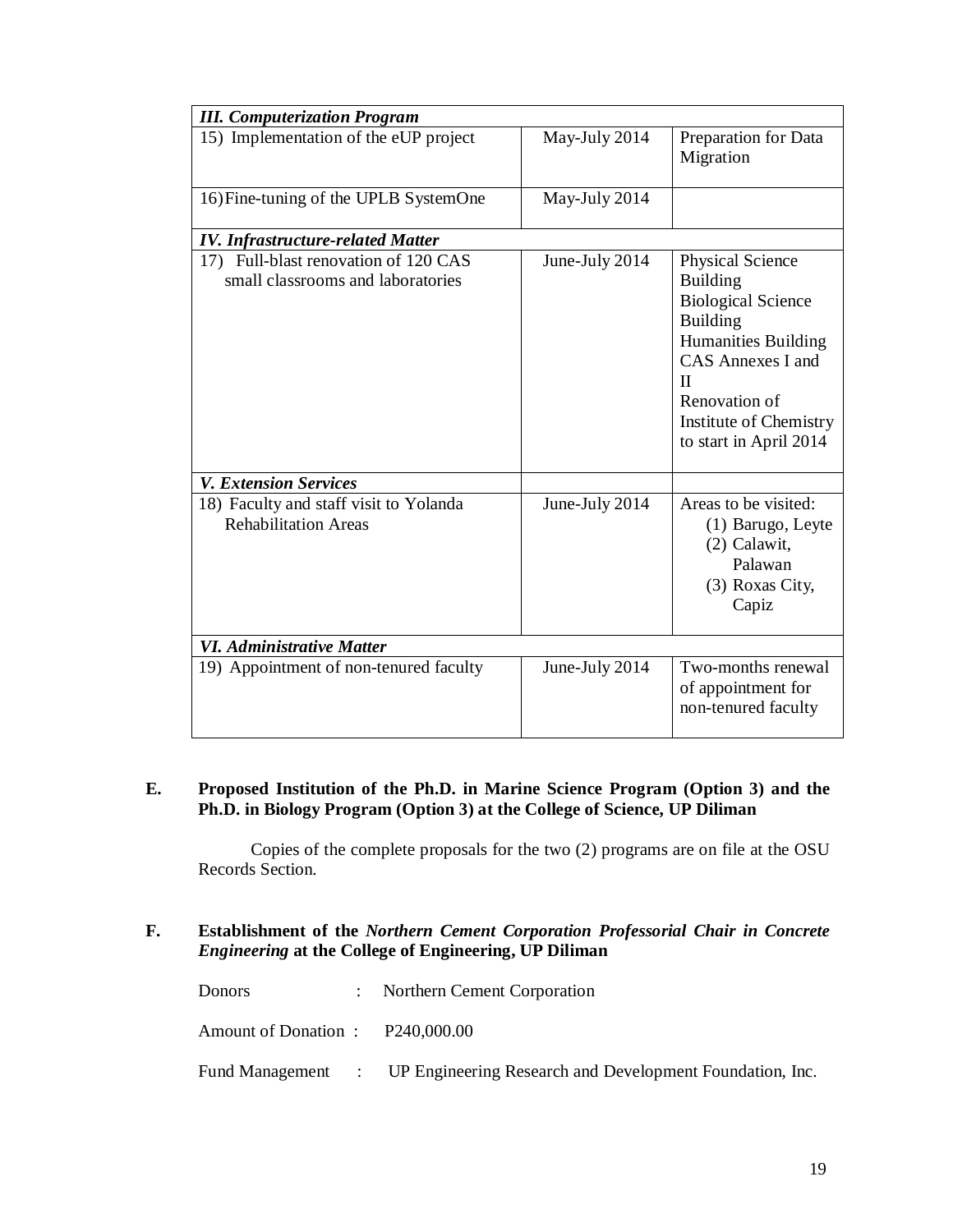#### **G. Waiver of the Rules on Age Eligibility of Applicants to the UP Expanded Modernization Program for PhD Funding in Favor of Dr. Michelle Sunico Segarra, UP Manila**

UP Expanded Modernization Program - PhD Funding rule on eligibility of applicants states that:

*2.2 "His/her rank must not be higher than Assistant Professor and his/her age must be below forty-five at the time of application"*

However, Dr. Michelle Sunico Segarra just turned 45 years old last November 2013 and she is currently a Professor 1 at the College of Dentistry, UP Manila. She was accepted to a 4-year PhD program of the Tokyo Medical and Dental University (TMDU) which will start in October 2014 and will end in September 2018.

The College of Dentistry is in dire need of faculty members with PhD degrees, most especially in the field of Dentistry. At present, Dr. Vicente O. Medina III is the only one with a PhD degree in the College. This situation prevents the college from offering graduate degree programs specific to the field of dentistry. With the University's goal of becoming a research-intensive university and to have more PhD's in its academic roster, having another PhD holder among its faculty members will increase research productivity and better chances of having international publications.

Dr. Michelle Segarra has numerous experiences in research and has a number of scientific publications in peer-reviewed journals, nationally and internationally. The college is confident that she will make the University of the Philippines proud and without a doubt, she will be able to finish her PhD studies within the allotted period. Furthermore, TMDU is one of the top-ranking dental universities in Asia. Having a faculty member accepted there, even before the official selection process, brings honor to UP Manila and it will be unfortunate if this opportunity is not seized because of lack of funds.

Supporting Dr. Segarra in fulfilling her dream of obtaining a PhD from a prestigious Asian university known for its research productivity will likely inspire the younger faculty members to follow suit.

#### **H. Proposed Revisions of the International Publication Award 2014 Guidelines**

#### Background

Since its institution in 1999, the International Publication Award has awarded 3,379 articles written by UP authors in ISI- and SCOPUS-listed journals and books/book chapters by prestigious publishers. After a decade, the University reviewed the guidelines to meet the challenges of the changing face of academic publications. Since 2011, the IPA guidelines were revised to appropriately recognize the scholarly works of the UP faculty, researchers and their UP-affiliated co-authors and to provide greater incentive for their research productivity.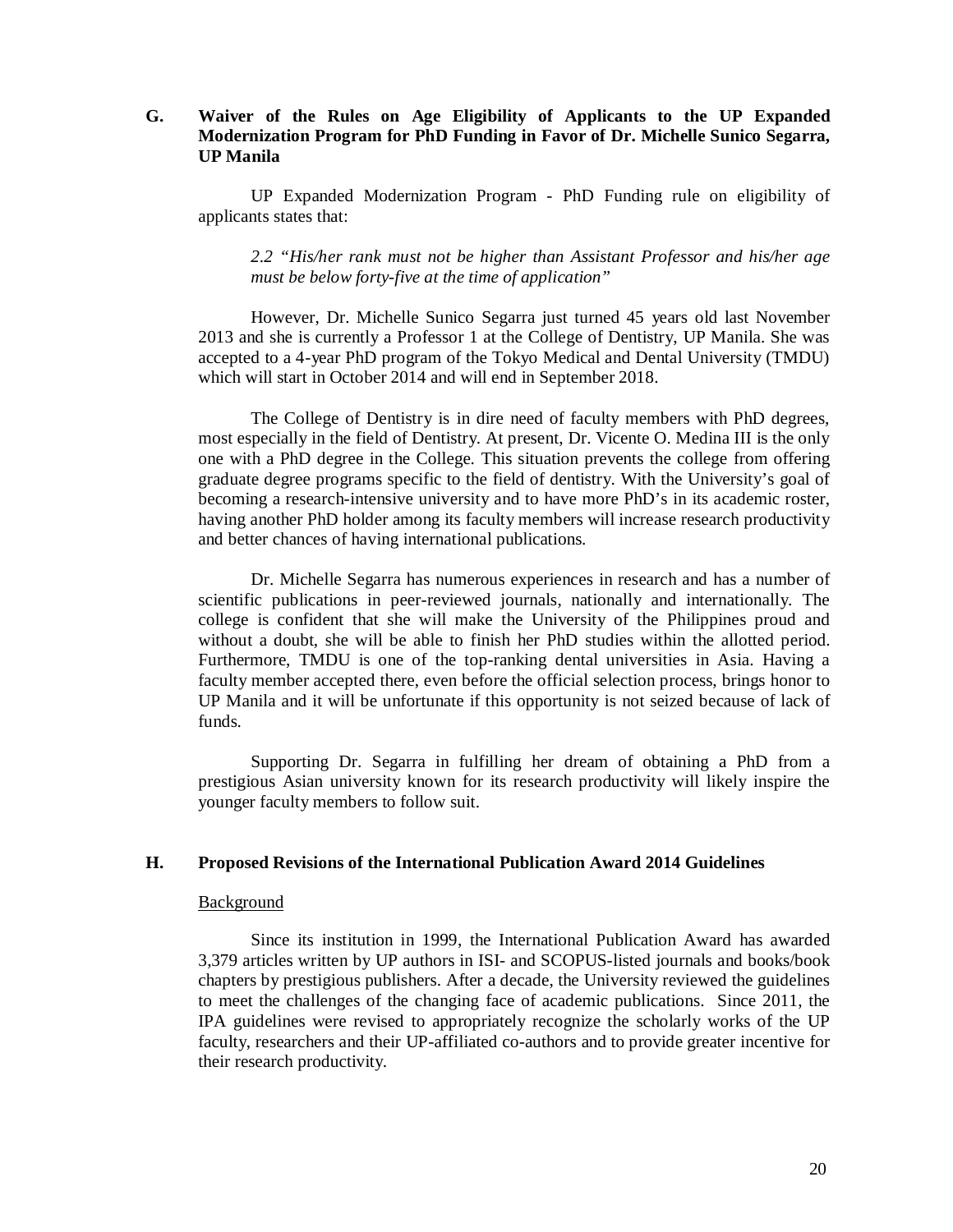Below is the summary of the revisions made to the IPA guidelines:

| <b>BOR Approval</b>                                    | <b>Revisions</b>                                                                                                                                                                                                                                                                                                                                                                                                                                                        |
|--------------------------------------------------------|-------------------------------------------------------------------------------------------------------------------------------------------------------------------------------------------------------------------------------------------------------------------------------------------------------------------------------------------------------------------------------------------------------------------------------------------------------------------------|
| 1272 <sup>nd</sup> BOR<br>Meeting<br>August 2011       | Eligibility of all UP faculty members, REPS, project researchers and<br>thesis students who indicate UP as their affiliation in an international<br>publication, whether employed or not employed by UP, should qualify<br>for a pro-rated share of the IPA.<br>An Institutional Award of P15,000 for the UP unit that is indicated as<br>the affiliate institution of the UP author. This is to recognize the<br>support that the unit has extended to the UP authors. |
| 1282 <sup>nd</sup> BOR<br>Meeting<br>20 September 2012 | Inclusion of the SCI (Science Citation Index), SSCI (Social Sciences<br>$\bullet$<br>Citation Index) and AHCI (Arts and Humanities Citation Index)<br>indexed journals for consideration of the IPA.<br>Increase in the monetary award for articles<br>P65,000 for SCI, SSCI and AHCI-indexed journals with an<br>ISI Impact Factor below 2.0000<br>P80,000 for articles published in SCI, SSCI and AHCI-                                                               |
|                                                        | indexed journals with an ISI Impact Factor of 2.0000 and<br>above<br>• Incentive for corresponding authors<br>P3,000 for articles in ISI-listed journals<br>P4,000 for articles in SCI, SSCI and AHCI- indexed journals<br>with an ISI Impact Factor below 2.0000<br>P5,500 for articles in SCI, SSCI and AHCI- indexed journals<br>with an ISI Impact Factor of 2.0000 and above                                                                                       |
| $1288^{\text{th}}$ BOR meeting<br>20 June 2013         | Inclusion of articles published in SCOPUS-listed journals for<br>consideration to the award                                                                                                                                                                                                                                                                                                                                                                             |

#### *Revision of the International Publication Award*

#### *For Journal Articles*

In the last ten years, UP has seen a rise in the academic productivity of its UP faculty and researchers as evidenced by the increase in the number of research outputs presented in prestigious international conferences. These worldwide gatherings give the researchers the opportunity to present their ideas and the proceedings resulting from these conferences are published and become popular media for scholarly communication.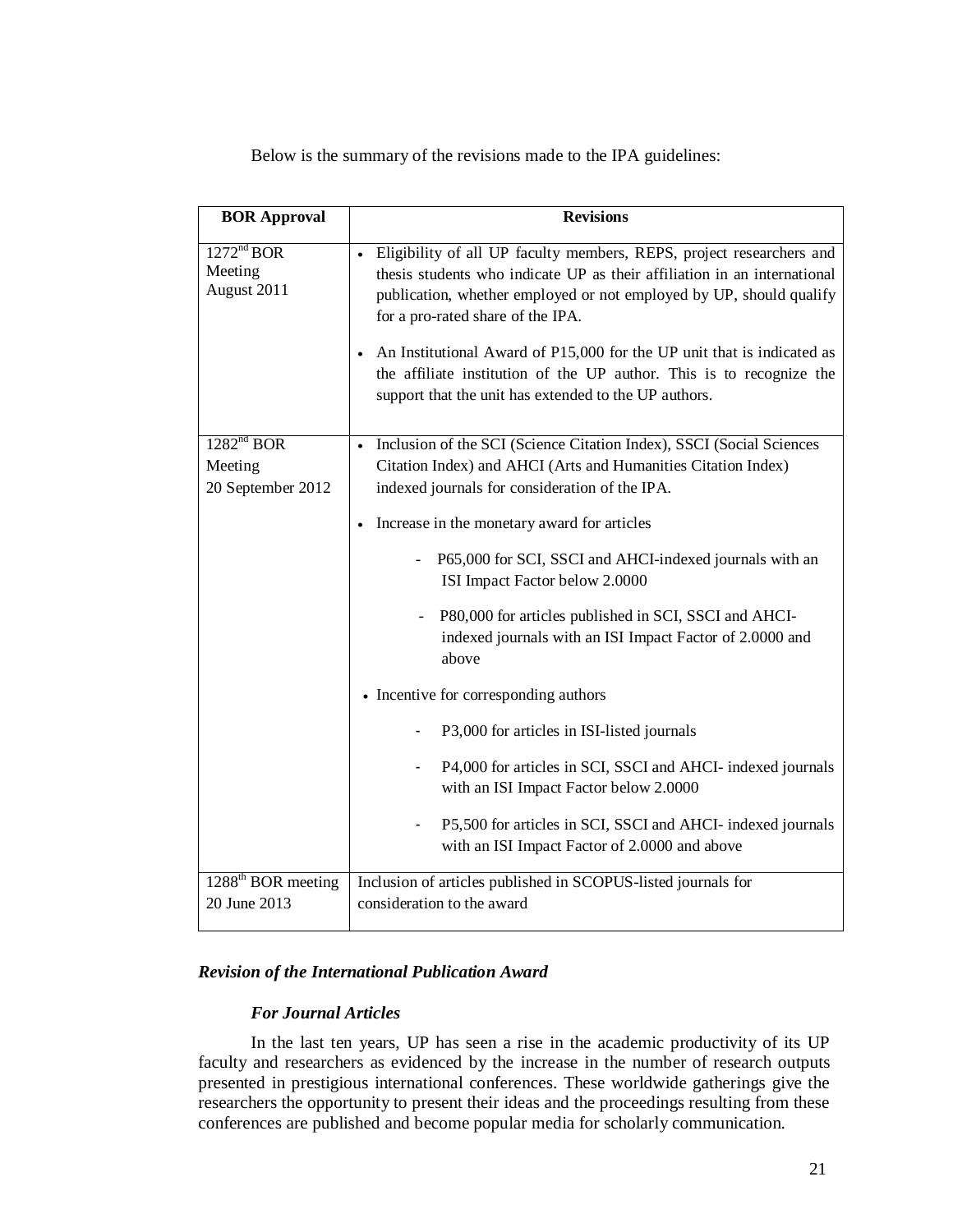To date, only articles in ISI- and SCOPUS-listed journals are given recognition under the UP International Publication Award. However, the Thomson Reuters' Web of Science® now includes full coverage of both journal and book-based proceedings since they found out that hundreds of thousands of citations are of articles published in conference proceedings. This is especially true for the physical sciences, particularly in engineering and in the fast-moving areas of the biomedical sciences, where conference proceedings are more typically published in journals.

It is proposed that the Conference Proceedings listed in the Thomson Reuters Web of Science be eligible for consideration under the International Publication Award with a maximum monetary award of P55,000.

Below are the suggested revisions of the guidelines and monetary award for the IPA (Journal Articles).

| <b>FROM</b>                                                                                                                                                                                                                              | TO                                                                                                                                                                                                                                                                                                    |
|------------------------------------------------------------------------------------------------------------------------------------------------------------------------------------------------------------------------------------------|-------------------------------------------------------------------------------------------------------------------------------------------------------------------------------------------------------------------------------------------------------------------------------------------------------|
| The International Publication Award shall be                                                                                                                                                                                             | The International Publication Award shall be                                                                                                                                                                                                                                                          |
| granted for all journal articles published in:                                                                                                                                                                                           | granted for all journal articles published in:                                                                                                                                                                                                                                                        |
| 1. ISI (Institute of Scientific Information)<br>Web of Knowledge (Thomson Reuters)<br>1.1 ISI-listed<br>1.2 Science Citation Index(SCI)<br>1.3 Social Sciences Citation Index (SSCI)<br>1.4 Arts and Humanities Citation Index<br>(AHCI) | ISI (Institute of Scientific Information)<br>1.<br>Web of Knowledge (Thomson Reuters)<br>1.1 ISI-listed<br>1.2 Science Citation Index(SCI)<br>1.3 Social Sciences Citation Index<br>(SSCI)<br>1.4 Arts and Humanities Citation Index<br>(AHCI)<br>1.5 Conference Proceedings Citation<br><i>Index</i> |
| 2. SCOPUS                                                                                                                                                                                                                                | 2. SCOPUS                                                                                                                                                                                                                                                                                             |
| For articles published in ISI-listed journals<br>with no impact factor and SCOPUS-listed<br>journals, the maximum amount of the IPA<br>shall be P55,000.                                                                                 | For articles published in ISI-listed journals,<br>including conference proceedings, with no<br>impact factor and SCOPUS-listed journals,<br>the maximum amount of the IPA shall be<br>P55,000.                                                                                                        |
| For articles published in SCI, SSCI and<br>AHCI-indexed journals with an ISI Impact<br>Factor below 2.0000, the maximum amount of<br>the IPA is P65,000.                                                                                 | <b>SAME</b>                                                                                                                                                                                                                                                                                           |
| For articles published in SCI, SSCI and<br>AHCI-indexed journals with an ISI Impact<br>Factor of 2.0000 and above, the maximum<br>amount of the IPA is P80,000.                                                                          | <b>SAME</b>                                                                                                                                                                                                                                                                                           |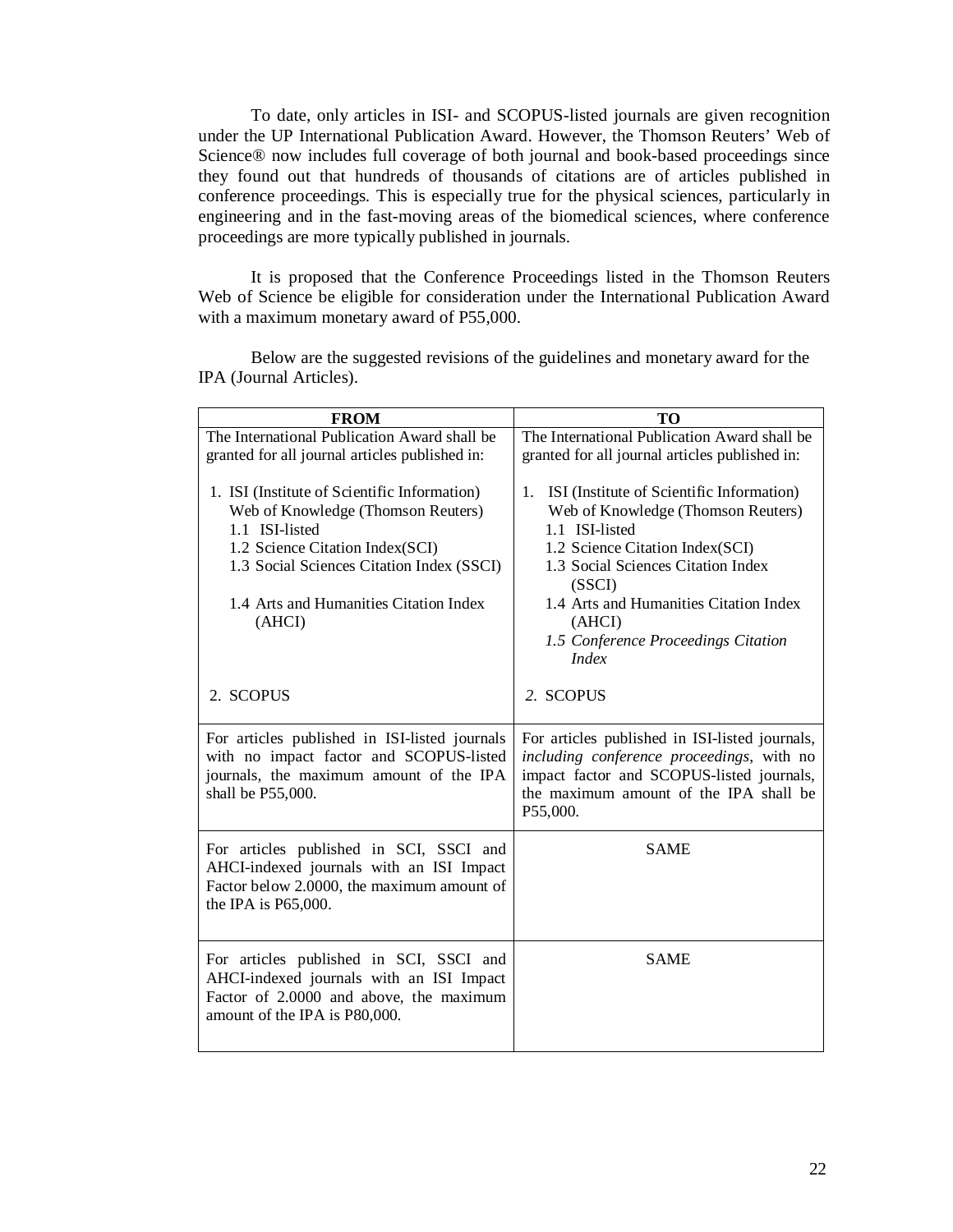| <b>FROM</b>                                                                                                                                                                  | TО                                                                                                                                                                   |
|------------------------------------------------------------------------------------------------------------------------------------------------------------------------------|----------------------------------------------------------------------------------------------------------------------------------------------------------------------|
| For the UP-affiliated corresponding authors of<br>the publications, a monetary award in addition<br>to their pro-rated share of the IPA will be<br>given as follows:         | For the UP-affiliated corresponding authors<br>of the publications, a monetary award in<br>addition to their pro-rated share of the IPA<br>will be given as follows: |
| a. P3,000 for articles in ISI-listed journals                                                                                                                                | a. P3,000 for articles in ISI-listed journals<br>and conference proceedings                                                                                          |
| b. P4,000 for articles in SCI, SSCI and AHCI-<br>indexed journals with an ISI Impact Factor<br>below 2,0000                                                                  | b. P4,000 for articles in SCI, SSCI and<br>AHCI- indexed journals with an ISI<br>Impact Factor below 2.0000                                                          |
| c. P5,500 for articles in SCI, SSCI and AHCI-<br>indexed journals with an ISI Impact Factor<br>of 2,0000 and above                                                           | c. P5,500 for articles in SCI, SSCI and<br>AHCI- indexed journals with an ISI<br>Impact Factor of 2.0000 and above                                                   |
| Each UP-affiliated author will receive a pro-<br>rated share of the IPA equal to P55,000 or<br>P65,000 or P80,000, as applicable, divided by<br>the total number of authors. | <b>SAME</b>                                                                                                                                                          |
| Effective on 01 July 2013 for articles<br>published in SCOPUS-listed journals                                                                                                | Effective on 01 April 2014 for articles<br>published in Conference Proceedings as<br>listed in the Thomson Reuters' Web of<br>Science.                               |

#### *For Books/Book chapters*

In keeping with the guidelines set for the eligibility to the IPA (Journal Articles), it is proposed that for books/book chapter publications, UP-affiliates, who are co-authors with the UP faculty, be included in the award. Each UP-affiliated author will receive a prorated share of the IPA equal to P55,000 for book chapters and P110,000 for books, divided by the total number of authors.

It is further proposed, that the Institutional Award for the home units of the IPA awardees be extended to cover the IPA for Books/Book chapters.

All processes in the release of the award shall follow that of the IPA for Journal Articles.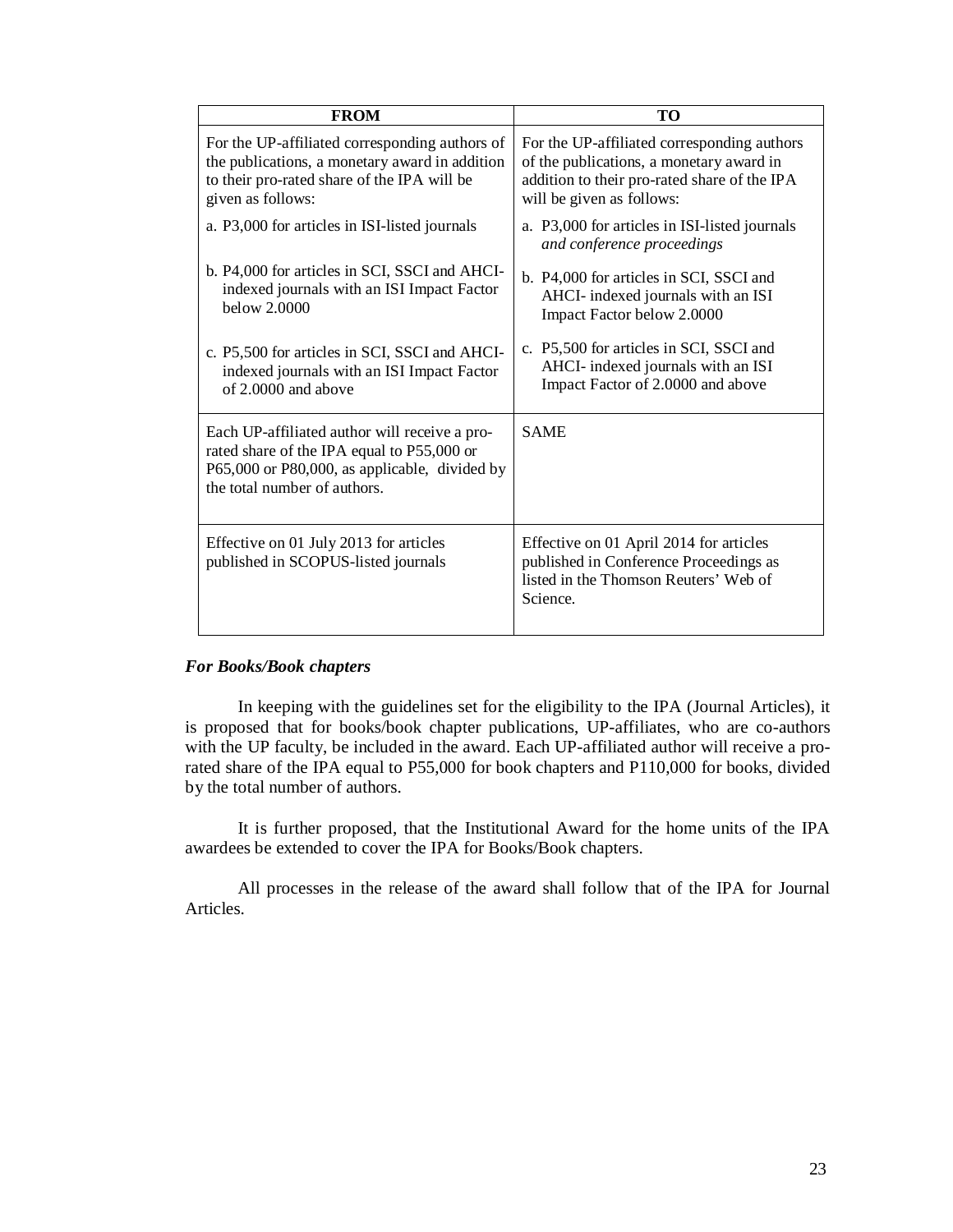### **FISCAL MATTERS**

The Board **APPROVED** the following:

#### **A. U.P. Internal Operating Budget (IOB) for 2014**

The UP Internal Operating Budget for CY 2014 in the amount of P11,312 Million. Funding sources are as follows:

|                                            | in Thousand Pesos)<br>Amount | $\frac{0}{0}$ |
|--------------------------------------------|------------------------------|---------------|
| <b>General Fund</b><br>$[RA 10633 + RLIP]$ | P9,930,219                   | 87.78%        |
| <b>Revolving Fund</b>                      | 1,381,855                    | 12.22%        |
| <b>Total</b>                               | P11,312,074                  | 100.00%       |

The Table below provides details of the allocation for Personal Services (PS), Maintenance and Other Operating Expenses (MOOE), and Capital Outlay (CO).

|                             | (In Thousand Pesos)                      |           |              |                 |           |  |  |
|-----------------------------|------------------------------------------|-----------|--------------|-----------------|-----------|--|--|
| <b>PARTICULARS</b>          | <b>Current Operating Expenditures</b>    |           |              |                 |           |  |  |
|                             | <b>TOTAL</b><br><b>MOOE</b><br><b>PS</b> |           | <b>TOTAL</b> | CO <sub>1</sub> |           |  |  |
| <b>Total General Fund*</b>  | P9,930,219                               | 6,577,328 | 2,115,891    | 8,693,219       | 1,237,000 |  |  |
| <b>CUs</b>                  | 7,584,338                                | 5,083,350 | 1,498,988    | 6,582,338       | 1,002,000 |  |  |
| <b>PGH</b>                  | 2,345,881                                | 1,493,978 | 616,903      | 2,110,881       | 235,000   |  |  |
|                             |                                          |           |              |                 |           |  |  |
| <b>Total Revolving Fund</b> | P1,381,855                               | 452,453   | 614,486      | 1,066,939       | 314,916   |  |  |
|                             |                                          |           |              |                 |           |  |  |
| <b>CUs</b>                  | 728,823                                  | 271,770   | 394.293      | 666,063         | 62,760    |  |  |
| <b>PGH</b>                  | 653,032                                  | 180,683   | 220,193      | 400,876         | 252,156   |  |  |
| <b>GRAND TOTAL</b>          | P11,312,074                              | 7,029,781 | 2,730,377    | 9,760,158       | 1,551,916 |  |  |
|                             |                                          |           |              |                 |           |  |  |
| <b>CU<sub>s</sub></b>       | 8,313,161                                | 5,355,120 | 1,893,281    | 7,248,401       | 1,064,760 |  |  |
| <b>PGH</b>                  | 2,998,913                                | 1,674,661 | 837,096      | 2,511,757       | 487,156   |  |  |
|                             |                                          |           |              |                 |           |  |  |

\**Includes Automatic Appropriations for Retirement & Life Insurance Premiums (RLIP) of P556.837 million (CUs-P436.430 million and PGH-P120.407 million)*

#### **B. U.P. Budget Proposal for FY 2015 in the Amount of Php25.497 Billion**

| Total                          | P25,496,983                  |
|--------------------------------|------------------------------|
| <b>Additional Requirements</b> | 16,123,601                   |
| Baseline, FY 2014 GAA          | Amount ('000)<br>P 9,373,382 |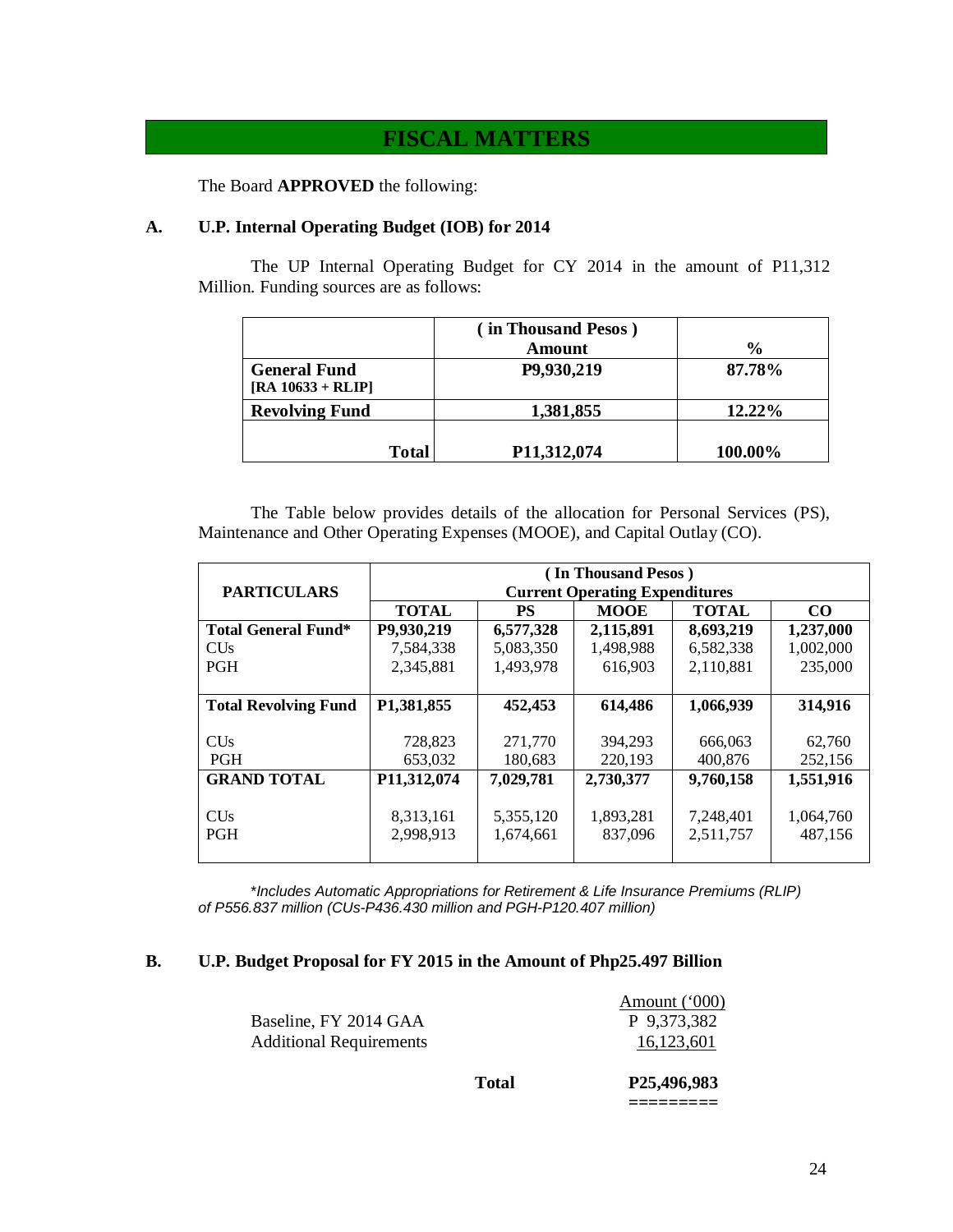| The additional funding requirements over and above the baseline budget are for |  |  |  |  |  |
|--------------------------------------------------------------------------------|--|--|--|--|--|
| the following:                                                                 |  |  |  |  |  |

|                                           | <b>AMOUNT</b> |
|-------------------------------------------|---------------|
| <b>PARTICULARS</b>                        | (900)         |
| A. UP System and Constituent Universities |               |
| <b>Personal Services</b>                  | P1,820,971    |
| MOOE<br>2.                                | 4,373,802     |
| Capital Outlays<br>3.                     | 3,560,314     |
| <b>Equipment Outlays</b><br>4.            | 669,457       |
| 5. Land and Land Improvement Outlays      | 187,000       |
| Total, UP System and other CUs            | P10,611,544   |
| B. UP PGH                                 |               |
| <b>Personal Services</b><br>1.            | P698,363      |
| 2.<br><b>MOOE</b>                         | 443,779       |
| 3.<br><b>Capital Outlays</b>              | 3,150,037     |
| <b>Equipment Outlays</b><br>4.            | 1,219,878     |
| <b>Total, UP PGH</b>                      | P 5,512,057   |
|                                           |               |
| <b>GRAND TOTAL</b>                        | P16,123,601   |

The President requested authority from the Board to revise the budget for Personal Services after a review of UP's Human Resource requirements for 2015 and 2016 which will be done with the constituent universities in a workshop on 31 March 2014.

The budget proposal for FY 2015 will be submitted to the Regional Development Council, the Department of Budget and Management and the Commission on Higher Education.

#### **C. Request for Approval of Merit Promotions for 2014 to Faculty and Staff**

The President requested approval by the Board of Regents of the proposal to grant merit promotions to faculty and staff effective 1 January 2014 with an indicative budget of P305 Million to be sourced from the allotment to UP out of the Miscellaneous Personnel Benefits Fund (MPBF) held by DBM. Upon approval by the Board, the request will be forwarded to NEDA and CHED for endorsement and then submitted to DBM for final approval. The President has discussed the proposed round of merit promotions with DBM Secretary Florencio B. Abad and gotten his in-principle support at a meeting on the 2015 UP budget held at DBM on 26 February 2014. Also present at the meeting were NEDA Secretary Arsenio M. Balisacan and CHED Chair Patricia B. Licuanan.

The last round of merit promotion for UP employees was implemented four (4) years ago in 2010 with funds provided by the previous administration. The next round is now overdue and urgently needed. Retention of high performing faculty members and researchers is a continuing challenge due to the inability to offer competitive salaries. Despite the last tranche of SSL3, salaries in UP are still way below those leading Philippine private universities. For instance, the highest monthly salary of a full professor in UP is just P78,916.00 (SG 29-8). In comparison, the monthly salary of a full professor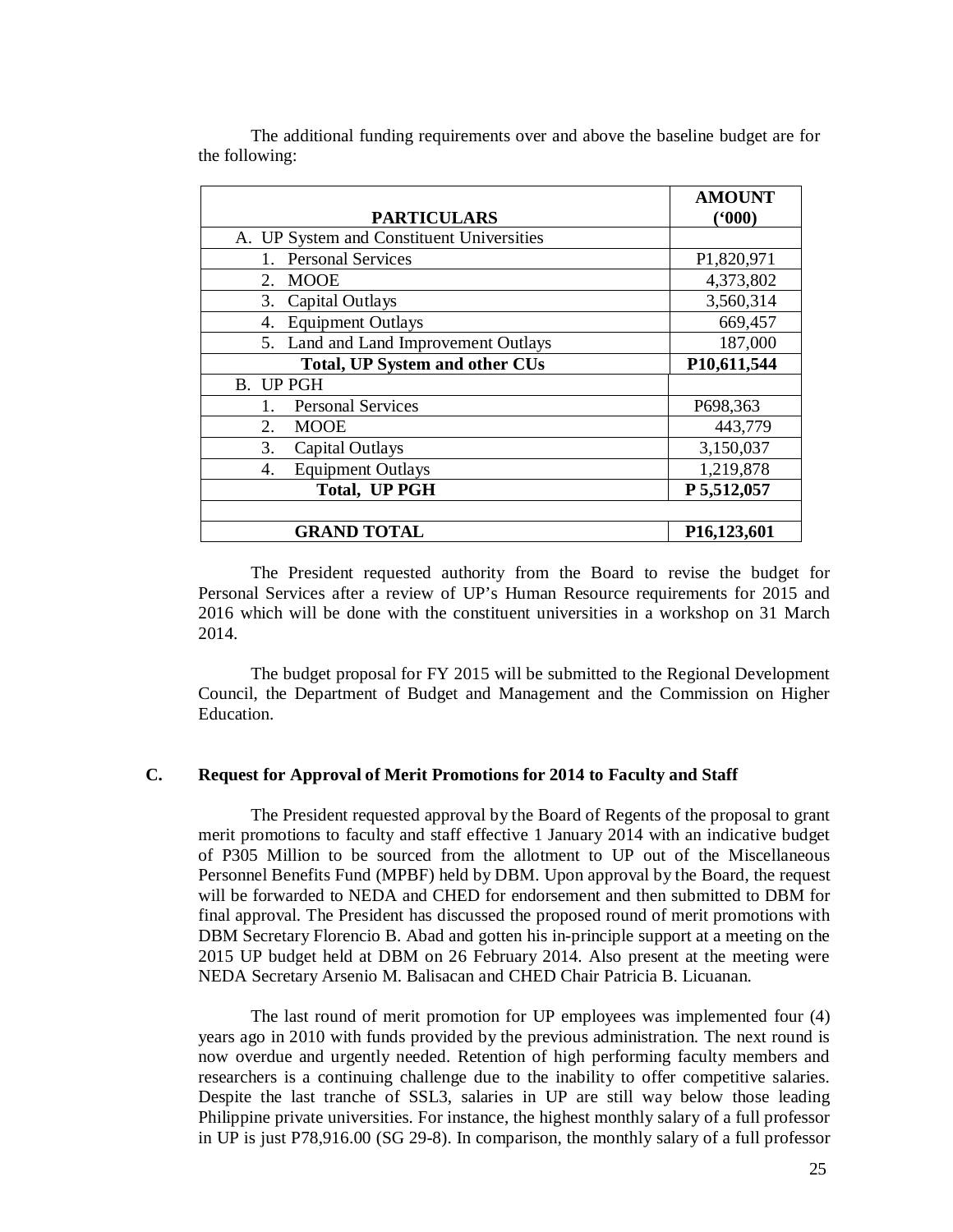in Ateneo de Manila University or De La Salle University ranges from P160,000 to P200,000. Job offers from industry, especially abroad, would provide even much higher salaries.

Maintaining a critical mass of top-notch professors and researchers is of vital importance to UP if it were to fulfil its mandate as the country's national university. Under its Charter of 2008, UP is mandated to perform its unique and distinctive leadership in higher education and development, as well as to serve as Research University, a graduate university, a public service university and a regional and global university. Ensuring the ability of UP to raise its regional and global standing is crucial in meeting the objective of CHED's Public Higher Education Reform Roadmap to enable UP to join the ranks of leading universities in the world by 2016. The teaching, research, and public service functions of the UP faculty contribute much in achieving rapid, equitable and sustained economic growth - a key result area of President Benigno S. Aquino's administration.

UP also recognizes the importance of supporting its administrative staff as it aims to achieve operational excellence. Many of its initiatives, foremost of which is eUP (the automation of many of the procedures, including the payroll system), require highlymotivated administrative staff. Thus, there is also a need to provide them with completive salaries and to include them in the granting of merit promotions.

#### **D. Proposed Utilization of the 20% Undergraduate Tuition Fee Increment (UGTFI) share of the UP Center for International Studies (UP CIS), as endorsed by UP Diliman Chancellor as follows:**

|    |                                                   | <b>Total</b> | 100% |
|----|---------------------------------------------------|--------------|------|
|    | and library subscriptions                         |              | 10%  |
| 4. | Purchase of books and maintenance of journal      |              |      |
| 3. | MOOE (power costs and other utilities)            |              | 30%  |
| 2. | Procurement of equipment and upkeep of facilities |              | 30%  |
| 1. | Enhancement of teaching and research              |              | 30%  |

It is understood that the disbursements from this amount shall be subject to the usual accounting and auditing laws, rules and regulations.

#### **E. Payment of Productivity Incentive Bonus (PIB) in the Amount of P2,500.00 for FY 2014**

It has been the tradition of the University to provide an additional P500 to the P2,000 granted by the National Government as Productivity Incentive Bonus to government employees who have rendered at least satisfactory service during the preceding year. Thus, each qualified UP personnel receives a PIB of P2,500.00, sourced from the following:

> General Fund – P 2,000.00 Revolving Fund  $-$  P 500.00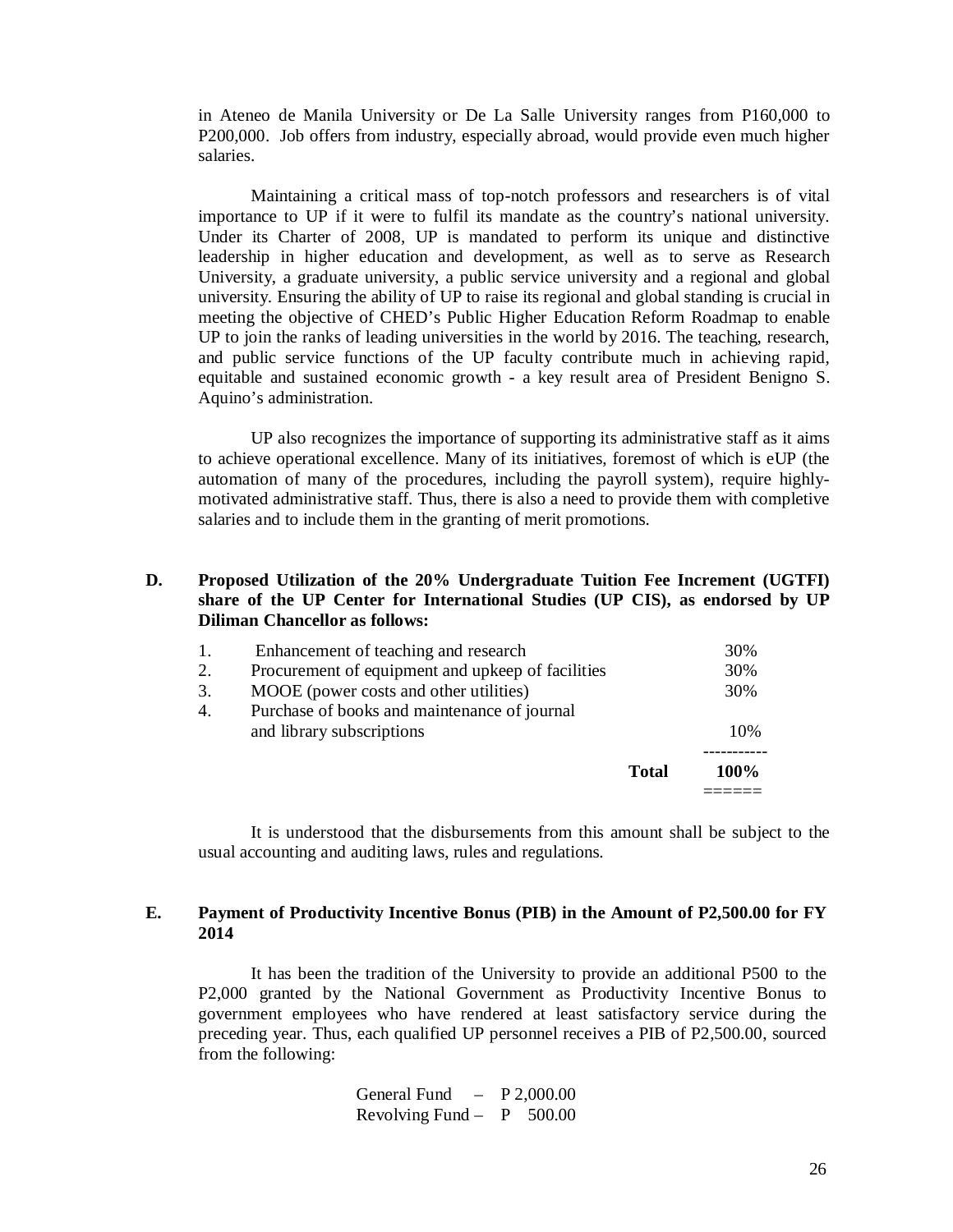The Office of the Vice President for Administration requested authority to issue the appropriate guidelines including coverage and schedules on the coordinated release and payment of the Productivity Incentive Bonus (PIB) for 2014.

#### **F. Payment of Clothing Allowance for FY 2014 in the Amount of P5,000.00 for Each Faculty and Staff from the General Appropriations Act 2014**

The Office of the Vice President for Administration requests authority to issue the appropriate guidelines including coverage and schedules on the coordinated release and payment of Clothing Allowance 2014.

#### **G. Contract of Lease between the University of the Philippines Diliman and the Roman Catholic Diocese of Cubao**

The salient features of the Contract of Lease, as renewed, are as follows:

| Area              | Approximately 10,000 sq.m. bounded by Agoncillo, Laurel<br>and Apacible streets                       |
|-------------------|-------------------------------------------------------------------------------------------------------|
|                   | Scope of Lease: Church of the Holy Sacrifice and the Parish of the Holy<br>Sacrifice Outreach Program |
| Use of Premises : | Religious, civic and educational purposes                                                             |
| Term              | Five (5) years from 1 March 2014 to 28 February 2019                                                  |

Monthly Rent (inclusive of 12% VAT):

|                                             |                            | For the first $(1st)$ year  | P <sub>25</sub> ,930.80                                   |
|---------------------------------------------|----------------------------|-----------------------------|-----------------------------------------------------------|
|                                             |                            | For the second $(2nd)$ year | P27,227.34                                                |
|                                             |                            | For the third $(3rd)$ year  | P <sub>28</sub> , 588.71                                  |
|                                             |                            | For the fourth $(4th)$ year | P30,018.14                                                |
|                                             |                            | For the fifth $(5th)$ year  | P31,519.05                                                |
| <b>Escalation Rate:</b><br>Interest on late |                            |                             | Five percent (5%) for each succeeding year                |
| Payment                                     | $\mathcal{L}^{\text{max}}$ | Ten percent $(10\%)$        |                                                           |
| <b>Advance Rentals:</b>                     |                            |                             | Three (3) months advance rental equivalent to P77,792.40  |
| Security Deposit :                          |                            |                             | Cash deposit for three (3) months equivalent to 77,792.40 |

#### **H. General Construction Agreement with S.C. Megaworld Construction and Development Corporation for the Design and Construction of the Philippine Genome Center (PGC)**

A copy of the General Construction Agreement is on file at the OSU Records.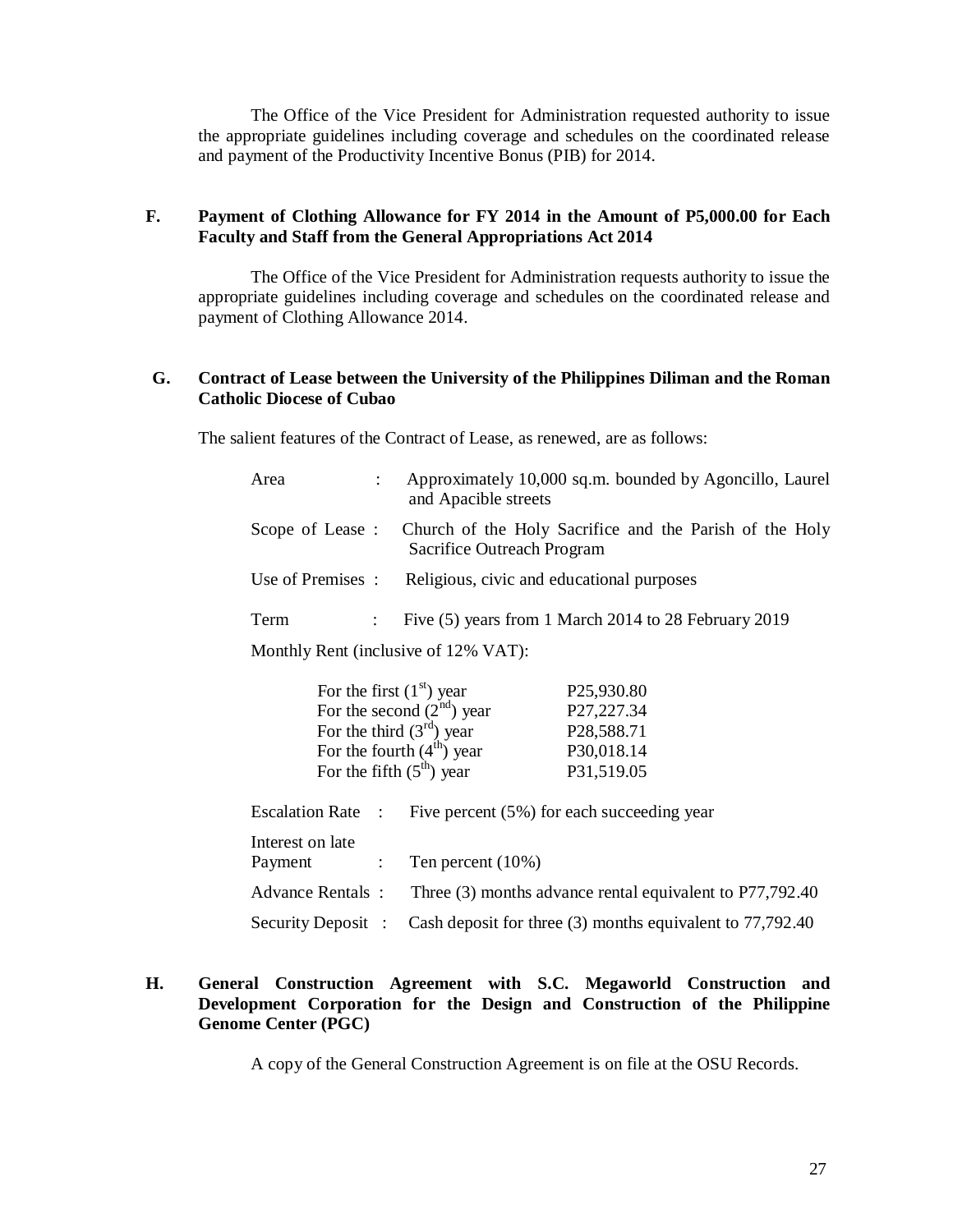#### **I. Notice of Award for the Design and Construction of the UP Diliman Faculty and Staff Housing**

A copy of the Notice of Award is on file at the OSU Records.

**J. Design and Build Contract with S.C. Megaworld Construction and Development Corporation for the Design and Build of the National Institutes of Health (NIH) Building Project, UP Manila Campus**

#### **Board Action: DEFERRED**

**K. Request from UP Visayas Chancellor Rommel A. Espinosa, for Financial Assistance in the Amount of P P2,780,000.00 to Provide for the UP Visayas Tacloban College (UPVTC) Personnel who were Affected by Super Typhoon Yolanda, but were NOT Covered by the Calamity Assistance, Approved by the Board via Referendum and Confirmed at its 1295th Meeting held on 6 February 2014**

Chancellor Rommel A. Espinosa thanked the Board of Regents for approving the financial assistance requested last January 2014 for the personnel of UPV Tacloban College (UPVTC) who were severely affected by Super Typhoon Yolanda. The amount of P45,000 per personnel or couple would be given to around 97 personnel/couple of UPVTC. The request, however, covered only those personnel who were in Tacloban City, and who responded to the survey of personnel who needed help, from 2 December 2013 up to as late as the first week of January 2014. Considering the absence of around 50 employees who got out of Tacloban City because of unstable peace and order situation, not all of the personnel-victim were able to respond to the said survey, hence, were excluded from the list of personnel given financial assistance.

In this connection, UPVTC Chancellor Rommel A. Espinosa would like to request further assistance for the personnel affected by Super Typhoon Yolanda in Northern Panay, who were not covered by the first tranche. These members of the UPV community who also deserve the assistance of P45,000 per personnel are listed below:

#### **A) Faculty members**

- 
- 2. Amarille, Jessa A. 19. Lin, Janice N.
- 3. Azarcon, Ma. Auerial L. 20. Mapa, Mary Grace C.
- 4. Barreda, Ma. Ronette Salve E. 21. Montes, Rosabella B.
- 5. Cabansag, Jerome Benedict P. 22. Negado, Carlo Angelo T.
- 6. Cadayaong, Rosianette B. 23. Nival, Guillermo Jr. F.
- 
- 
- 9. Escaya, Sherwin 26. Pan, Michael C.
- 
- 11. Evangelista, Emma R. 28. Romero, Victor II M.
- 
- 
- 1. Agustine, Efmer 18. Hiponia, Leonisa
	-
	-
	-
	-
	-
- 7. Cusi, Rizza A. 24. quendo, Earlo Robert
- 8. Dioso, Sasha 25. Palen, Dave I.
	-
- 10. Espina, Ervina A. 27. Pascasio, Kenneth C.
	-
- 12. Fabillo, Melodina D. 29. Roquino, Eduardo F.
- 13. Fernandez, Althea A. 30. Sadian, Ruth Edisel Rylle B.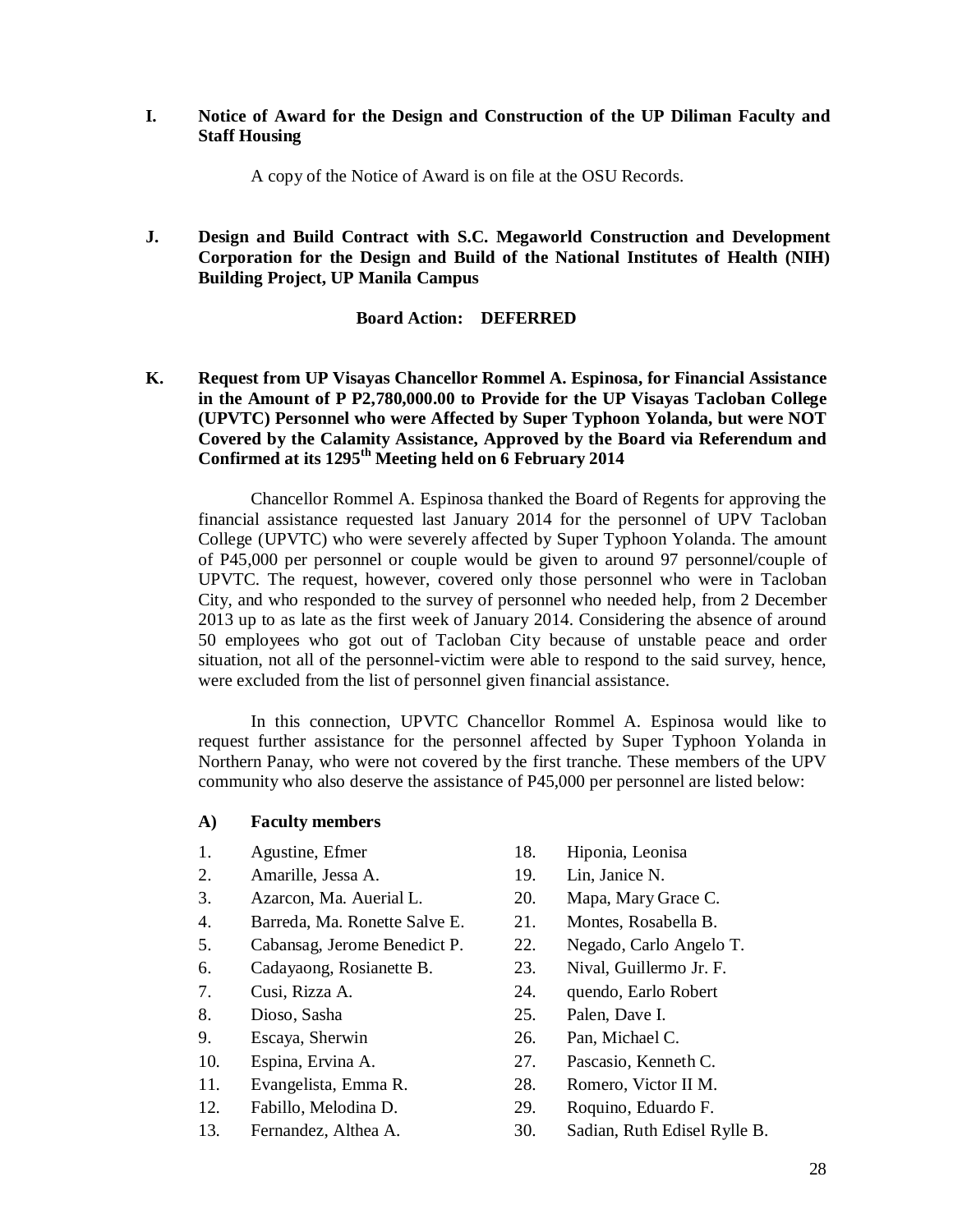- 14. Fornillos, Jhoylan Francis S. 31. Salamia, Anthony S.
- 
- 16. Gerona, Ma. Elisa B. 33. Ultra, John D.
- 17. Grama, Hector Bryan P. 34. Yee, Dakila P.

#### **B) Administrative Personnel**

- 1. Berano, Ireneo D. 9. Ng, Lani C.
- 2. De Pablo, Libby C. 10. Perez, Pablita R.
- 
- 4. Iriarte, Evelina C. 12. Ramos, Ronito H.
- 
- 
- 
- 8. Moral, Gilbert A.
- 
- 
- 15. Fuentes, Rolly G. 32. Tabornal, Racquel U.
	-
	-
	-
	-
- 3. Espanto, Rey C 11. Petrola, Nathaniel J.
	-
- 5. Majarucon, Raul E. 13. Ranze, Jeanalyn T.
- 6. Marquez, Rodriguez F. 14. Tingson, Bernadeth C.
- 7. Millado, Ruth 15. Tunay, Felipe
- **C) REPS**
- 1. De Paz, Penelope Sonia C. 3. Samson, Ma. Brenda G.
- 2. Domingo, Remigio Jr. P.
- 

In addition, one of the personnel in UPVTC, Ms. Marjorie M. Cobacha, lost her life when the storm surge brought by Super Typhoon Yolanda swept her house. Some personnel were able to survive the storm surge but they lost members of their immediate family. While we can no longer bring back to life their loved ones, Chancellor Rommel A. Espinosa believes it will ease a bit their suffering by providing them cash assistance as listed below:

| $\mathbf{L}$ | Cobacha, Marjorie M.    | $\overline{\phantom{0}}$ | $P$ 60,000.00                       |
|--------------|-------------------------|--------------------------|-------------------------------------|
| 2.           | Domingo, Remigio Jr. P. | $\sim$                   | $P$ 90,000.00 (wife and 2 children) |
| 3.           | Bañares, Rizalde        | ۰.                       | $P120,000.00$ (wife and 3 children) |
| 4.           | Sevilla, Luz            | $\overline{\phantom{0}}$ | $P_{30,000,00}$ (daughter)          |

Chancellor Rommel A. Espinosa would also like to request for the provision of cash assistance to the employees who lost their personal properties in the boarding houses/apartments where they were staying at the time Super Typhoon Yolanda hit Tacloban City. The amount of P20,000.00 per personnel may not be enough to cover their losses but could help them buy some vital items (e.g., books, computers) they need in order to make them effective in carrying out their task in the University.

The following are the personnel who are eligible for this kind of assistance:

- 
- 
- 
- 4. Gentuya, Junmar G.
- 1. Anacion, Dulce C. 5. Oquendo, Rene Alvin F.
- 2. Galang, Antonio Jr. 6. Pormon, Miah Maye M.
- 3. Garcia, Felino Jr. S. 7. Villaruz, Lorraine Kay P.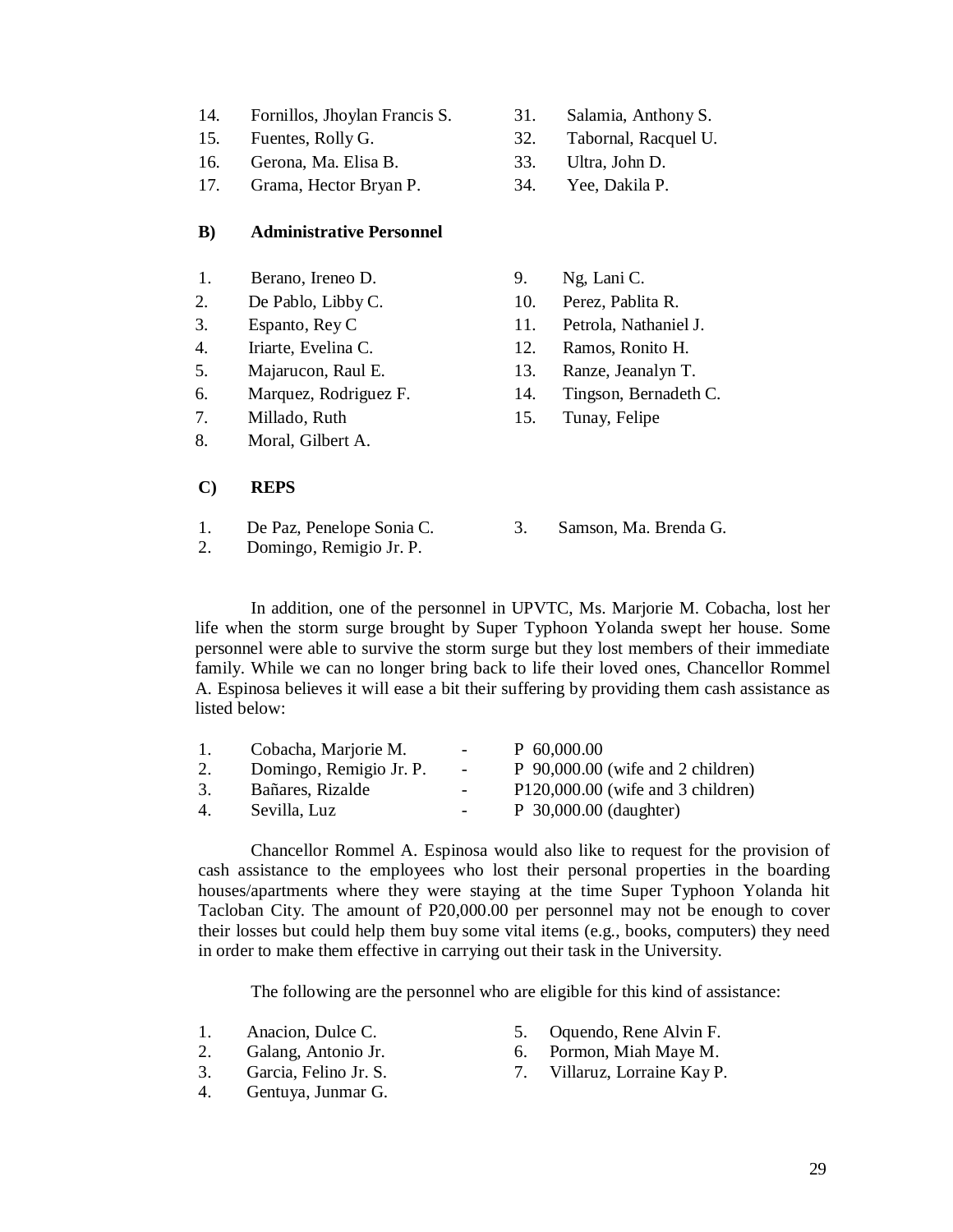The total financial assistance requested for:

| 52 Personnel at P45,000 each                     | P 2,340,000.00 |
|--------------------------------------------------|----------------|
| Death aid                                        | 300,000.00     |
| Cash assistance for property loss of 7 personnel | 140,000.00     |
|                                                  | --- --- --     |

 **TOTAL P 2, 780,000.00 ============**

### **ADMINISTRATIVE MATTERS**

The Board **APPROVED** the following:

#### **A. Request of UP Diliman for the Full Condonation of Salary Overpayment to Ms. Flocerfida D. Tuando, UP HRDO Employee Detailed to the Balay Kalinaw, UP Diliman, in the Amount of P58, 258.00 as of 30 September 2012**

Records show that a letter dated 5 November 2012 of the Vice Chancellor for Administration, Prof. Virginia C. Yap addressed to Chancellor Caesar A. Saloma, contained a request for approval of the Board of Regents to fully condone the salary overpayment inadvertently given to Ms. Tuando. The circumstances surrounding said overpayment to Ms. Tuando are as follows: (*quoted from the letter of VC Yap dated 5 November 2012*)

- "1. On 01 January 1990, Ms. Flocerfida D. Tuando was given a salary increment of Notice of Step Increment (NOSI) for longevity. For over 22 years (01 January 1990 to present), the adjusted salary of Ms. Tuando in 01 January 1990 has been reference figure for a series of salary adjustments and benefits that were granted during the same period.
- 2. In the process of updating the leave records of UPD personnel by HRDO this year, it was discovered that an error was committed in the granting of longevity pay to Ms. Tuando in 1990 since she had incurred a number of leave of absence without pay (VLWOP) that should have been netted out in the counting of her years of service for purposes of her entitlement to a longevity pay. In view of this, HRDO Director Angela Escoto wrote Ms. Tuando informing her of the revisions and cancellation of the NOSI's and Notices of Salary Adjustments (NOSA's) that were issued to her during the period 1990-2012. The error in issuing the longevity pay in 1990 resulted in overpayments not only on Ms. Tuando's monthly salary but also in her succeeding salary adjustments and benefits over the period under consideration.
- 3. A re-computation made by the Accounting Office showed an overpayment in the total amount of P58,258.00 as of 30 September 2012, which was to be deducted from the monthly salaries of Ms. Tuando over her 58-month remaining employment up to her compulsory retirement in UPD. Her monthly deduction was P1,004.45 effective October 2012. As of this date, however, the monthly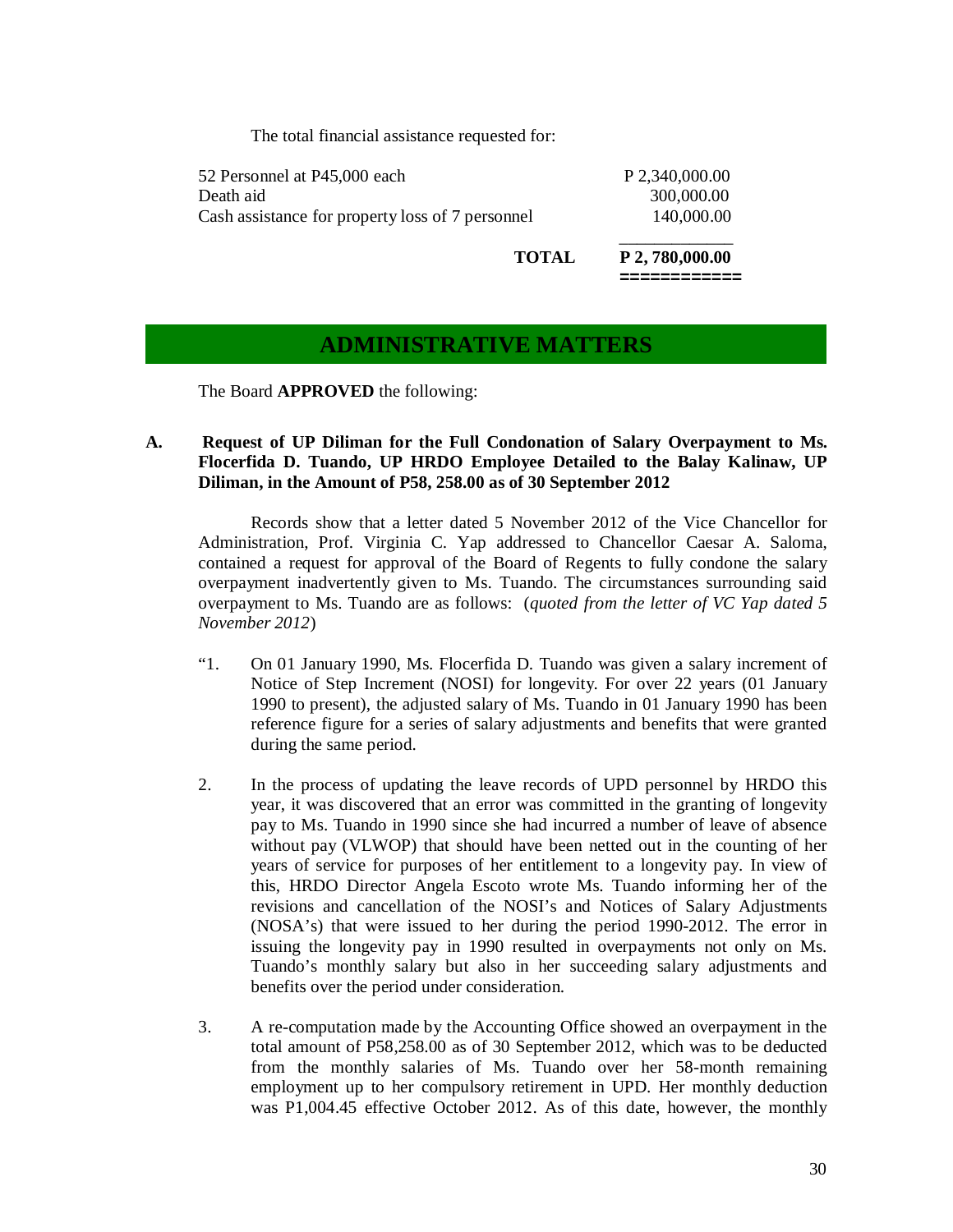deductions have not yet been implemented pending resolution of the appeal of Ms. Tuando.

- 4. However, in the event that Ms. Tuando will be made to refund the salary overpayment through monthly payroll deductions, Ms. Tuando, to her disadvantage, can no longer get the refund for the corresponding income taxes withheld from her past overpaid salaries that were remitted to the BIR. This is in view of the lapse in BIR's prescriptive period for requesting tax refunds.
- 5. We pleaded the case of Ms. Tuando in a meeting with the Commission on Audit Supervising Auditor at UPD, Mr. Raul Flores, along with Audit Team Leader Ms. Elenita Abesamis, on 19 September 2012, but being a policy concern, we were advised to bring the matter to the level of the BOR for its approval. Hence, this request for endorsement."

Accordingly, the bases for UPD's request for full condonation are the following:

- "1. A perusal of the events that led to the overpayment of Ms. Tuando showed that there was a lapse on the part of HRDO analyst who recommended the longevity salary step increment of Ms. Tuando in 1990. The said analyst is already retired from UPD.
- 2. Payback of salary overpayments, as in this case, may have multifaceted repercussions on the part of the affected employee. It will create negative sentiments, anxiety, and ill-will against the University. Moreover, the affected personnel may possibly continue to harbour even after his/her employment with the University considering that this was an oversight that the employee had nothing to do with.
- 3. There are other material ramifications that the affected personnel may suffer such as: pay diminution for the rest of her employment period in the University; reduction in future retirement pay and benefits; and non-refund of taxes withheld from overpaid salaries."

On 13 November 2012, Chancellor Saloma endorsed to the Office of the University President approval of the letter of VC Yap.

In a letter dated 20 March 2013 addressed to UP President Alfredo E. Pascual, Vice President for Administration, Prof. Maragtas S.V. Amante, requested that the full condonation of the overpayment of salary of Ms. Tuando be included in the agenda of the meeting of the Board of Regents.

The records show that neither Ms. Tuando nor the UPD personnel who inadvertently gave her salary step increment acted in bad faith under the surrounding circumstances resulting to the overpayments in the salary of Ms. Tuando. Thus, Ms. Tuando will benefit from the legal principle that absence of any showing of bad faith, malice or gross negligence, public officers are not personally liable for damages resulting from the performance of official duties (*Albert v. Gangan, G.R. No. 126557, 6 March 2001).*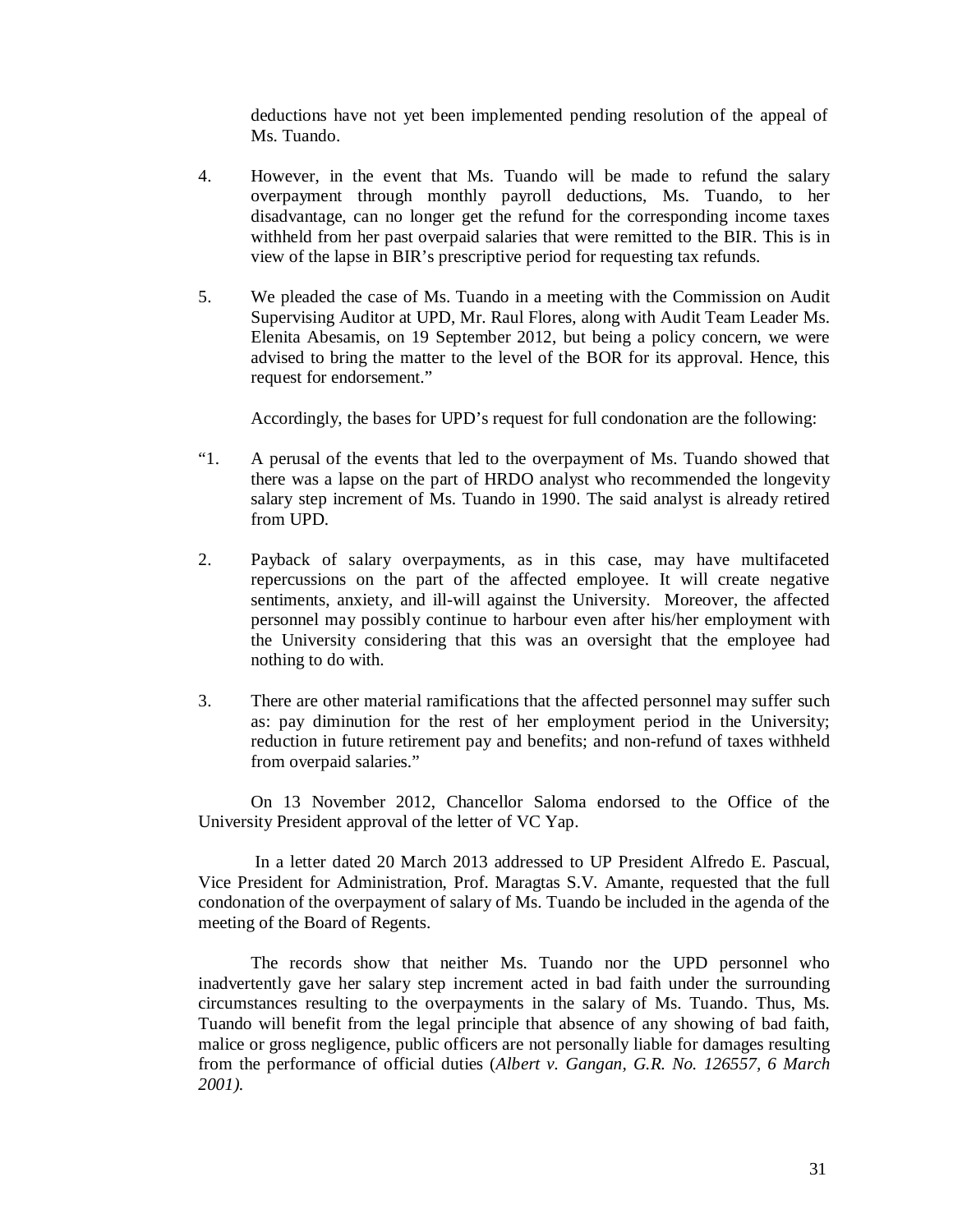Considering that Ms. Tuando received overpayment in her salary in good faith she may no longer be asked to make a refund for the same. In the case of *Remedios T. Blanquera, et al. vs. Hon. Angel C. Alcala* (G.R. No. 109406, 11 September 1998), where the disbursements for productivity bonus incentives given to the petitioners were questioned, it was held that there being no indicia of bad faith on the officials concerned in the disbursements, and given that all the parties acted in good faith, there can no longer be a refund of the incentive benefits. As basis for such finding, the Court stated that:

*"... the officials and chiefs of the offices concerned disbursed the benefits in the honest belief that the amounts given were due to the recipients and the latter accepted the same with gratitude, confident that they richly deserved such benefits.."*

Thus, it is recommended that the referred request of UP Diliman be granted, subject to the approval by the Commission on Audit (COA). This shall not, however, be considered as a precedent for future reference and neither should this be taken to mean that the grant of salary step increment or notice of step increment (NOSI) to Ms. Tuando on 01 January 1990 is considered ratified.

**B. Appointment of the Following Research, Extension and Professional Staff (REPS) as SCIENTISTS in the Scientific Career System, Pursuant to Executive Order Nos. 784 and 901, effective 13 March 2013:** 

| <b>NAME</b>               | <b>FROM</b>                        | <b>TO</b>    |
|---------------------------|------------------------------------|--------------|
| Mr. SANCHO G. BON         | University Researcher III          | Scientist I  |
| Ms. LOLITA M. DOLORES     | University Researcher III          | Scientist I  |
| Ms. SENEN H. ESCAMOS      | University Researcher IV           | Scientist I  |
| Dr. MERDELYN C. LIT       | University Researcher IV           | Scientist I  |
| Dr. ROMEO V. LABIOS       | University Researcher V            | Scientist I  |
| Dr. RODEL G. MAGHIRANG    | <b>University Researcher IV</b>    | Scientist I  |
| Dr. EUFROCINIO C. MARFORI | University Researcher III          | Scientist I  |
| Dr. ROSARIO G. MONSALUD   | University Researcher IV           | Scientist I  |
| Ms. MARCELA M. NAVASERO   | University Researcher III          | Scientist I  |
| Mr. MARIO V. NAVASERO     | University Researcher III          | Scientist I  |
| Dr. CECILIA B. PASCUAL    | University Researcher V            | Scientist I  |
| Dr. FLORENCIA B. PULHIN   | University Extension Specialist IV | Scientist II |
| Ms. LOLITA DC. VALENCIA   | University Researcher III          | Scientist I  |

*UP Los Baños*

**C. Suspension of the UP Board of Regents Policy on the Renewal of Appointment and Tenure of the UPLB Research, Extension and Professional Staff (REPS) until 1 January 2015**

Background:

• The UP Board of Regents (1222<sup>nd</sup> meeting, 27 July 2007) approved a UPLB "Policy on the Renewal of Appointment and Tenure of the Research, Extension and Professional Staff (REPS)".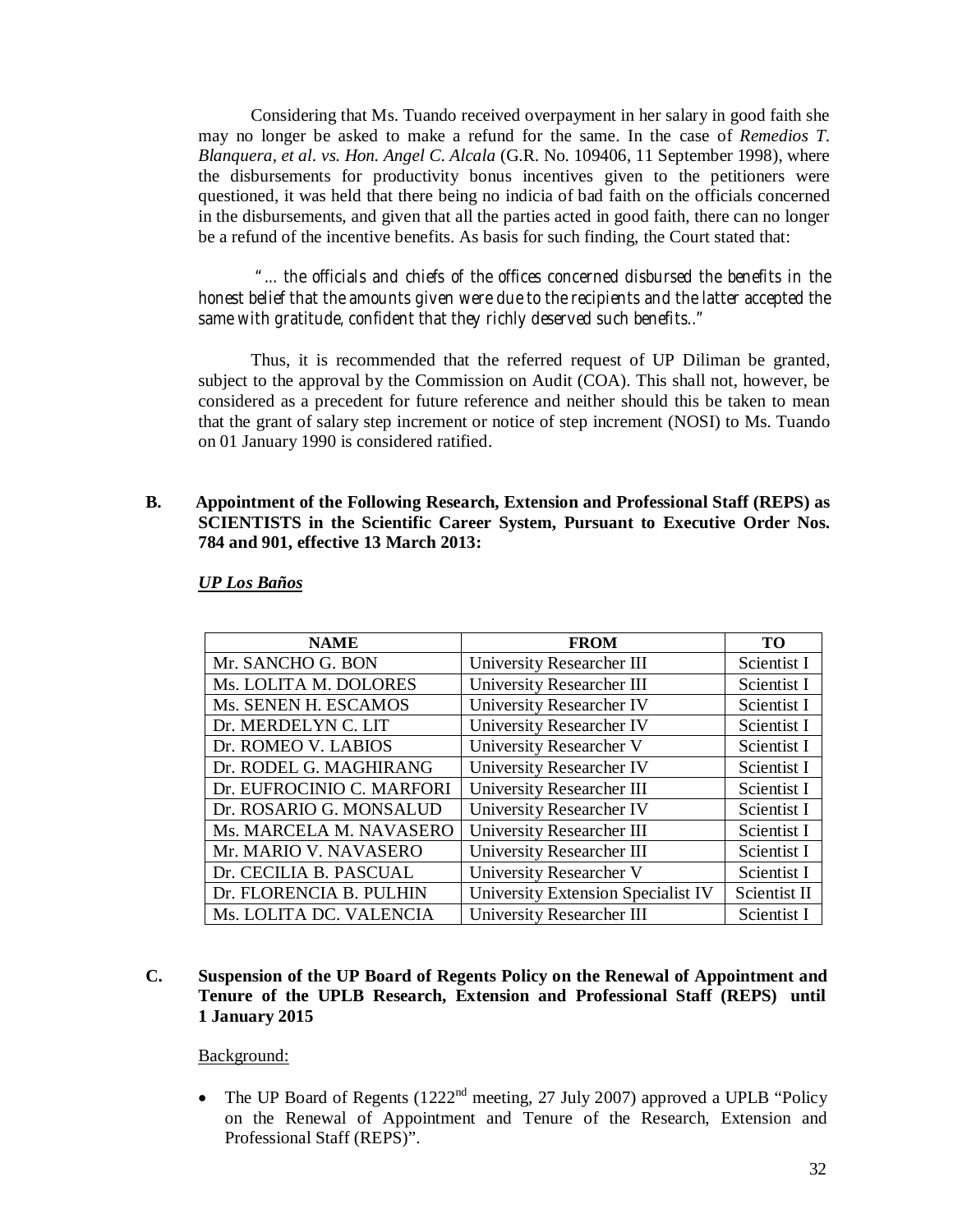UPLB created a committee to review this policy. Among others, the committee recommended the suspension of the policy until 1 January 2015.

#### Justification:

- 1. The UPLB through Chancellor Rex Victor O. Cruz requested the suspension of implementing the policy for renewal and tenure of REPS, to enable those affected to complete graduate studies and comply with the tenure requirements.
- 2. As directed by President Alfredo E. Pascual, a UP REPS Conference was held on 17 and 18 November 2013 with recommendations on the following:
	- Operational framework to recognize the role of the REPS in the University, in governance, and in their duties and responsibilities;
	- Proposed framework for the qualification standards (QS) and the career path (entry requirements, career development, key performance indicators, awards, incentives and recognitions);
	- Tenure and promotions policy for each REPS cluster, and recognition as project leaders, lead authors in publications, appointments as heads of offices/units, etc.
	- Modality and time frame for the de-clustering of the Researchers, Extension and Professional Staff.

The recommendations of the November 2013 UP REPS Conference are now being processed for specific executive and administrative actions; with draft policy changes and improvements for the consideration of the UP President's Advisory Council (PAC), Board of Regents (BOR) and other relevant committees or councils of the University.

**D. Waiver of BOR Rule for Non-Teaching Staff to Complete their Undergraduate Degree for a Maximum Period of Two (2) Years in Favour of Ms. Teresita C. Quezon, Administrative Aide IV, Office of the Chancellor, UP Visayas**

#### **D.1 Request that Approval of Similar Waivers Based on Exceptional Merit BE DELEGATED TO THE PRESIDENT**

Justifications:

- Administrative personnel are entitled to a full time fellowship grant to complete a bachelor's degree for a maximum of two (2) years: full salary and additional compensation, free tuition and other school fees, semestral allowance of P2,000 *(1120th BOR meeting, 27 May 1998; 1123rd BOR, 27 August 1998).*
- There were a few precedents in the past when the waiver was granted.
- Ms. Teresita C. Quezon, Administrative Aide IV, Office of the Chancellor, UP Visayas is 53 years old. She is determined to complete her studies, and is expected to earn her Bachelor's degree end of  $2<sup>nd</sup>$  semester AY 2014-2015. She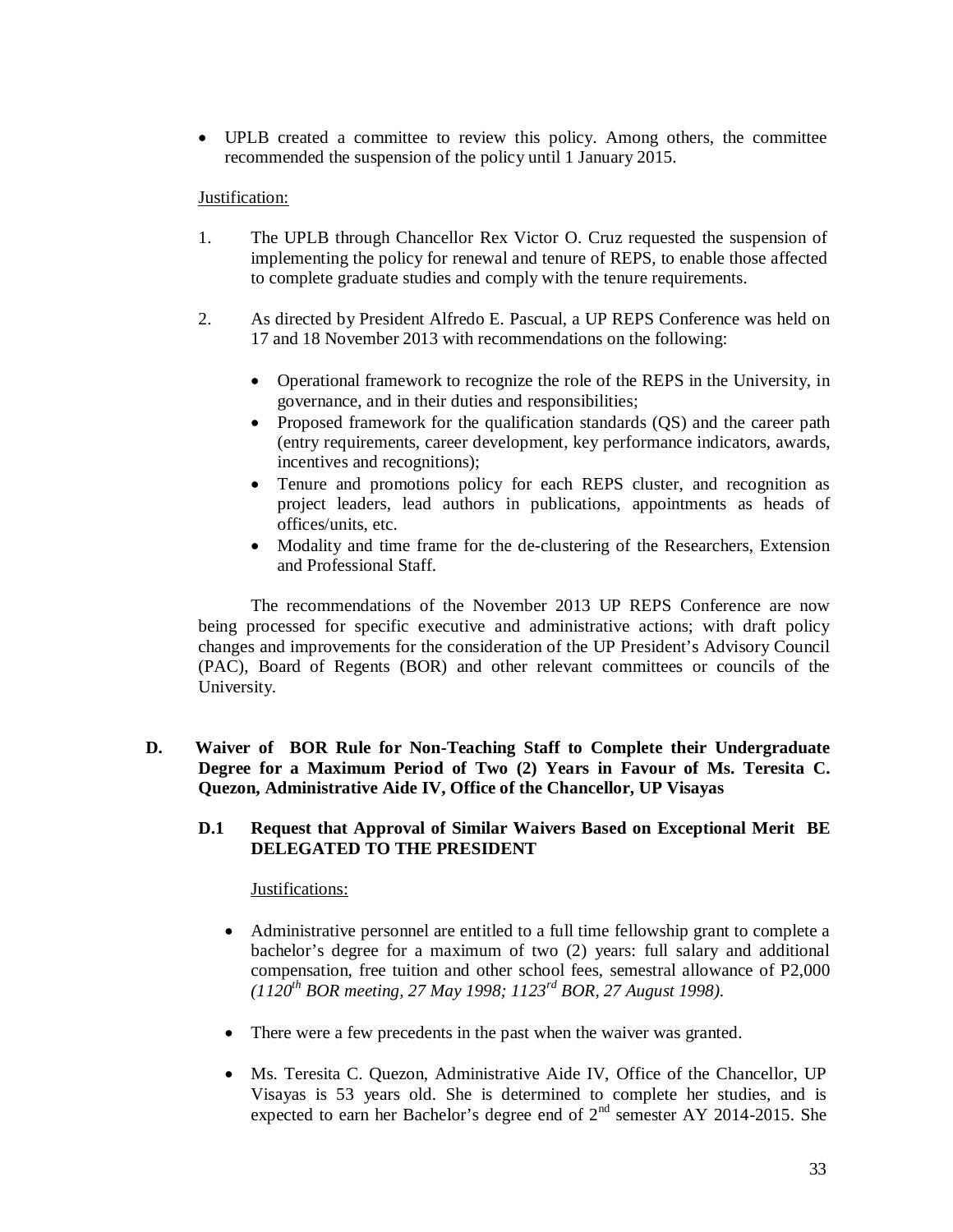was granted full time fellowship to study in the University of Iloilo in November 2011 and was able to finish 127 undergraduate units. She needs 73 units more.

 Although she is on full-time fellowship, she would report back to duty during the semestral break instead of taking a rest. Her determination to finish studies for her professional advancement is most commendable.

#### **E. Request for Temporary Waiver of Faculty Tenure Rule in favor of the following:**

#### *UP Los Baños*

Asst. Prof. **ANTHONY ALLAN D. VILLANUEVA,** Assistant Professor 5, Institute of Mathematical Sciences and Physics (IMSP), College of Arts And Sciences, effective 17 April 2014 until 16 April 2015

#### *UP Manila*

Assoc. Prof. **PENAFRANCIA D.R. CATANGUI-CANO**, Associate Professor 1 (Part time), College of Medicine, effective 24 September 2013 until 31 May 2014

#### **F. Appointment of Faculty**

Transfer to Permanent Status

#### *UP Diliman*

Asst. Prof. **MA. GISELLA N. DIZON-REYES,** Assistant Professor 5, College of Law, effective 28 March 2014

#### *UP Los Baños*

Prof. **ROMMEL C. SULABO,** Professor 2, College of Agriculture, effective 28 March 2014

#### Extension of Appointment Beyond Compulsory Retirement Age of 65

#### *UP Diliman*

- Prof. **EDUARDO T. GONZALEZ,** Professor 7 (SG 28-7), Asian Center, effective 11 December 2013 until 31 May 2014
- Prof. **CHARLES Y. HORIOKA**, Professor 12 (SG 29-8), School of Economics, effective 1 June 2014 until 31 May 2015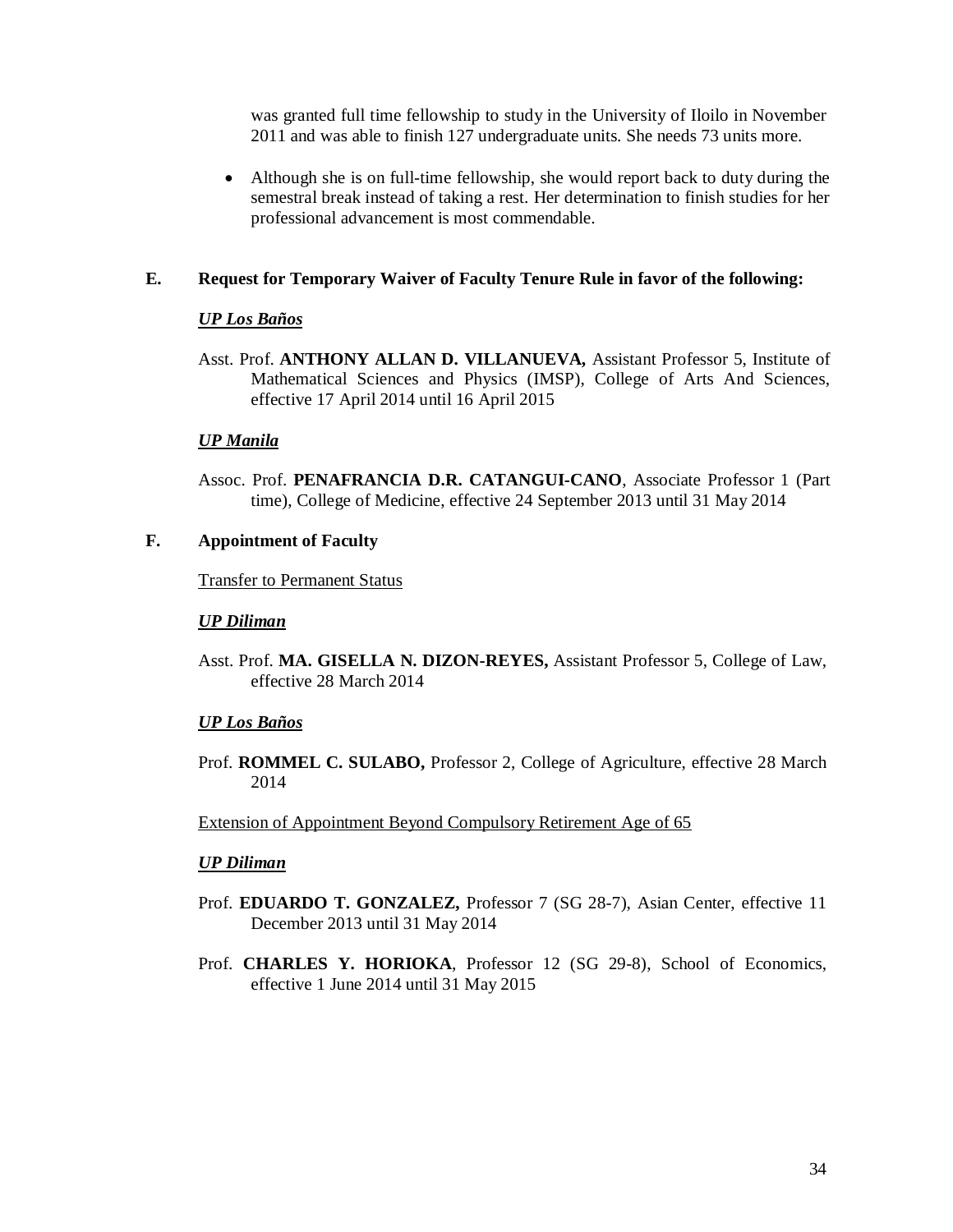# **MATTERS SUBMITTED FOR CONFIRMATION BY THE BOARD**

# **ACADEMIC MATTERS**

### The Board **CONFIRMED** the following:

#### **B. Agreements/ Contracts**

| <b>UNIT</b>                |                | TITLE                                                                                                                                                                                                                                                                  | PROJECT / AMOUNT /<br><b>DURATION</b>                                                                                                                                                                                                                                                                               |
|----------------------------|----------------|------------------------------------------------------------------------------------------------------------------------------------------------------------------------------------------------------------------------------------------------------------------------|---------------------------------------------------------------------------------------------------------------------------------------------------------------------------------------------------------------------------------------------------------------------------------------------------------------------|
|                            | $\mathbf{1}$   | Academic<br>Memorandum<br>on<br>Cooperation and Memorandum of<br>Exchange<br>Student<br>between<br>the<br>University of the Philippines and<br>(UU)(2 <sup>nd</sup> )<br>Utrecht<br>University<br>Renewal)                                                             | Project:<br>Cooperation<br>Academic<br>and Student Exchange<br>Duration: Shall come into effect on<br>the date of its signing by the<br>Presidents of both institutions<br>and shall be in place for five<br>$(5)$ years                                                                                            |
| <b>UP</b><br><b>System</b> | $\overline{2}$ | Memorandum of Agreement between<br>the University of the Philippines and<br>Philippine<br>for<br>Council<br>the<br>Agriculture, Aquatic and Natural<br>Resources<br>Research<br>and<br>Development (PCAARRD)                                                           | Shrimp<br>pathogenomics<br>Project:<br>towards a competitive and<br>sustainable Philippine shrimp<br>industry<br>Amount: P19,702,582.00<br>Duration: Shall take effect upon its<br>execution and shall be in full<br>force and effect until<br>the<br>completion of the project<br>Date notarized: 19 February 2014 |
|                            | $\overline{3}$ | Intellectual Property and Intellectual<br>Property Rights Agreement with<br>Deed of Special Power of Attorney<br>between the University<br>of the<br>Philippines<br>through the<br>Marine<br>Science Institute and the Philippine<br>Nuclear Research Institute (PNRI) | Project: Saxitoxin Invention<br>Shall be valid<br>Duration:<br>and<br>binding to the Parties upon<br>signing hereof and for a period<br>equivalent to the protected<br>term or period of the IP/IPR<br>Date notarized: 25 February 2014                                                                             |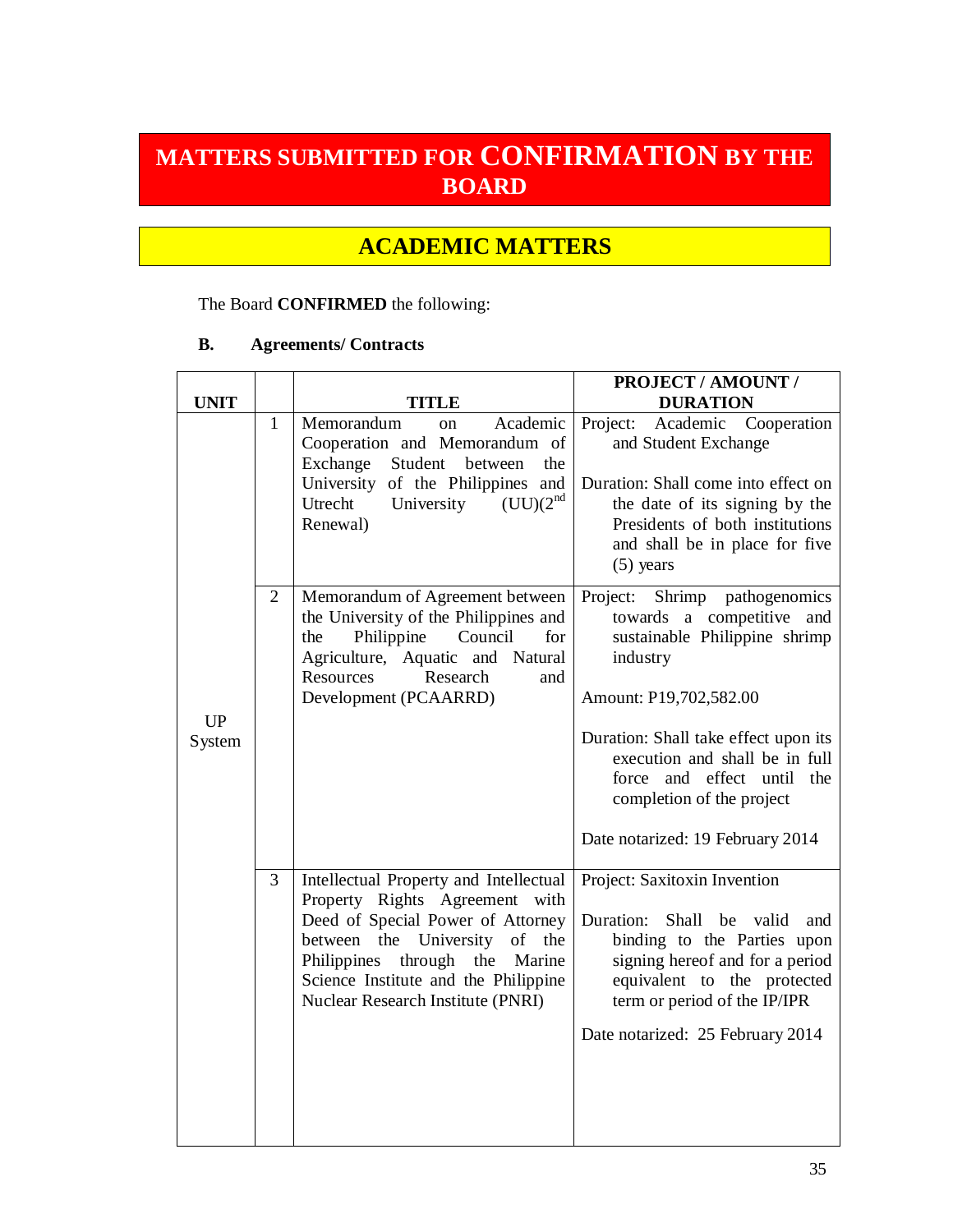| <b>UP</b><br>Diliman | $\mathbf{1}$ | Memorandum of Agreement between<br>the University of the Philippines<br>Diliman through the UP Law Center<br>and the Civil Service Commission<br>(CSC)                                                                                                                                                                                                                  | Project: Mandatory Continuing<br>Legal Education (MCLE)<br>Amount: P1,800.00 per participant<br>lawyer and P1,000.00 for non-<br>lawyer participant<br>Duration: 18-22 November 2013<br>Date notarized: 24 September<br>2013 |
|----------------------|--------------|-------------------------------------------------------------------------------------------------------------------------------------------------------------------------------------------------------------------------------------------------------------------------------------------------------------------------------------------------------------------------|------------------------------------------------------------------------------------------------------------------------------------------------------------------------------------------------------------------------------|
|                      | 2            | Artwork Loan Agreement between<br>the University of the Philippines<br>Diliman through the Vargas Museum<br>and the Cultural Center of the<br>Philippines (CCP)                                                                                                                                                                                                         | Project: "Mabini Art Movement"<br>Exhibit<br>Duration: 12 November 2013 to 5<br>March 2014<br>Date notarized: 14 January 2014                                                                                                |
|                      | 3            | Academic<br>Agreement<br>on<br>Cooperation between the University<br>of the Philippines Diliman through<br>the School of Urban and Regional<br>Planning<br>(SURP)<br>and<br>the<br>Universidad Austral De Chile (UAC)                                                                                                                                                   | Project: Academic Cooperation<br>Duration: Valid for a period of<br>three $(3)$ years from date of<br>signature<br>by<br>the<br>representatives<br>of<br>both<br>Universities<br>Date notarized: 22 November 2013            |
|                      | 4<br>5       | Agreement on Academic Exchange<br>University of the<br>between the<br>Philippines Diliman through<br>the<br>College of Architecture and the<br>Department of Architecture Faculty<br>of<br>Environmental Engineering,<br>University of Kitakyushu, Japan<br>Agreement for Academic Exchange<br>Memorandum<br>Student<br>and<br>on<br>Exchange between the University of | Project: Exchange Programs<br>Duration: Valid for five (5) years<br>from the date of signing<br>Date notarized: 5 April 2013<br>Project: Academic<br>Cooperation<br>and Exchange Programs                                    |
|                      |              | the Philippines Diliman through the<br>College of Education and<br>the<br>Faculty of Education,<br>National<br>University<br>Cooperation,<br>Ehime<br>University                                                                                                                                                                                                        | Duration: Effective on the date of<br>signature and is valid for three<br>$(3)$ years<br>Date notarized: 28 November 2013                                                                                                    |
|                      | 6            | Agreement on Academic Cooperation<br>the<br>University<br>between<br>of<br>the<br>Philippines<br>Diliman<br>through<br>the<br>National Institute of Physics, College of<br>Science and the National Sun Yat-Sen<br>University (NSYSU)                                                                                                                                   | Project: Academic Cooperation<br>Duration: Valid for five (5) years from<br>the date of signature by the<br>representatives<br>both<br>of<br>Universities<br>Date notarized: 14 June 2013                                    |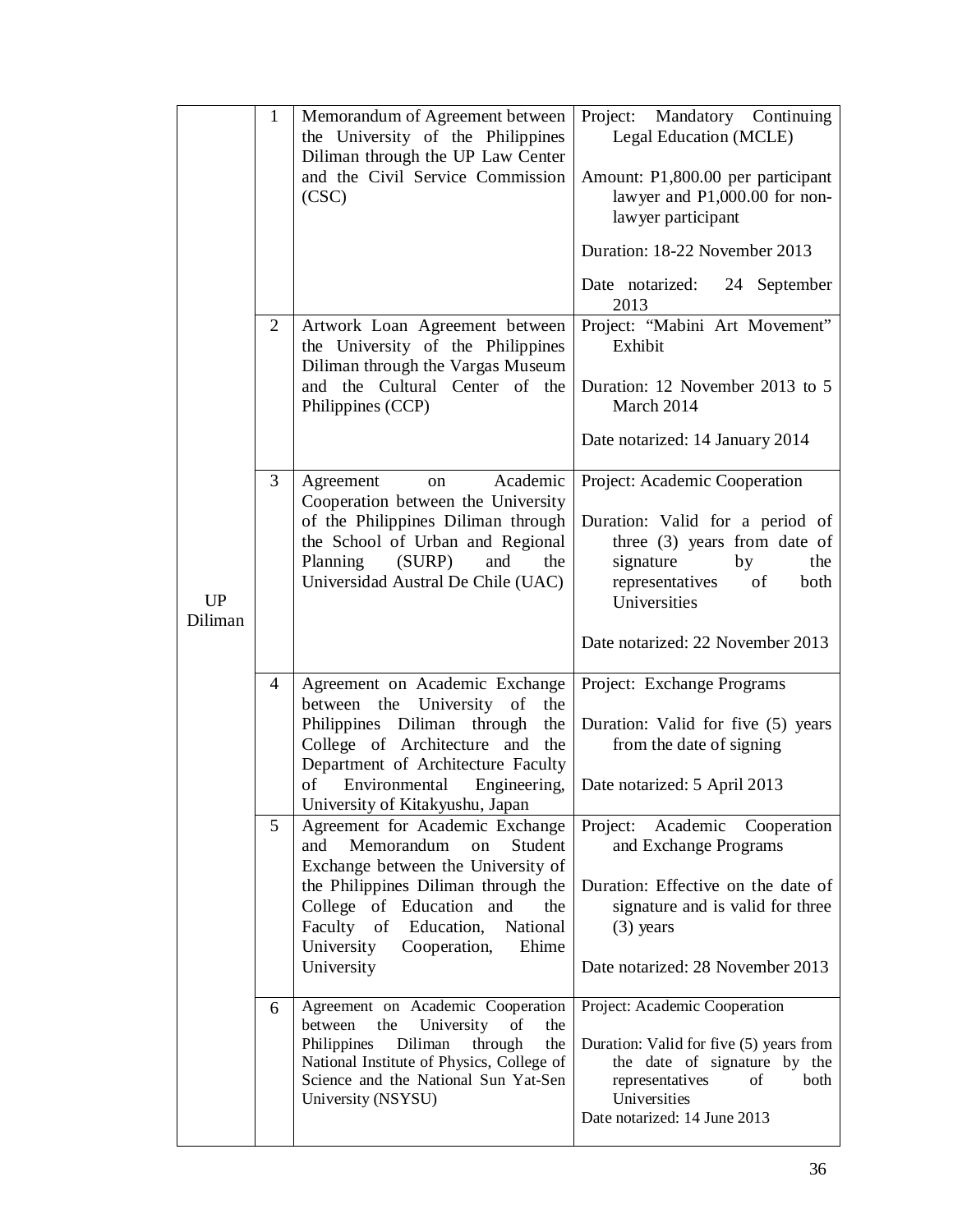|           | 7  | Memorandum ng Kasunduan sa panig<br>ng Unibersidad ng Pilipinas Diliman sa<br>pamamagitan ng Sentro ng Wikang<br>Filipino (SWF) at ni Prof. Pamela C.<br>Constantino (AWTOR)                                                          | Project: Katutubo<br>VS.<br>Banyaga<br>Bolyum<br>1 Pagtataguyod<br>sa<br>Wikang Panturo<br>at Wikang<br>Pambansa sa Pilipinas 1898-1946                                                       |
|-----------|----|---------------------------------------------------------------------------------------------------------------------------------------------------------------------------------------------------------------------------------------|-----------------------------------------------------------------------------------------------------------------------------------------------------------------------------------------------|
|           | 8  | Understanding<br>Memorandum<br>of                                                                                                                                                                                                     | Date notarized: 10 January 2014<br>Project: Academic Cooperation                                                                                                                              |
|           |    | University<br>of<br>between<br>the<br>the<br>Philippines Diliman through the College<br>of Music and the National Taiwan<br>Normal University (NTNU)                                                                                  | Duration: Shall remain in effect from<br>the date of signature for an initial<br>period of five (5) years                                                                                     |
|           |    |                                                                                                                                                                                                                                       | Date notarized: 29 May 2013                                                                                                                                                                   |
|           | 9  | Memorandum of Agreement between<br>the University of the Philippines<br>Diliman through the Institute of Small<br>Industries (ISSI)<br>Scale<br>and<br>the<br>Radiowealth Finance Company,<br>Inc.                                    | Project:<br>Ladderized<br>Capability<br>for<br>Building<br>Programs<br>the<br>Radiowealth Finance Company<br>Duration: Shall be effective upon                                                |
|           |    | (RFC)                                                                                                                                                                                                                                 | signature of both parties                                                                                                                                                                     |
|           | 10 | Agreement for Academic Exchange and                                                                                                                                                                                                   | Date notarized: 14 November 2013<br>Project: Academic exchange<br>and                                                                                                                         |
|           |    | Cooperation between the University of                                                                                                                                                                                                 | cooperation                                                                                                                                                                                   |
| <b>UP</b> |    | the Philippines Diliman through the<br>Archaelogical Studies Program (ASP)<br>and the Museum National d'Histoire<br>Naturelle, Paris                                                                                                  | Duration: Shall remain effective for<br>five $(5)$ years, commencing on 29<br>January 2014                                                                                                    |
| Diliman   |    |                                                                                                                                                                                                                                       | Date notarized: 4 February 2014                                                                                                                                                               |
|           | 11 | Memorandum of Agreement between<br>the University of the Philippines<br>Diliman through the College of Science<br>and the Philippine Council for Industry,<br>and Emerging Technology<br>Energy<br>Research and Development (PCIEERD) | Project: Synthesis, Morphology and<br>Modification<br>Chemical<br>οť<br>Fullerene-Based<br>Nanomaterials<br>for Nano-engineered Structural<br>Materials<br>and Optoelectronic<br>Applications |
|           |    |                                                                                                                                                                                                                                       | Amount of Project: P4,922,760.90                                                                                                                                                              |
|           |    |                                                                                                                                                                                                                                       | Duration: Shall take effect upon<br>signing of the parties                                                                                                                                    |
|           |    |                                                                                                                                                                                                                                       | Date notarized: 15 January 2014                                                                                                                                                               |
|           | 12 | Memorandum of Agreement between<br>the University of the Philippines<br>Diliman through the Law Center and                                                                                                                            | Project:<br>Mandatory Continuing<br>Legal Education (MCLE)                                                                                                                                    |
|           |    | the Department of Foreign Affairs<br>(DFA)                                                                                                                                                                                            | Amount of Project: P5,200.00 per<br>participant with a minimum of<br>35 participants                                                                                                          |
|           |    |                                                                                                                                                                                                                                       | Duration: 8, 15, 22<br>29<br>and<br>November 2013                                                                                                                                             |
|           |    |                                                                                                                                                                                                                                       | Date notarized: 24 January 2014                                                                                                                                                               |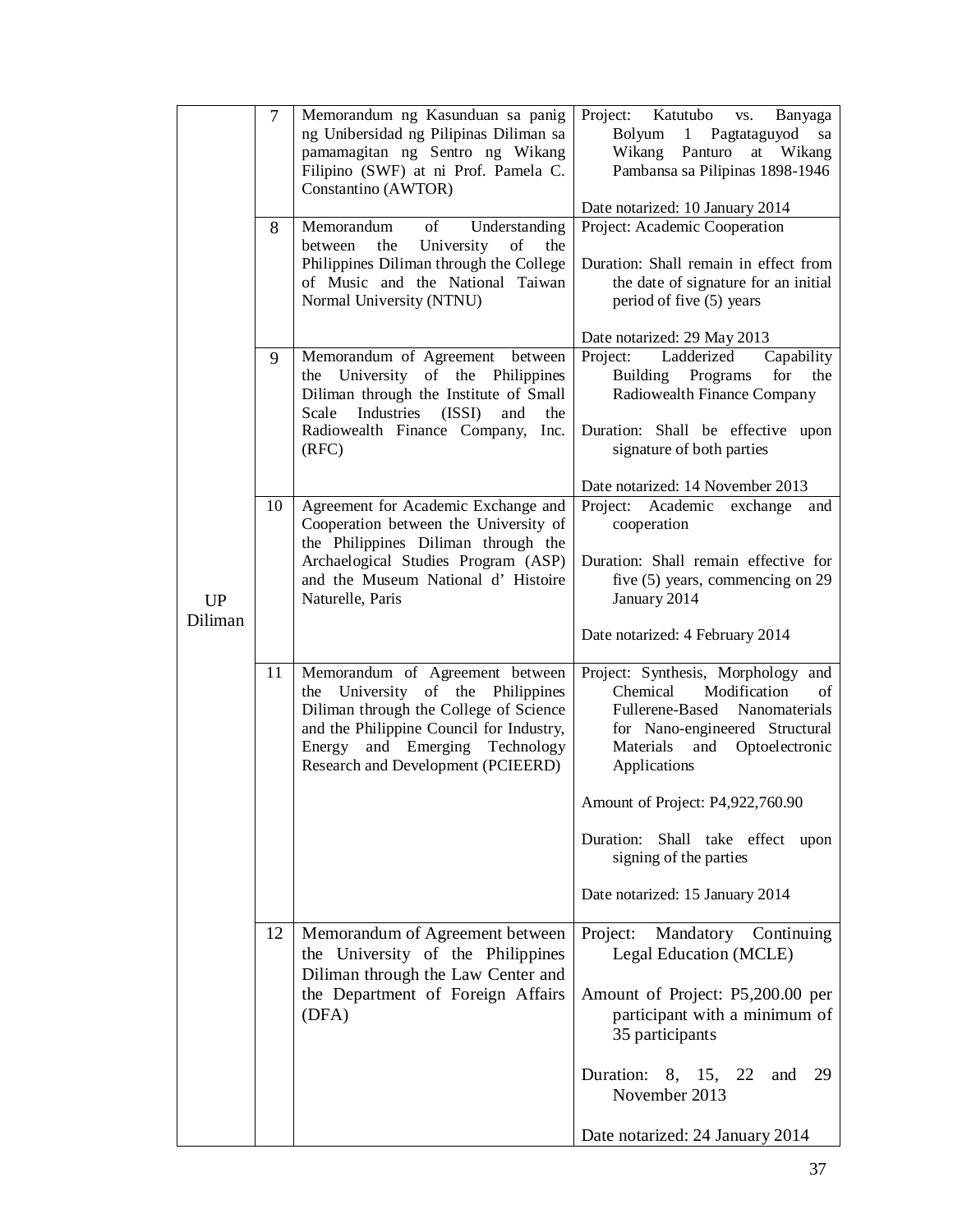| 13       | Memorandum of Agreement between<br>the University of the Philippines<br>Diliman and the Philippine Women's<br>University (PWU)                                                                                                                                                                                                                                                                                                                                                                                                                                                                                                                                             | Project: Academic Cooperation<br>Duration: Valid for a period of five<br>(5) years from the date of<br>signature<br>by<br>the<br>representatives<br>of<br>both<br>Universities<br>Date notarized: 13 December 2013                                                                                                                                                                                                                                                                                                                                                    |
|----------|----------------------------------------------------------------------------------------------------------------------------------------------------------------------------------------------------------------------------------------------------------------------------------------------------------------------------------------------------------------------------------------------------------------------------------------------------------------------------------------------------------------------------------------------------------------------------------------------------------------------------------------------------------------------------|-----------------------------------------------------------------------------------------------------------------------------------------------------------------------------------------------------------------------------------------------------------------------------------------------------------------------------------------------------------------------------------------------------------------------------------------------------------------------------------------------------------------------------------------------------------------------|
| 14       | Memorandum of Agreement between<br>the University of the Philippines<br>Diliman through the College of<br>Engineering and the Samahan sa<br>Pilipinas ng mga Industriyang<br>Kimika (SPIK)                                                                                                                                                                                                                                                                                                                                                                                                                                                                                 | Project: UP ERDT-SPIK Industry-<br>Academe<br>Research<br>and<br><b>Innovation Program</b><br>Duration: Shall commence on 6<br>January 2014 to 6 January 2016<br>Date notarized: 6 January 2014                                                                                                                                                                                                                                                                                                                                                                       |
| 15       | Memorandum of Agreement between<br>the University of the Philippines<br>Diliman through the School of<br>Economics<br>and<br>the<br>Nihon<br>University, College of Economics,<br>Japan $(3rd$ Renewal)                                                                                                                                                                                                                                                                                                                                                                                                                                                                    | Project: Exchange and cooperation<br>program<br>Duration: Five (5) years<br>upon<br>signing by both parties<br>Date notarized: 9 January 2014                                                                                                                                                                                                                                                                                                                                                                                                                         |
| 16<br>17 | Memorandum of Agreement among<br>the University of the Philippines<br>Diliman through the Marine Science<br>Institute (MSI), the Mindanao State<br>University-Tawi-Tawi College of<br>and Oceanography<br>Technology<br>(MSU-TCTO), the University of San<br>Carlos (USC) and the Philippine<br>Council for Agriculture, Aquatic,<br>and Natural Resources Research and<br>Development-Department of Science<br>Technology (PCAARRD-<br>and<br>DOST)<br>Degree<br>Ph.D.<br>Dual<br>Agreement<br>between the<br>University of<br>the<br>Philippines Diliman through<br>the<br>Institute of Chemistry, College of<br>Science and the University<br>of<br>Houston (UH), Texas | Project: Production of Corals for<br><b>Reef Restoration</b><br>Amount: P62,644,642.88<br>Duration:<br>Three $(3)$<br>years<br>(1)<br>November 2013 until 31October<br>2016)<br>Date notarized: 7 February 2014<br>Program: Dual Ph.D. Program for<br>graduate<br>students<br>from<br>the<br>Institute of Chemistry<br>Duration: Will come into effect<br>with the appropriate signatures<br>of each institution and remain in<br>until<br>the<br>force<br>appropriate<br>authority of either party makes a<br>written termination<br>Date notarized: 23 January 2014 |
|          |                                                                                                                                                                                                                                                                                                                                                                                                                                                                                                                                                                                                                                                                            |                                                                                                                                                                                                                                                                                                                                                                                                                                                                                                                                                                       |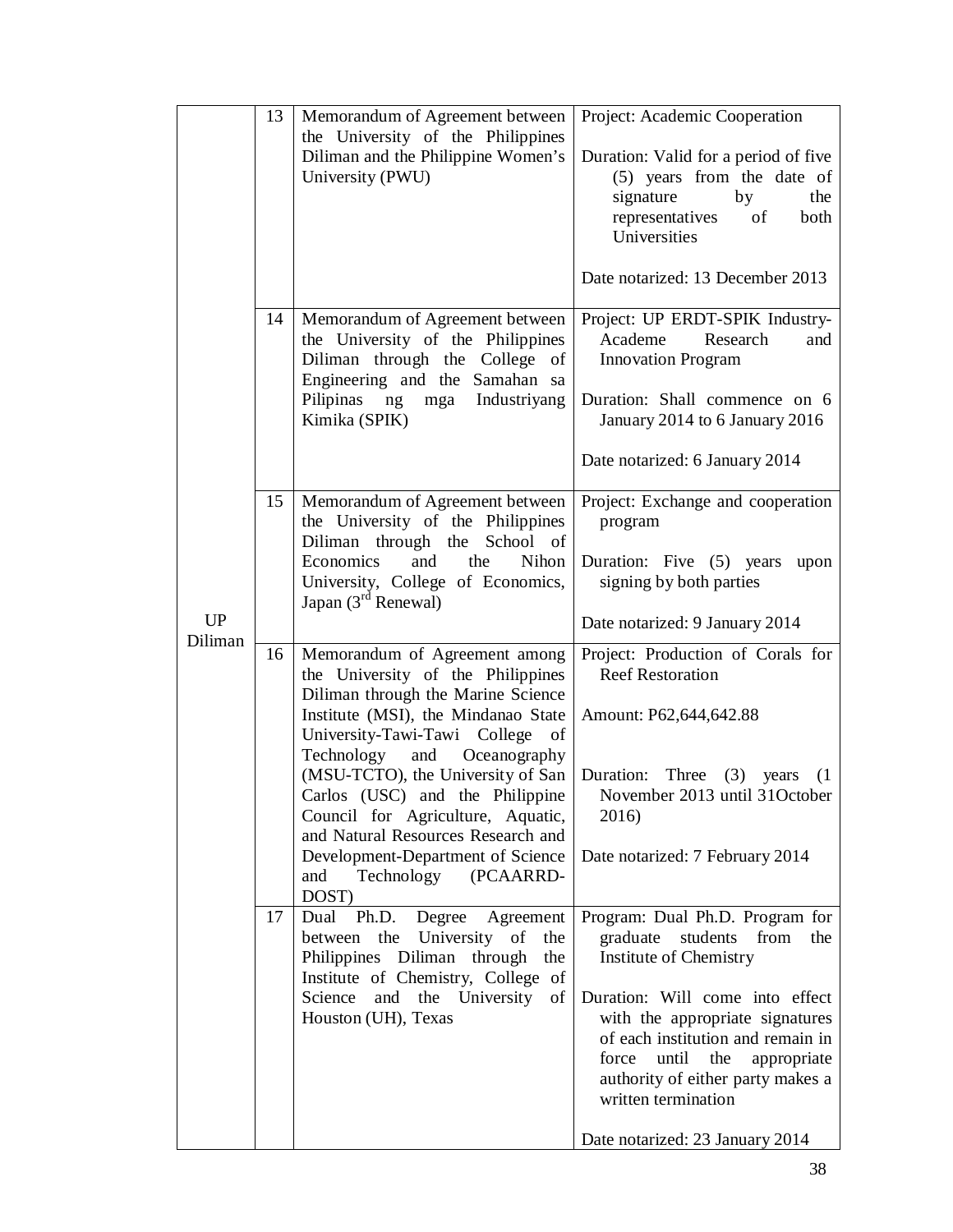|         | 18 | Memorandum of Agreement between<br>the University of the Philippines<br>Diliman through the College of Law                                           | Project:<br>Drafting<br><b>DENR</b><br>Guidelines for Environment and<br><b>Natural Resources Protection</b> |
|---------|----|------------------------------------------------------------------------------------------------------------------------------------------------------|--------------------------------------------------------------------------------------------------------------|
|         |    | and the Department of Environment<br>Natural Resources (DENR)<br>and<br>(FIRST PARTY)                                                                | Amount: P5,000,000.00                                                                                        |
|         |    |                                                                                                                                                      | Duration: Shall be a period of 12<br>months effective upon signing                                           |
|         |    |                                                                                                                                                      | Date notarized: 3 February 2014                                                                              |
| UP      | 19 | Memorandum of Agreement between<br>the University of the Philippines<br>through<br>National<br>Diliman<br>the                                        | Project: Collaborative work and<br>assistance                                                                |
| Diliman |    | of Geological Sciences<br>Institute<br>and the University of<br>(NIGS)<br>Southeastern Philippines (USEP)                                            | Duration: The<br>Agreement<br>is<br>renewed for a period of three (3)<br>years                               |
|         |    |                                                                                                                                                      | Date notarized: 19 November 2013                                                                             |
|         | 20 | Memorandum of Agreement between<br>the University of the University of<br>the Philippines Diliman through the<br>Institute of Small Scale Industries | Project: 5-day training program on<br>Entrepreneurial and Business<br>Management                             |
|         |    | (ISSI) and the Union of Catholic<br>Church-Based Cooperatives (UCC)                                                                                  | Duration: Shall be effective upon<br>signature of the parties                                                |
|         |    |                                                                                                                                                      | Date notarized: 11 November 2013                                                                             |

ON THE DUAL PHD DEGREE AGREEMENT WITH THE UNIVERSITY OF HOUSTON

Regent Albarracin commented that the dual PhD agreement with the University of Houston was interesting and pathbreaking. He said it would be useful to monitor the progress from time to time and let the Board know of the results. It might be worth replicating this with other institutions abroad.

## **FISCAL MATTER**

The Board **CONFIRMED** the following:

|             |                                                                 | <b>PROJECT / AMOUNT /</b>       |
|-------------|-----------------------------------------------------------------|---------------------------------|
| <b>UNIT</b> | <b>TITLE</b>                                                    | <b>DURATION</b>                 |
| UP          | Contract of Lease between the Leased Premise: Vacant Lot beside |                                 |
| Diliman     | University of the Philippines                                   | the University Arcade           |
|             | Diliman and the All-UP Workers                                  |                                 |
|             | Union (Lessee)                                                  | Amount: P57.12 inclusive of 12% |
|             |                                                                 | VAT per day                     |
|             |                                                                 |                                 |
|             |                                                                 | Date notarized: 9 January 2014  |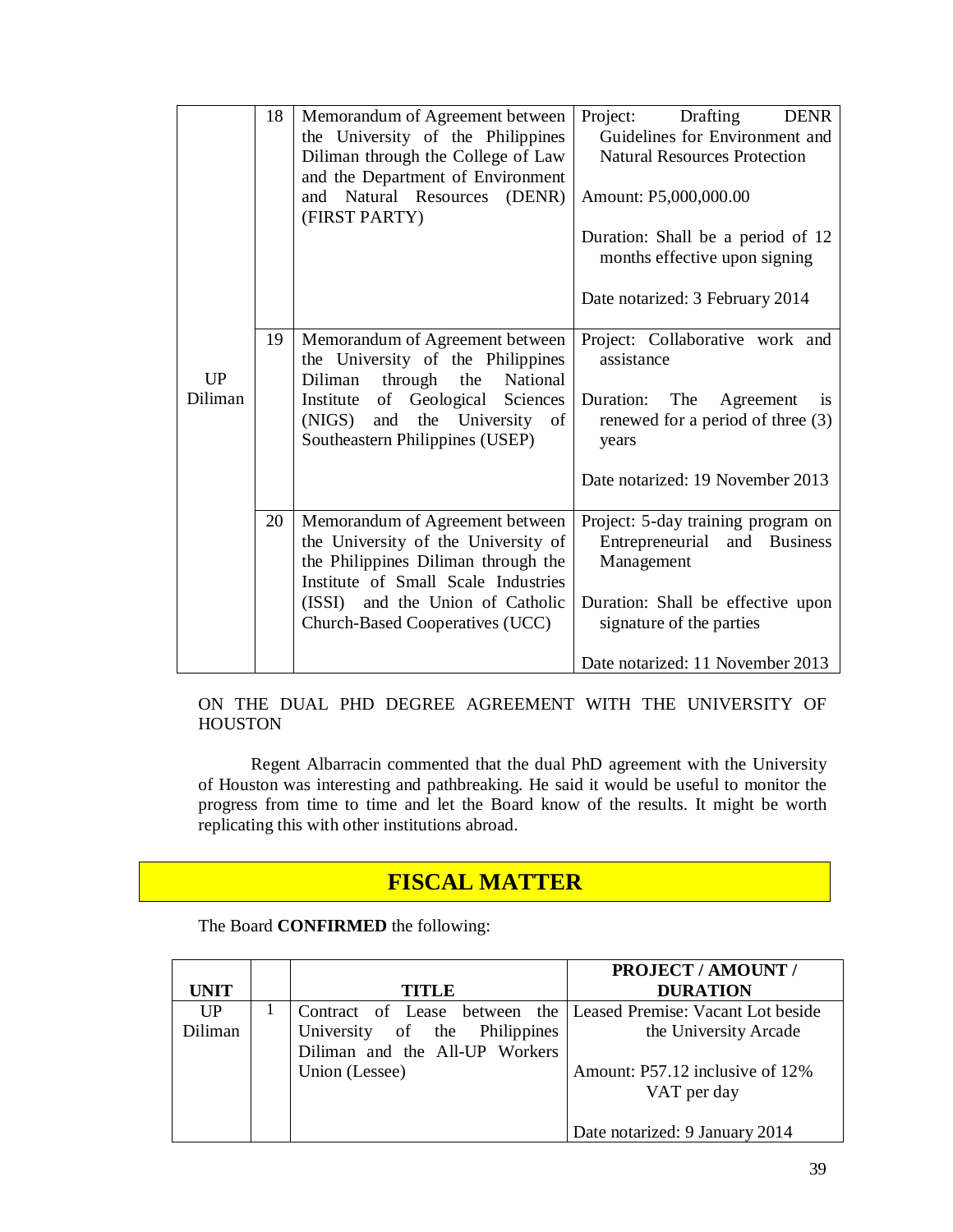## **MATTERS SUBMITTED FOR INFORMATION OF THE BOARD**

The Board **NOTED** the following:

- **A. Appointment of Hon. GIZELA M. GONZALEZ-MONTINOLA, Signed by His Excellency President Benigno S. Aquino III, as Member of the Board of Regents, University of the Philippines, for a Term of Two (2) Years Effective 18 February 2014 until 17 February 2016**
- **B. Appointment of Hon. MAGDALENO B. ALBARRACIN, Jr., Signed by His Excellency President Benigno S. Aquino III, as Member of the Board of Regents, University of the Philippines, for a Term of Two (2) Years Effective 5 March 2014 until 4 March 2016**
- **C. ASEAN-QA Actual Quality Assessment at Programme Level for Bachelor of Civil Engineering, Institute of the College of Engineering, University of the Philippines, Diliman, Quezon City**
- **D. Status of Academic Agreement of the University of the Philippines with Foreign Higher Education Institutions (HEIs)**

The University of the Philippines has a total of 321 academic agreements with other Higher Academic Institutions (HEIs) as of December 2013. Most of the agreements have been with HEIs in Japan, Korea, and the United States of America (USA).

The complete report is filed at the OSU Records.

#### **E. Accomplishment Reports on Plans for Replenishment of Retiring PhD Degree Holders in UP Diliman, UP Los Baños, UP Manila, and UP Visayas**

In compliance to the request of Regent Magdaleno B. Albarracin, Jr. during the  $1291<sup>st</sup>$  Meeting of the Board of Regents held on 30 September 2013, the four (4) Constituent Units, namely, UP Diliman, UP Los Baños, UP Manila, and UP Visayas submitted their respective accomplishment reports for the information of the Board.

The complete report is filed at the OSU Records. .

**F. Presentation of the Office of the Vice President for Development (OVPD)/Office of Design and Planning Initiatives (ODPI) to the BOR Finance Committee in Connection with the UP Manila Phi House Dormitory (UPMPHD) Architectural and Engineering (A&E) Plans**

A copy of the presentation is filed at the OSU Records.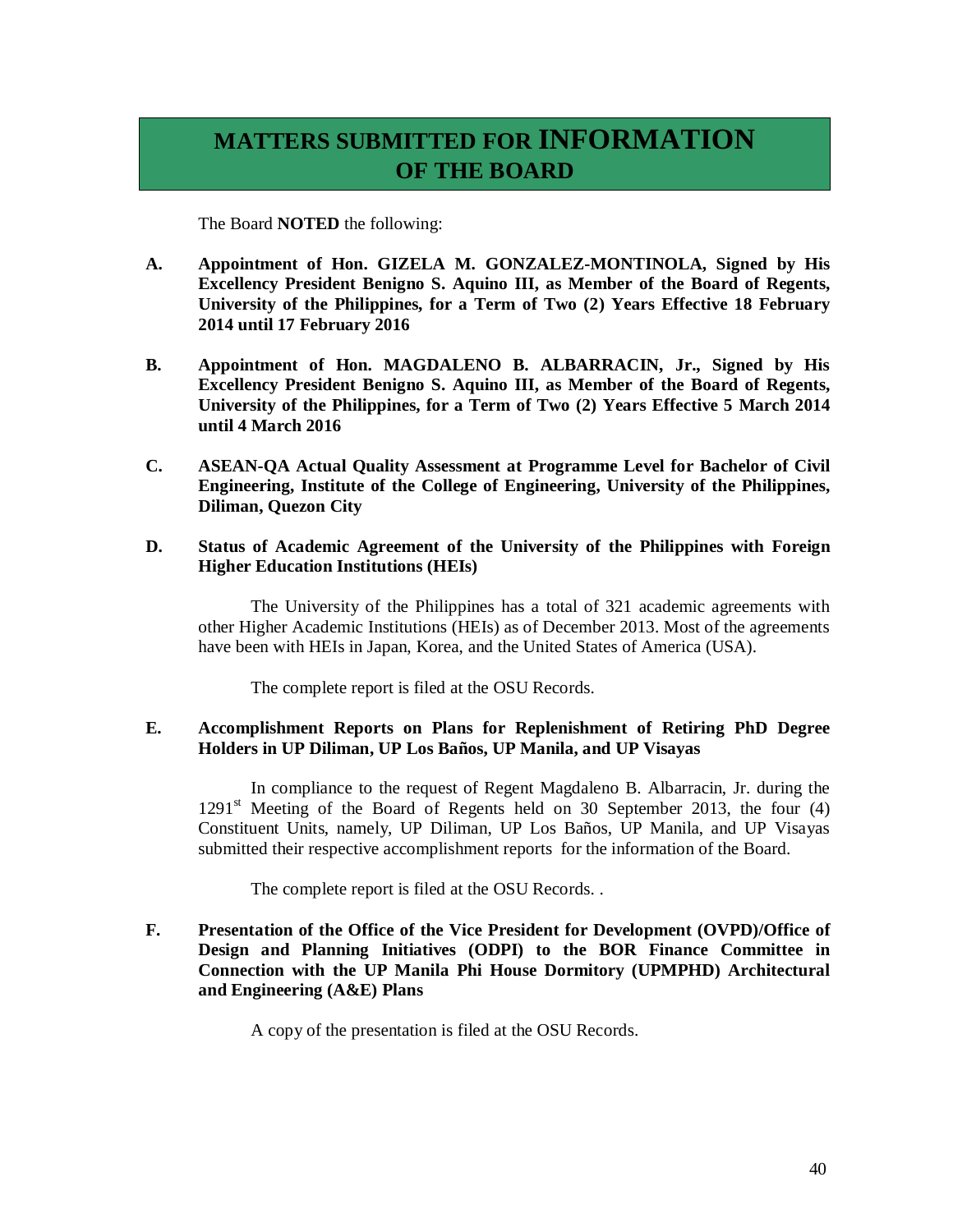#### **G. Delegated Authority to the President subject to INFORMATION of the Board**

|               |              |                                                                                                                                                                                  | PROJECT/AMOUNT/                                                                                                                                                                    |
|---------------|--------------|----------------------------------------------------------------------------------------------------------------------------------------------------------------------------------|------------------------------------------------------------------------------------------------------------------------------------------------------------------------------------|
| CU            |              | TITLE                                                                                                                                                                            | <b>DURATION</b>                                                                                                                                                                    |
| UP<br>System  | 1            | Memorandum of Agreement among<br>the University of the Philippines, the<br>Rotary Club of Diliman and the<br><b>Onemind Care Center Corp</b>                                     | Project: Donation and acceptance of<br>medical instruments, equipment<br>and other amenities to be used<br>and/or required by the UP<br>Infirmary<br>Date notarized: 11 March 2014 |
|               |              |                                                                                                                                                                                  |                                                                                                                                                                                    |
| UP<br>Diliman | $\mathbf{1}$ | Agreement between the University<br>of the Philippines through the<br>University of the Philippines<br>Integrated School (UPIS) and the<br>SMART Communications, Inc.<br>(SMART) | Project:<br>Infoboard<br>Service<br>Enrollment Form (SEF)<br>Date notarized: 7 February 2014                                                                                       |
| UP<br>Manila  | $\mathbf{1}$ | Construction<br>Management<br>Agreement between the University<br>of the Philippines Manila and the<br>D.M. Ferrer & Associates                                                  | Project: Construction Management<br>Services for the National Institutes<br>of Health Building Project<br>Amount: P15,968,960.00<br>Date notarized: 10 March 2014                  |
|               |              |                                                                                                                                                                                  |                                                                                                                                                                                    |

#### **1. Contracts/Agreements**

### **OTHER MATTERS**

**A. Secretary's Certificate Designating and Appointing Dr. Elvira A. Zamora, Vice President for Development, as the Authorized Representative of the University of the Philippines to the Design and Construction of the UP Cebu Library at the Cebu South Road Property (SRP)**

#### **Board Action: APPROVED**

**B. Request of UP Baguio for the Procurement of One (1) Unit Passenger Van (2.5 liters, diesel 4 cylinder, engine displacement cc 2494) which Approximately Costs Around P2,045,000.00**

#### Justification:

 A new service vehicle is needed due to the frequent breakdown and high maintenance costs of the existing 17-year old vehicle.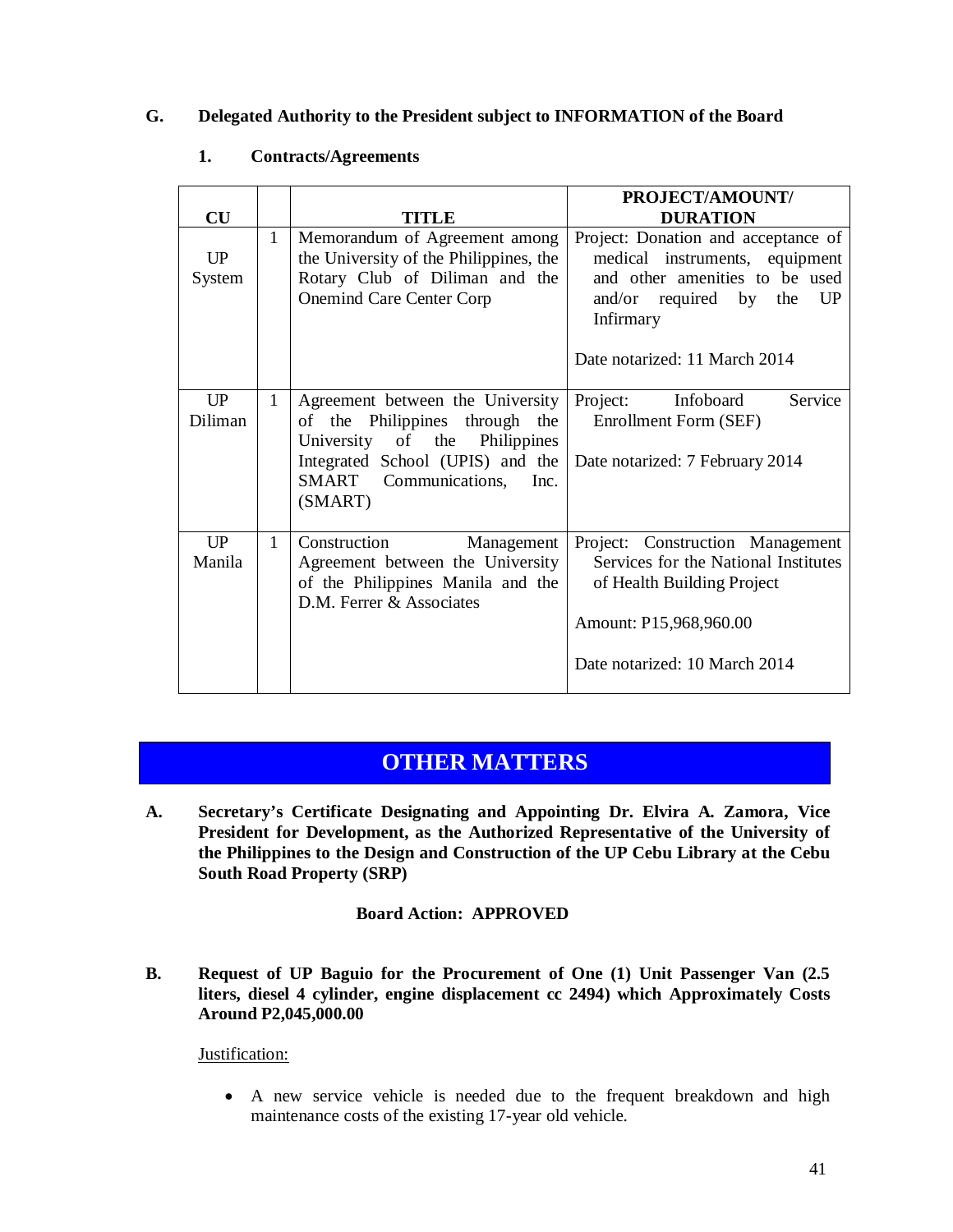- The vehicle will be for the use of faculty and staff to attend academic meetings, events and activities. Students may also be accommodated, but priority is for use of faculty and staff.
- Van rentals are increasing in costs.
- Purchase of government vehicles need approval by the Office of the President, Malacanang through the Dept. of Budget and Management.

Budget : PhpP 2,045,000 million

Source of funding: UP Baguio funds [(reprogrammed or programmed funds source from savings in both the General Fund (GF) and the Revolving Fund (RF)]

#### **Board Action: APPROVED**

#### **C. Request of President Alfredo E. Pascual for Authority to Travel to Korea from 21- 26 April 2014 to Participate in an Educational and Cultural Trip Organized by the Korea Foundation**

Except for the salary during the period, there will be no other government expense involved because the Korea Foundation will cover all costs related to this travel.

The President also requested permission to use official passport and be exempted from travel tax.

#### **Board Action: APPROVED**

 **oo0oo**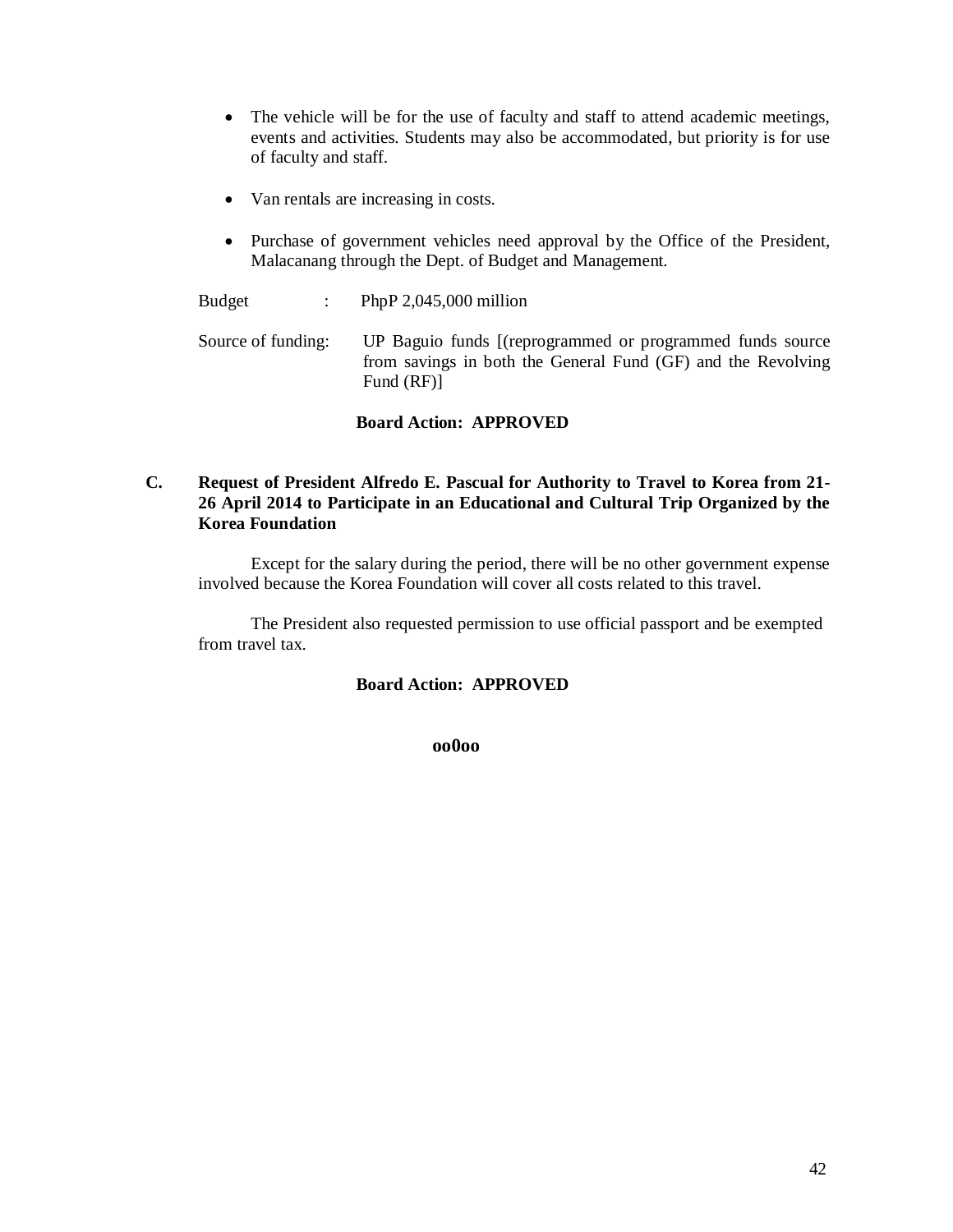### **ADMINISTRATIVE ORDERS**

#### **A. ADMINISTRATIVE ORDER NO. PAEP 14-08**

| Date    | 7 March 2014                                                                                                                                                                                                                                                                                                                                                                                                              |
|---------|---------------------------------------------------------------------------------------------------------------------------------------------------------------------------------------------------------------------------------------------------------------------------------------------------------------------------------------------------------------------------------------------------------------------------|
| Tо      | Dr. J. Prospero E. de Vera III, Vice President for Public Affairs<br>Dr. Ma. Victoria O. Espaldon, UP Los Baños<br>Dr. Eric Talens, UP Manila<br>Dr. Alejandro N. Ciencia, Jr. UP Baguio<br>Prof. Kaira Zoe Alburo-Canete, UP Cebu<br>Dr. Nilo B. Oponda, UP Mindanao<br>Dr. Juan M. Pulhin, UP Los Baños<br>Dr. Laura T. David, UP Diliman<br>Prof. Jose Danilo A. Silvestre, UP Diliman<br>Prof. Jorge Ebay, UP Visayas |
| From    | (Sgd.) ALFREDO E. PASCUAL<br>President                                                                                                                                                                                                                                                                                                                                                                                    |
| Subject | <b>UP System Committee on Climate Change</b>                                                                                                                                                                                                                                                                                                                                                                              |

In connection with the Memorandum of Agreement signed between the University of the Philippines (UP) and the Climate Change Commission (CCC) on 19 June 2013 to increase technical collaboration in capacity building and related climate change services and actions to national government agencies, local government units, local state colleges and universities and other sector in the academe, private sector, development partners, civil society organizations and vulnerable sectors of society, there is a need to create a mechanism to bring together experts and institutions within the University to ensure the completion of the activities and deliverable of this agreement.

\_\_\_\_\_\_\_\_\_\_\_\_\_\_\_\_\_\_\_\_\_\_\_\_\_\_\_\_\_\_\_\_\_\_\_\_\_\_\_\_\_\_\_\_\_\_\_\_\_\_\_\_\_\_\_\_\_\_\_\_\_\_\_\_\_\_\_\_\_\_\_

In this connection, please constitute yourselves into the System Committee on Climate Change with Dr. J. Prospero E. de Vera III as Chair with the following functions:

- 1. To serve as the coordinating body for the implementation of the UP-CCC Memorandum of Agreement;
- 2. To provide advice and guidance on the design and conduct of climate changerelated research, capacity building programs, and other public service activities, including capacity development programs on climate change; governance and planning for higher education institutions, national agencies, and local governments, as provided in the UP-CCC-MOA;
- 3. To provide expert advice on specific topics to be identified jointly with the CCC, such as, but not limited to, the following sectors: agriculture, forestry, marine science, hydrometeorology, water, health, land use planning, climate change governance, and other related sectors, as may be identified jointly with the CCC;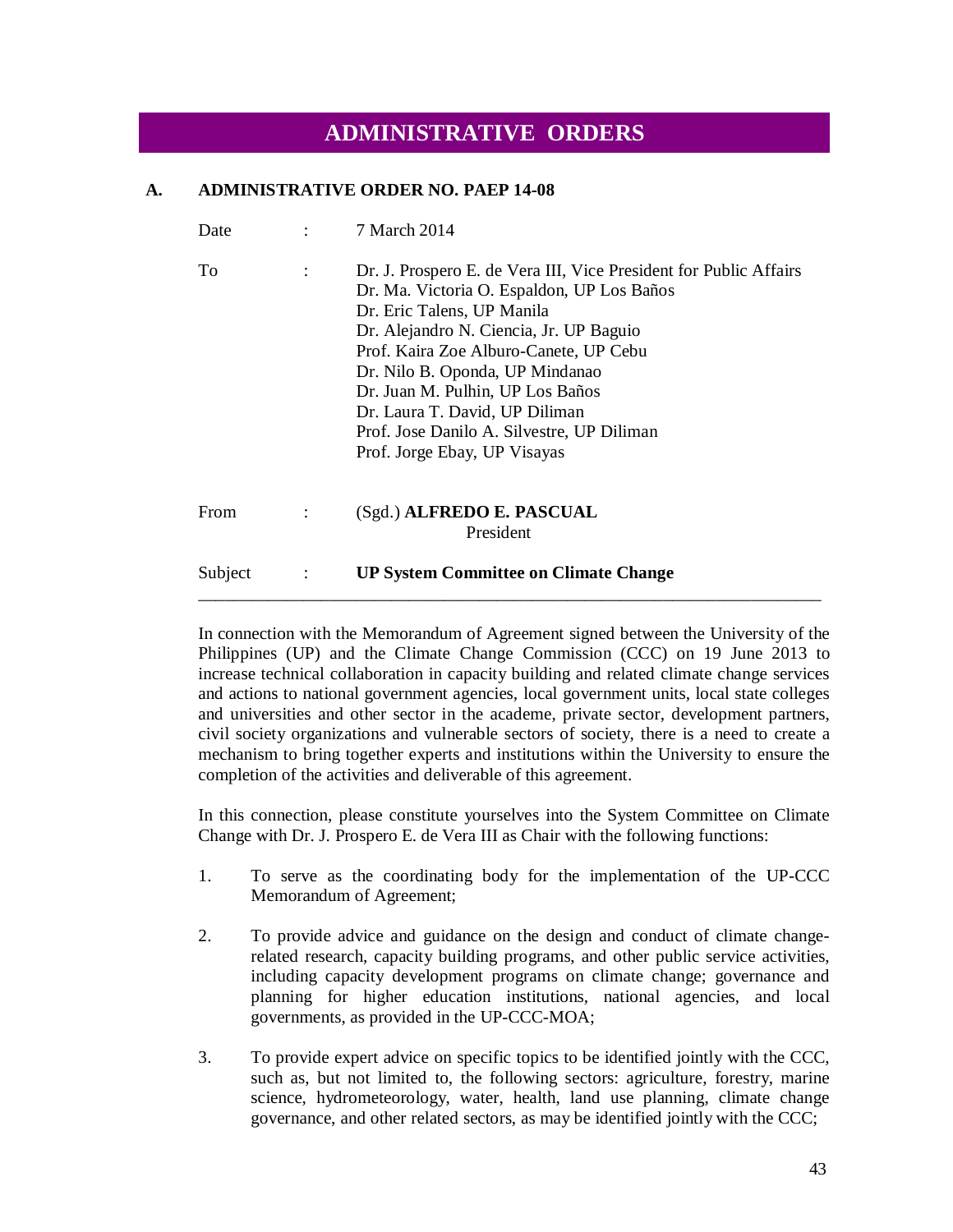- 4. To assist in the identification of experts needed, by the CCC, other government agencies and local government units;
- 5. To assist in the planning, design and conduct of climate change and disasterrelated activities aimed at transforming the University of the Philippines into a resilient community;
- 6. To participate in the review of activities and programs on matters of common concern under the UP-CCC-MOA and to pursue future cooperation based on procedures mutually agreed by both parties;
- 7. To exchange relevant data, information and knowledge products, as well as developments in the current and planned activities of their organizations that are mutual interest to UP and CCC, for the purposes of identifying areas of cooperation that will result in desirable outcomes and preventing duplication of work between UP and CCC, as well as among UP units and offices; and
- 8. To perform such other functions as may be assigned by the President.

The committee may call upon and tap experts to assist in the implementation of its mandates and activities.

The committee may secure the services of resource and support personnel as necessary.

A total of P100,000 shall be allotted to the endeavour for the services of the committee chair, members, secretariat and resource and support personnel.

Funds for the maintenance and other operating expenses (MOOE) of the committee and for the conduct of meetings and workshops may be charged to the budget of the UP Padayon Office or the Office of the Vice President for Public Affairs.

The Committee Chair and Members shall be entitled to honoraria consistent with the rates of standing committees (Level 2) approved by the Board of Regents at its 1199<sup>th</sup> meeting on 26 August 2005.

\*\*\*\*\*

#### **B. ADMINISTRATIVE ORDER NO. PAEP 14-10**

| Subject | ÷              | <b>Officer-in-Charge of the University, 21-23 March 2014</b>          |
|---------|----------------|-----------------------------------------------------------------------|
| From    | $\ddot{\cdot}$ | (Sgd.) ALFREDO E. PASCUAL<br>President                                |
| To      | ÷              | Dr. Lisa Grace S. Bersales<br>Vice President for Planning and Finance |
| Date    | ٠              | 18 March 2014                                                         |

I hereby appoint you Officer-in-Charge of the University from 21-23 March 2014 while I am in Bacolod City to speak at the  $24<sup>th</sup>$  Commencement Exercises of Riverside College.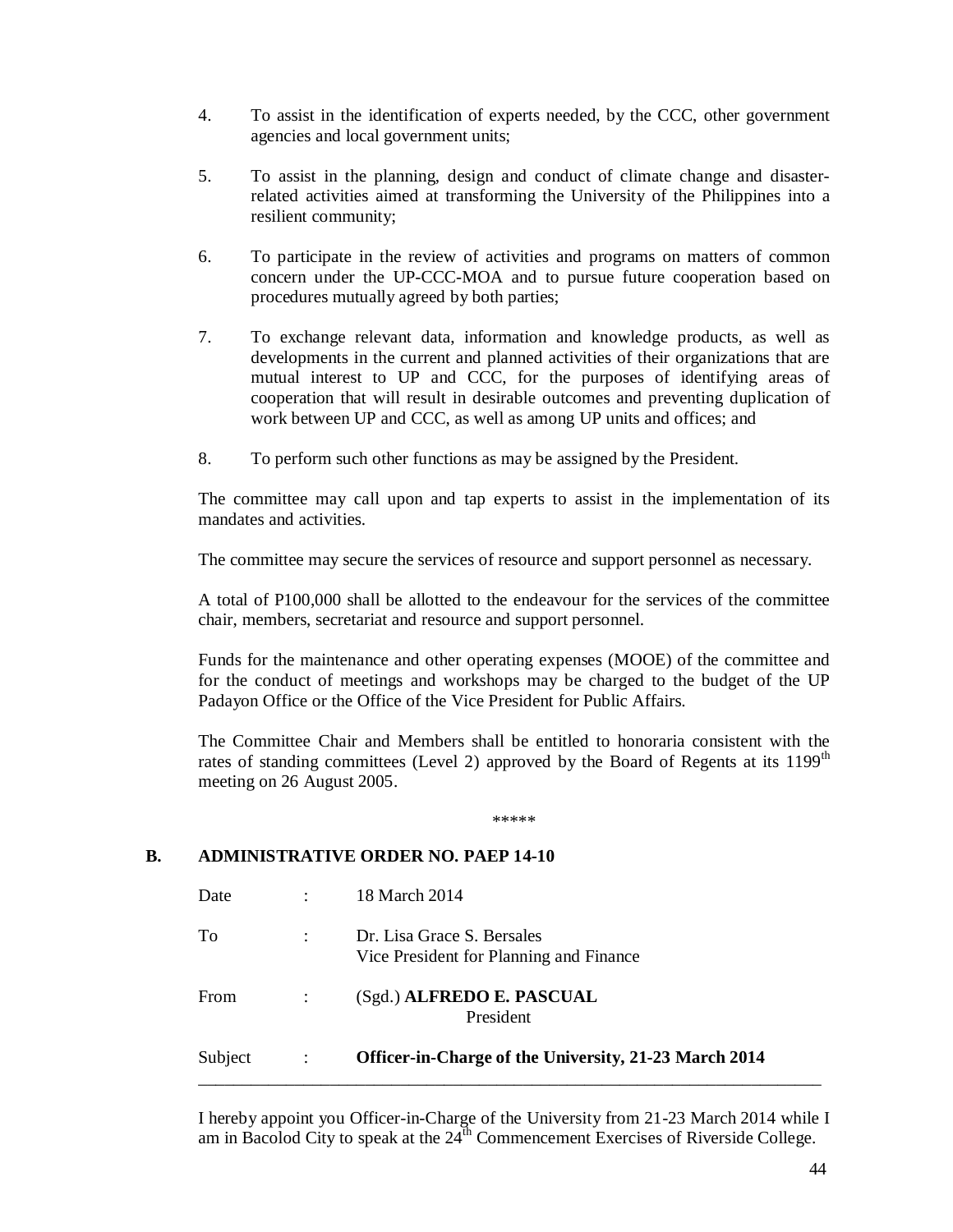#### **C. ADMINISTRATIVE ORDER NO. PAEP 14-11**

| Date    |                      | 17 March 2014                                                                                                                                                                                                                                                                     |
|---------|----------------------|-----------------------------------------------------------------------------------------------------------------------------------------------------------------------------------------------------------------------------------------------------------------------------------|
| To      | $\ddot{\phantom{a}}$ | Prof. Aletta Y. Yñiguez, UPD CS MSI (Chair)<br>Prof. Porfirio M. Aliño, UPD CS MSI (Member)<br>Prof. Sonia D. Jacinto, UPD CS IB (Member)<br>Prof. Rene N. Rollon, UPD CS IESM (Member)<br>Asst. Prof. Vincent V. Hilomen, UPLB CAS IBS (Member)<br>Atty. Eunice A. Saño (Member) |
| cc      | ٠                    | Chancellor Michael L. Tan<br>Chancellor Rex Victor O. Cruz<br>The Deans of COE, CS, CAS<br>Heads of concerned offices: OPVD, OVPLA, UPDLO, OCA<br>Prof. Miguel D., Fortes, MSI, UPD CS                                                                                            |
| From    | $\ddot{\cdot}$       | (Sgd.) ALFREDO E. PASCUAL<br>President                                                                                                                                                                                                                                            |
| Subject | $\ddot{\cdot}$       | <b>UP Puerto Galera Committee</b>                                                                                                                                                                                                                                                 |

The UP Puerto Galera Committee (UPPGC) is hereby reconstituted with Prof. Aletta Y. Yñiguez as Chair, effective immediately.

The Committee shall plan the Environmental Training Facility in Puerto Galera, Mindoro. It shall have the following specific tasks:

- 1. Develop a program (academic, research, extension) for Puerto Galera
- 2. Facilitate the program's implementation, especially the development and use of the Environmental Training Facility
- 3. Identify the functions and design the Facility
- 4. Develop a sustainability plan for running the program and Facility

The Committee may engage resource persons and support personnel as necessary to assist it in its tasks.

The Committee, its resource persons, and support personnel shall be granted honoraria in accordance with the rates of Ad Hoc Committees as approved by the Board of Regents in its  $1199<sup>th</sup>$  meeting on 26 August 2005.

\*\*\*\*\*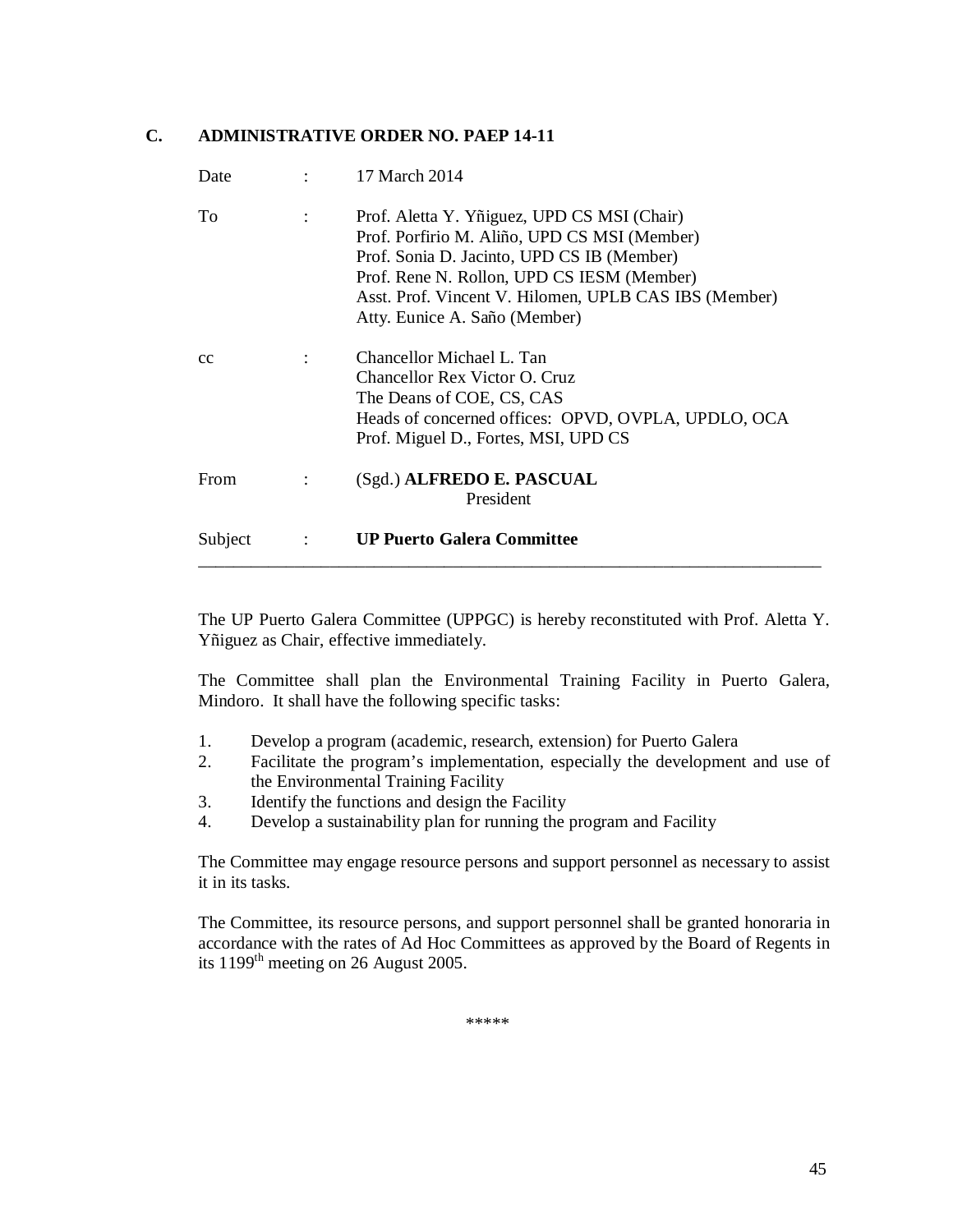#### **D. ADMINISTRATIVE ORDER NO. PAEP 14-12**

| Date    |                | 26 March 2014                                                                                             |
|---------|----------------|-----------------------------------------------------------------------------------------------------------|
| To      | $\ddot{\cdot}$ | Vice Presidents<br>Secretary of the University<br><b>Chancellors</b><br>Dean, UP Cebu<br>Director, UP PGH |
| cc      | ÷              | All UP Academic Employees Union (AUPAEU)                                                                  |
| From    |                | (Sgd.) ALFREDO E. PASCUAL<br>President                                                                    |
| Subject | $\ddot{\cdot}$ | UP Panel for the CNA 2014 Negotiations with the AUPAEU                                                    |

1. The previous five-year Collective Negotiations Agreement (CNA) with the All UP Academic Employees Workers Union (AUPAEU) expired on 31 December 2013. Meanwhile, the AUPAEU submitted a proposal for a new CNA on 07 February 2014. As provided by Executive Order 180, and its amended rules and regulations particularly Rule XII on CNAs, I hereby constitute the UP Panel as follows:

|                                            | <b>Resource persons, Technical Advisers</b> |
|--------------------------------------------|---------------------------------------------|
| <b>Regular Members</b>                     | & Secretariat                               |
| Dr. Maragtas S.V. Amante                   | Resource persons:                           |
| Vice President for Administration, Chair   | Dr. Gisela P. Concepcion                    |
| <b>Att. Hector Danny D. Uy</b>             | Vice President for Academic Affairs         |
| Vice President for Legal Affairs, Co-Chair | Dr. Lisa Grace S. Bersales                  |
|                                            | Vice President for Planning & Finance       |
| Prof. Virginia C. Yap                      |                                             |
| Vice Chancellor for Administration         | <b>Technical Advisers:</b>                  |
| <b>UP</b> Diliman                          | <b>Dr. Jonathan Sale</b>                    |
|                                            | Dean, School of Labor and Industrial        |
| Dr. Jose Florencio F. Lapeña               | Relations, UP Diliman                       |
| Vice Chancellor for Administration         |                                             |
| <b>UP</b> Manila                           | Atty. Rosalio A. Aragon, Office of the      |
|                                            | Vice President for Legal Affairs            |
| Dr. Crisanto A. Dorado                     |                                             |
| Vice Chancellor for Administration         | Atty. Ricardo B. Lapesura, Office of        |
| <b>UP Los Baños</b>                        | the Vice President for Legal Affairs        |
|                                            | Secretariat:                                |
| Dr. Margarita Lat-Luna                     | Ms. Ruth Mercado, Office of the Vice        |
| Deputy Director for Operations             | President for Legal Affairs                 |
| UP Philippine General Hospital (PGH)       |                                             |
| Dr. Angela D. Escoto                       | Mr. Jerwin G. Valenzuela                    |
| Director, UP System/Diliman HRDO           | <b>UP SoLAIR</b>                            |
|                                            |                                             |
|                                            | Ms. Rowena D. Melican, UP SoLAIR            |
|                                            | <b>OVPA</b><br>Staff:<br>logistics<br>and   |
|                                            | administrative support                      |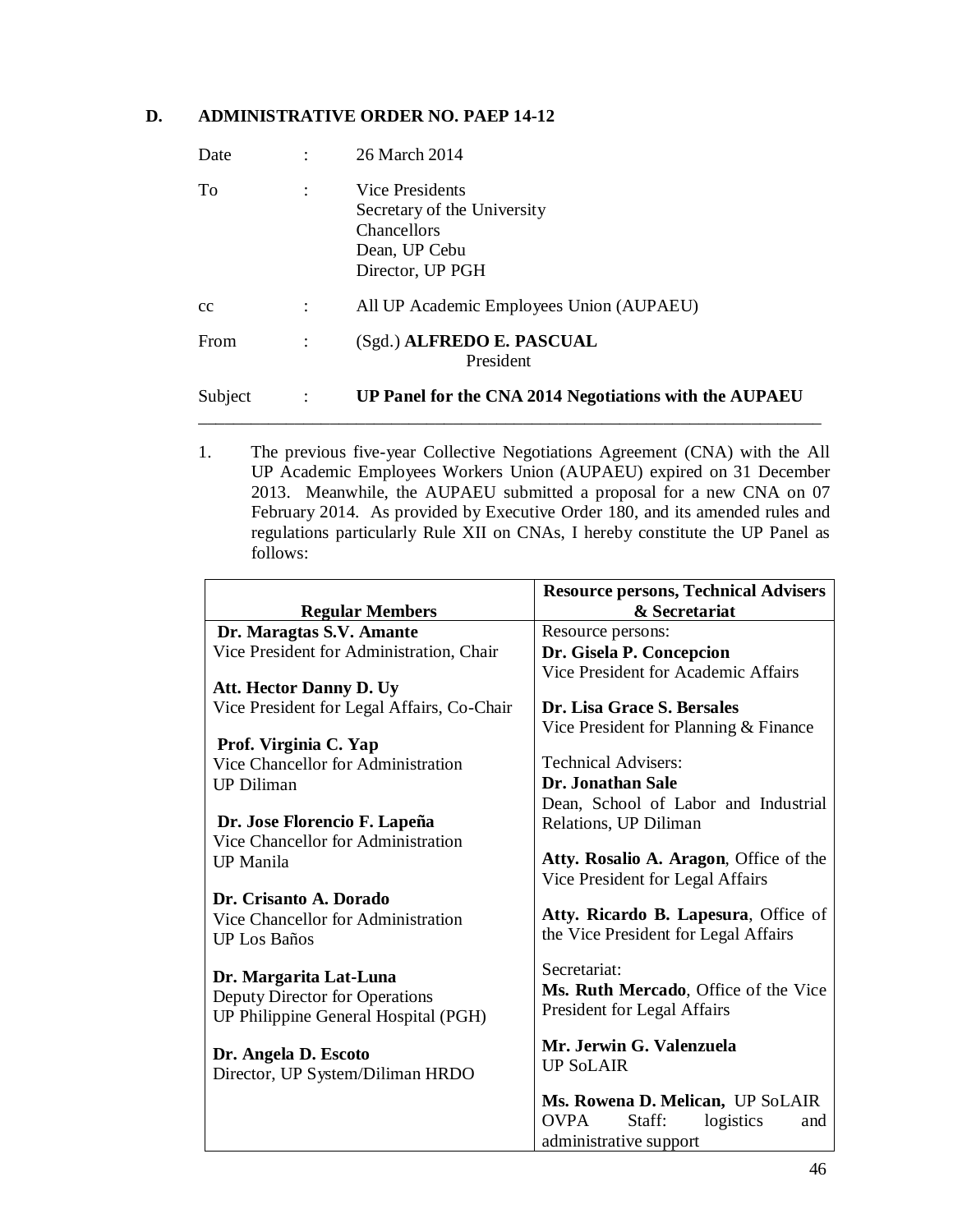2. For your reference, the counterpart members of the union panel were designated by the ALL U.P. ACADEMIC EMPLOYEES UNION (AUPAEU) as follows:

| <b>Regular Members</b>                                                           | <b>Alternates &amp; Secretariat</b>                             |
|----------------------------------------------------------------------------------|-----------------------------------------------------------------|
| Dr. Ramon Guillermo<br>National President                                        | Prof. Carl Marc Ramota, UP Manila<br><b>Chapter President</b>   |
| Dr. Erlinda C. Palaganas, UP Baguio<br>Vice President for Faculty                | Dr. Rolando Bello, UPLB<br><b>Chapter President</b>             |
| Ms. Perlita Rana<br><b>Secretary General</b>                                     | Ms. Arlene de la Cruz, UP Diliman<br><b>Chapter VP for REPS</b> |
| Dr. Teodoro Mendoza<br>Director, National Executive Board                        | Secretariat:                                                    |
|                                                                                  | <b>Ms. Guillermina Panizales</b>                                |
| Prof. Sharon Pangilinan, UP Diliman<br><b>Chapter Vice President for Faculty</b> | National Vice President for REPS                                |
|                                                                                  | Ms. Glennis Uyanguren, UP Diliman                               |
| <b>Ms. Celeste Vallejos</b>                                                      | <b>Chapter Secretary</b>                                        |
| <b>National Treasurer</b>                                                        |                                                                 |
|                                                                                  |                                                                 |

- 3. The functions and responsibilities of the UP CNA Negotiations Panel are as follows:
	- a. Recommend approval of the ground rules for negotiations;
	- b. Examine the viability and sustainability of the proposals with respect to mandates of the University as provided in the UP Charter (RA9500), strategic initiatives, an in compliance with relevant laws and regulations;
	- c. Consult with the Chancellors and other UP officials on specific CNA agenda items;
	- d. Propose viable counterproposals, focusing on enabling conditions to enhance achievements in academic excellence;
	- e. Decide on the working schedule for the negotiations, to achieve agreement; and
	- f. Recommend approval of the CNA for approval by the UP Board of Regents.
- 4. The UP Administration Panel shall report directly to, and coordinate closely with the Office of the President, on the progress of the CNA negotiations.
- 5. The CNA Panel may call on other University officials and resource persons to help the Committee in its functions and responsibilities.

\*\*\*\*\*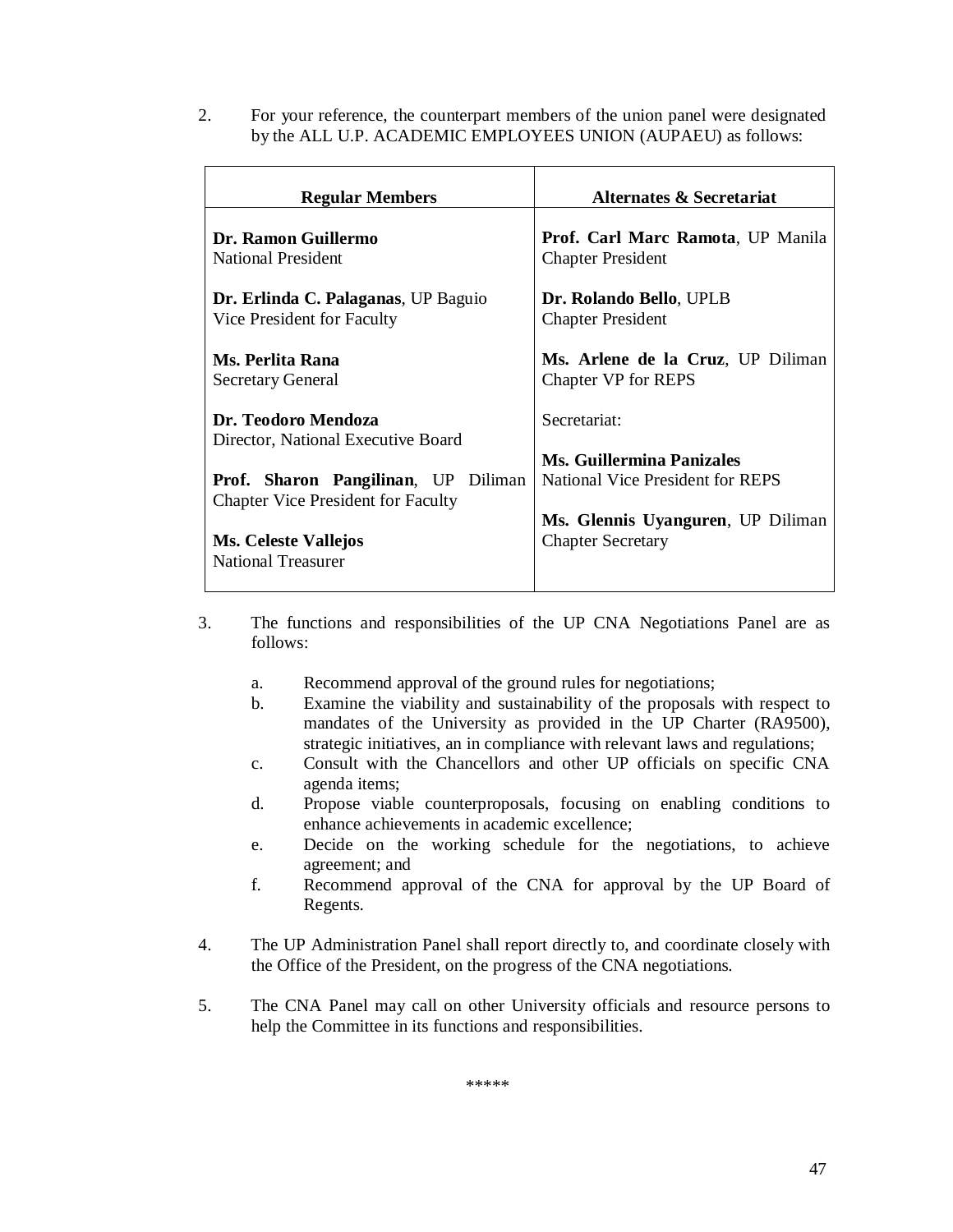### **MEMORANDUM**

#### **A. MEMORANDUM NO. PAEP 14-20**

| Date    |                      | 11 March 2014                                                                                                                                     |
|---------|----------------------|---------------------------------------------------------------------------------------------------------------------------------------------------|
| To      | $\ddot{\phantom{a}}$ | Prof. Gerardo B. Agulto, Jr.<br>Executive Director, UP Foundation, Inc.                                                                           |
| cc      |                      | Regent Ponciano E. Rivera, Jr.<br>President, UP Alumni Association                                                                                |
|         |                      | Ms. Elna A. Divino<br>Accountant, UPAA                                                                                                            |
|         |                      | Dean Anita G. Cular<br><b>UPVTC</b>                                                                                                               |
| From    | $\ddot{\cdot}$       | (Sgd.) ALFREDO E. PASCUAL<br>President                                                                                                            |
| Subject | $\ddot{\cdot}$       | <b>Instruction to Start Remitting Cash Assistance of P2,000/mo.</b><br>for 4 months (February to March) to Bracket E1 Students of<br><b>UPVTC</b> |

Herewith is the list of E1 students of UPV Tacloban College to be assisted by UPFI through Tulong UP (Yolanda Fund), as per Memorandum No. PAEP 14-11 at P2,000 per month for 4 months (February to May 2014). The list now indicates the students' ATM details.

In view of the delay in the opening of ATM accounts, and since the second month has started, UPFI may now remit to Veteran's Bank-Tacloban City the assistance for the months of February and March, for a total of P4,000 per student.

Out of the 124 beneficiaries, 8 have no ATMs yet to date. We will send you an update when the ATM details of the 8 become available.

Kindly take the necessary actions to grant said scholarship to the students in the list provided the funds are available.

*(Note: Please see OSU Records for the original copy of the document with the list of beneficiaries.)*

\*\*\*\*\*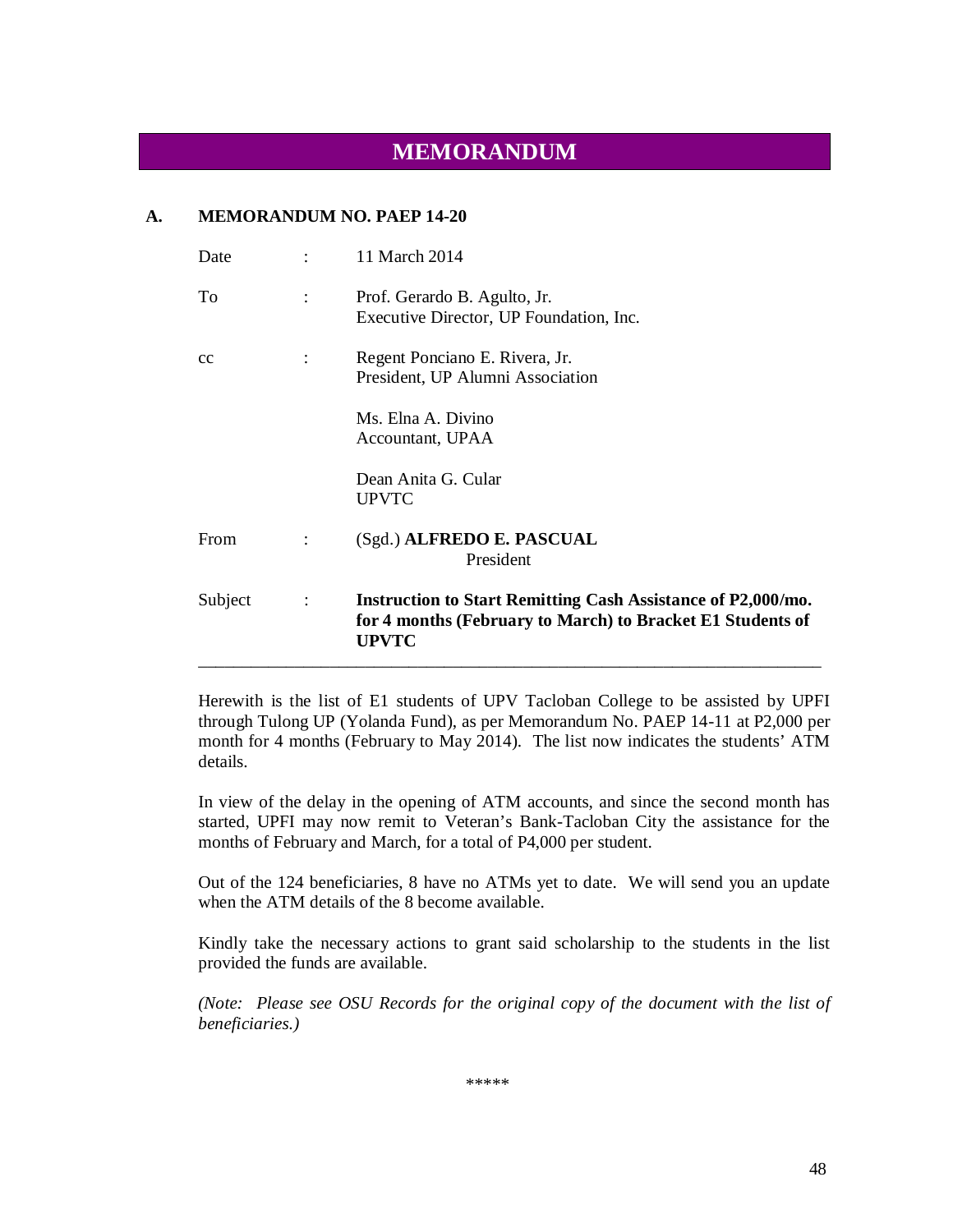#### **B. MEMORANDUM NO. PAEP 14-21**

| Date        |                | 18 March 2014                                                                                                                       |
|-------------|----------------|-------------------------------------------------------------------------------------------------------------------------------------|
| To          | ÷              | Dr. Michael L. Tan<br>Chancellor, UP Diliman                                                                                        |
| <b>From</b> |                | (Sgd.) ALFREDO E. PASCUAL<br>President                                                                                              |
| Subject     | $\ddot{\cdot}$ | First Indorsement of the Ombudsman in OMB-C-A-11-0647-J<br>Entitled "Almira Divina M. Alejandrino vs. Ricardo Ma.<br><b>Nolasco</b> |

This refers to the attached First Indorsement dated 17 January 2014 of the Office of the Ombudsman addressed to the Chair of the Board of Regents, directing the University to inform the Ombudsman on the status of the implementation of its Decision in the case of Almira Divina M. Alejandrino vs. Ricardo Ma. Nolasco docketed as OMB-C-A-11-0647- J.

Please submit your report on the status of implementation of the above Ombudsman decision within three (3) days from receipt of this Memorandum so that the University can immediately comply with the Ombudsman's directive to inform the latter office of the implementation of the decision.

Thank you.

\*\*\*\*\*

#### **C. MEMORANDUM NO. PAEP 14-22**

| Subject | $\ddot{\cdot}$       | <b>Revised Guidelines on Reimbursements</b> |
|---------|----------------------|---------------------------------------------|
| From    | $\ddot{\phantom{a}}$ | (Sgd.) ALFREDO E. PASCUAL<br>President      |
| cc      | $\ddot{\cdot}$       | VPA, VPPF, All VCA's                        |
| To      | ÷                    | All Chancellors, Dean of UP Cebu            |
| Date    | $\ddot{\cdot}$       | 19 March 2014                               |

To reduce delays in processing, the following guidelines shall apply to claims for reimbursements: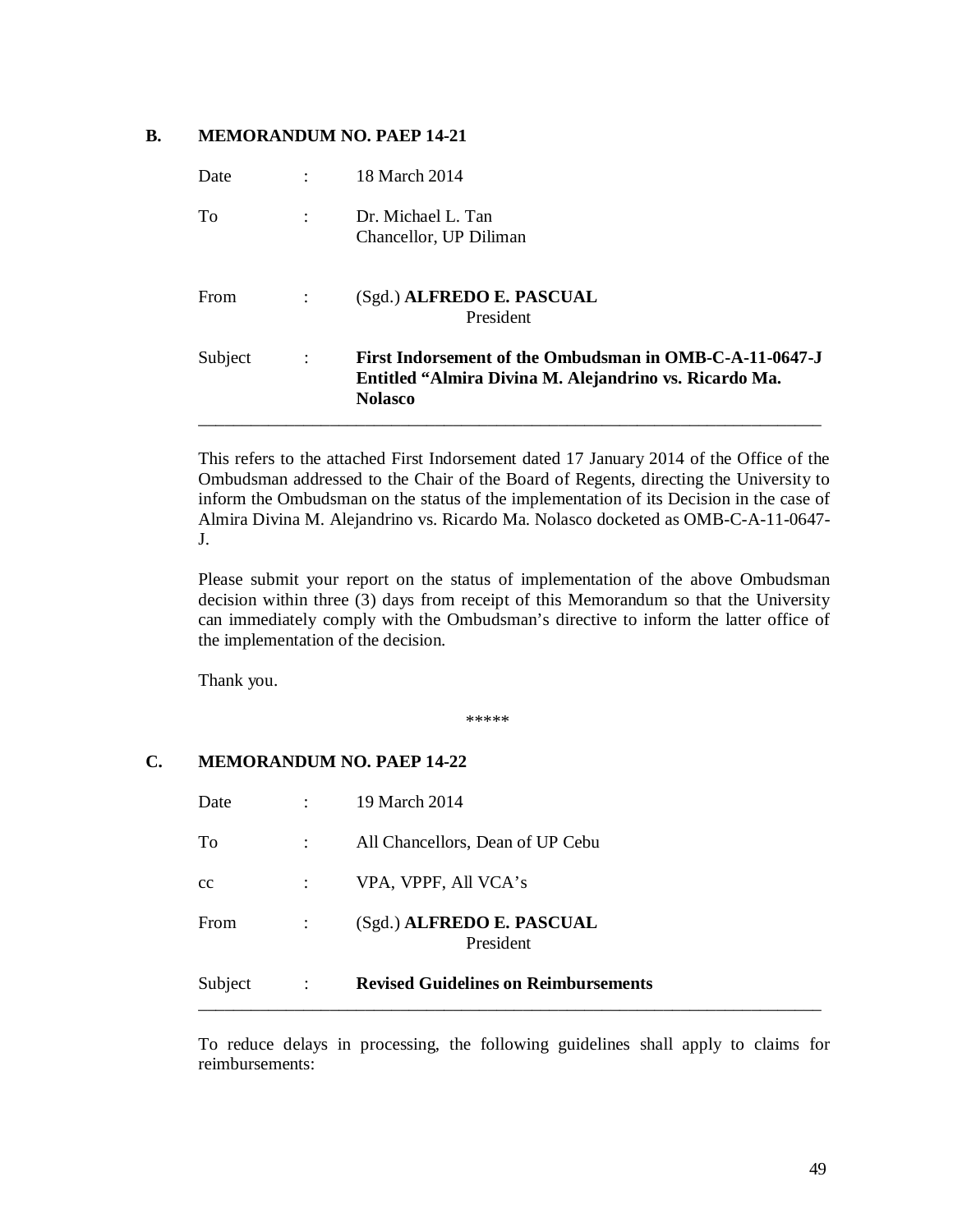#### *General Guidelines*

- A. All claims for reimbursements shall comply with government rules on procurement, accounting and audit, with the supporting documents.
- B. Each claim for reimbursement shall not exceed the amount of Two Hundred Thousand Pesos (Php200,000.00).
- C. Expenses allowed for reimbursement shall include Maintenance and Other Operating Expenses (MOOE) and all other logistics associated with projects crucial to successful delivery and completion of outputs.

#### *Specific Guidelines*

- A. Claims for reimbursements not exceeding Ten Thousand Pesos (P10,000.00) shall be in the name of the University official who paid in advance. Otherwise, expenses not incompliance with this rule shall be subject to appropriate withholding taxes.
- B. Claims for reimbursement exceeding Ten Thousand Pesos (P10,000.00) shall be under the name of the University and shall be subject to appropriate withholding taxes. In cases when transactions do not require withholding taxes, for instance when a supplier is exempted from the Value Added Tax (VAT) and income tax, (with a certificate of exemption from the BIR), or when the transaction was done outside of the Philippines, no taxes shall be withheld.
- C. Claims for reimbursement which are subject to withholding taxes shall be paid net of the tax withheld. The reimbursement therefore will be less than the original amount of the claim, which was paid in advance.

\*\*\*\*\*

#### **D. MEMORANDUM NO. PAEP 14-23**

| Subject | $\ddot{\cdot}$ | Request for authority to travel to Korea from 21-26 April 2014                |
|---------|----------------|-------------------------------------------------------------------------------|
| From    |                | (Sgd.) ALFREDO E. PASCUAL<br>President                                        |
| For     |                | The Board of Regents<br>University of the Philippines<br>Diliman, Quezon City |
| Date    |                | 19 March 2014                                                                 |

I respectfully request permission to travel on official time to Korea from 21-26 April 2014, exclusive of travel time, to participate in an educational and cultural trip organized by the Korean Foundation.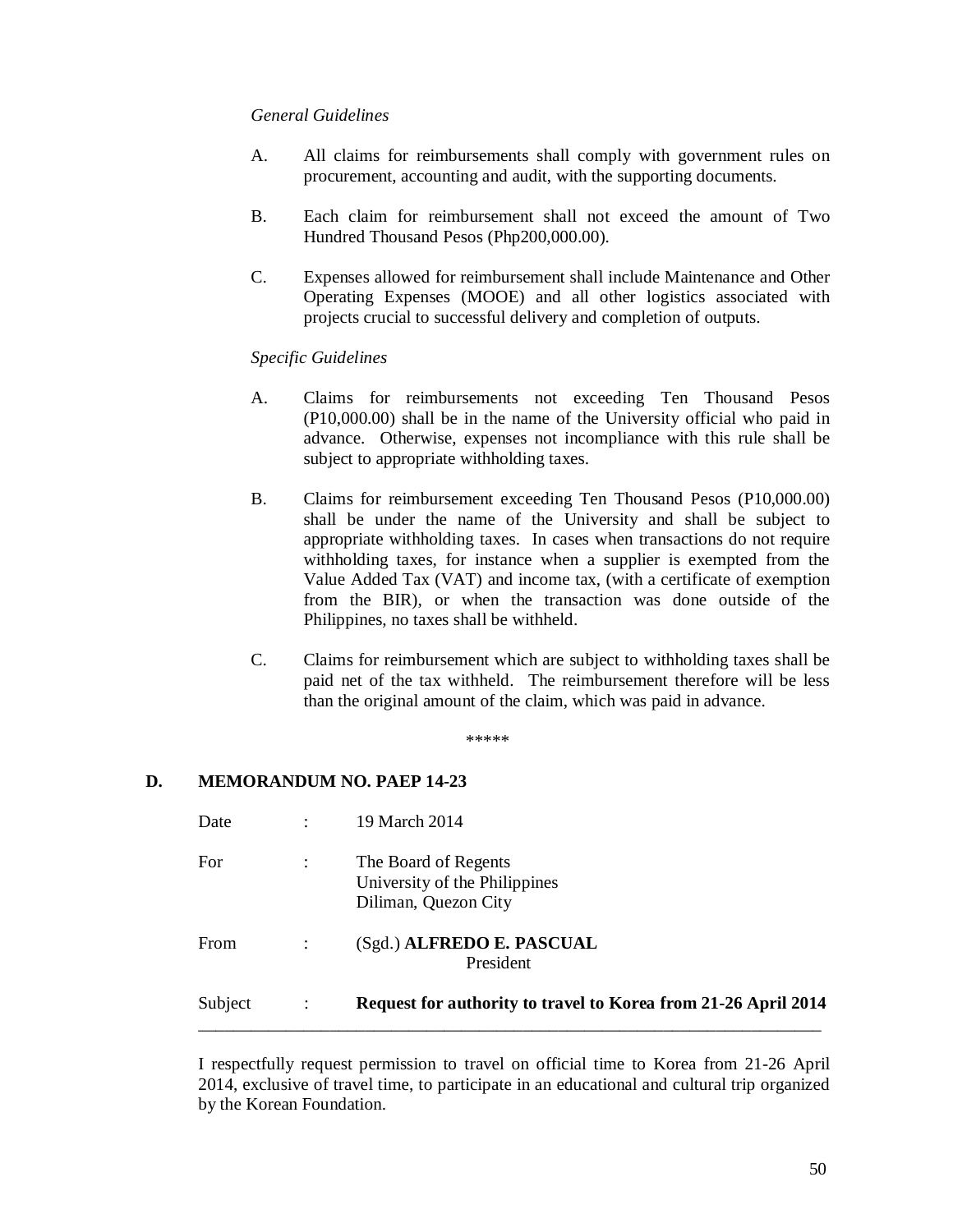Except for my salary during the period, there will be no other government expense involved because the Korean Foundation will cover all costs related to this travel.

May I also request permission to use official passport and be exempted from travel tax.

Thank you.

\*\*\*\*\*

#### **E. MEMORANDUM NO. PAEP 14-24**

| Date    | 21 March 2014                                                                                                          |
|---------|------------------------------------------------------------------------------------------------------------------------|
| To      | All Vice Presidents<br>Secretary of the University and of the Board of Regents<br>All Chancellors<br>The Dean, UP Cebu |
| From    | (Sgd.) LISA GRACE S. BERSALES<br>Officer-in-Charge                                                                     |
| Subject | <b>UP HR Special Meeting</b>                                                                                           |

Please come to a special meeting on 31 March 2014 at the Executive House from 8AM to 5PM. This meeting will be devoted entirely to the discussion of the UP HR Requirements for 2015-2016.

\_\_\_\_\_\_\_\_\_\_\_\_\_\_\_\_\_\_\_\_\_\_\_\_\_\_\_\_\_\_\_\_\_\_\_\_\_\_\_\_\_\_\_\_\_\_\_\_\_\_\_\_\_\_\_\_\_\_\_\_\_\_\_\_\_\_\_\_\_\_\_

Please invite your Vice Chancellor for Administration, HR Director and Budget Officer to be present in the meeting.

The concept paper and program of activities will follow.

Thank you.

\*\*\*\*\*

#### **F. MEMORANDUM NO. PAEP 14-25**

| Subject | $\ddot{\phantom{a}}$                                        | <b>Request for Approval of Proposed Merit Promotions for 2014</b> |
|---------|-------------------------------------------------------------|-------------------------------------------------------------------|
| From    |                                                             | (Sgd.) ALFREDO E. PASCUAL<br>President                            |
| For     | $\mathcal{I}^{\mathcal{I}}$ and $\mathcal{I}^{\mathcal{I}}$ | The U.P. Board of Regents                                         |
| Date    |                                                             | 27 March 2014                                                     |

We would like to request approval by the Board of Regents of our proposal to grant merit promotions to faculty and staff effective 1 January 2014 with an indicative budget of P305M to be sourced from the allotment to U.P. out of the Miscellaneous Personnel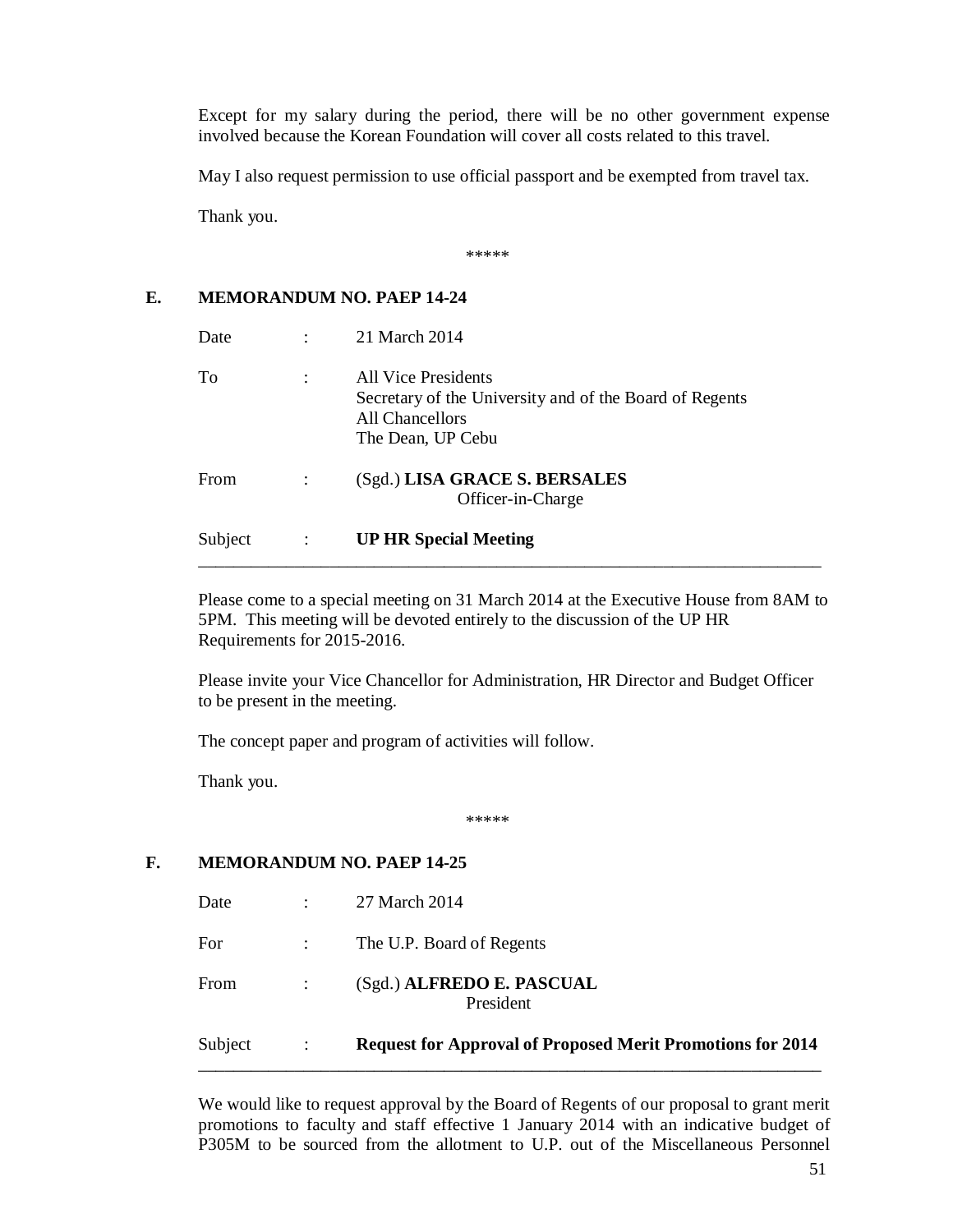Benefits Fund (MBPF) held by DBM. Upon approval by the Board, this request will be forwarded to NEDA and CHED for endorsement and then submitted to DBM for final approval. We have discussed the proposed round of merit promotions with DBM Secretary Florencio B. Abad and gotten his in-principle support at a meeting on the 2015 budget of UP held at DBM on 26 February 2014. Also present at the said meeting were NEDA Secretary Arsenio M. Balisacan, and CHED Chair Patricia B. Licuanan.

The last round of merit promotions for UP employees was implemented four (4) years ago in 2010 with funds provided by the previous administration. The next round is now overdue and urgently needed. Retention of high performing faculty members and researchers is a continuing challenge for us due to our inability to offer competitive salaries. Despite the last tranche of SSL3, salaries in UP are still way below those in leading Philippine private universities. For instance, the highest monthly salary of a full professor in UP is just P78,916 (salary grade 29 step 8). In comparison, the monthly salary of a full professor in Ateneo de Manila University or De La Salle University, we understand, could range from P160,000 to P200,000. Job offers from industry, especially abroad, would provide even much higher salaries.

Maintaining a critical mass of top-notch professors and researchers is of vital importance to UP if it were to fulfil its mandate as the country's national university. Under its Charter of 2008, UP is mandated to perform its unique and distinctive leadership in higher education and development, as well as to serve as a research university, a graduate university, a public service university, and a regional and global university. Ensuring the ability of UP to raise its regional and global standing is crucial in meeting the objectives of CHED's Public Higher Education Reform Roadmap to enable UP to join the ranks of leading universities in the world by 2016. The teaching, research, and public service functions of the UP faculty contribute much in achieving rapid, equitable and sustained economic growth-a key result area of President Benigno S. Aquino's administration.

UP also recognizes the importance of the support of its administrative staff as it aims to achieve operational excellence. Many of its initiatives, foremost of which is eUP (the automation of many of our procedures, including our payroll system), require highly motivated administrative staff. Thus, there is also a need to provide them with competitive salaries and to include them in the granting of merit promotions.

**oo0oo**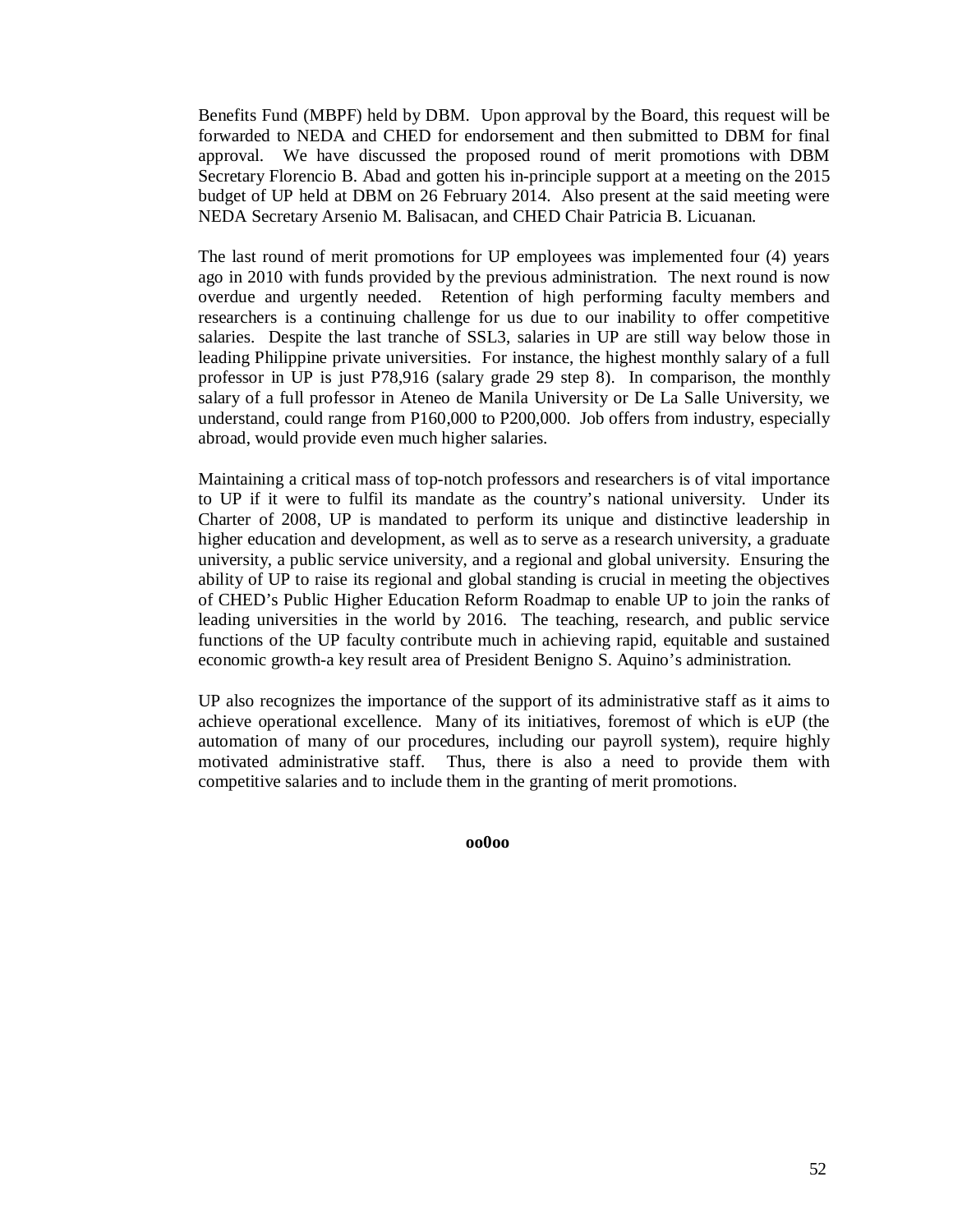#### **UNIVERSITY ADMINISTRATION**

#### **BOARD OF REGENTS**

**Hon. PATRICIA B. LICUANAN, Chair** Chair, Commission on Higher Education

 **Hon. ALFREDO E. PASCUAL, Co-Chair** President, University of the Philippines

 **Hon. PIA S. CAYETANO** Chair, Senate Committee on Education, Arts and Culture

 **Hon. ROMAN T. ROMULO** Chair, House Committee on Higher and Technical Education

> **Hon. PONCIANO E. RIVERA, JR.** President, UP Alumni Association

> > **Hon. REYNATO S. PUNO** Member

 **Hon. MAGDALENO E. ALBARRACIN, JR.** Member

 **Hon. GIZELA M. GONZALEZ-MONTINOLA** Member

> **Hon. LOURDES E. ABADINGO** Faculty Regent

 **Hon. KRISTA IRIS V. MELGAREJO** Student Regent

 **Hon. ANNA RAZEL L. RAMIREZ** Staff Regent

**Prof. LILIAN A. DE LAS LLAGAS, PhD, LLB** Secretary of the University and of the Board of Regents



#### **The University of the Philippines**  *Gazette* is

Published by the **Office of the Secretary of the University University of the Philippines Quezon Hall, UP Diliman Campus, Quezon City**

#### **UNIVERSITY OFFICIALS**

#### **UP SYSTEM**

**Prof. ALFREDO E. PASCUAL, MBA**  Doctor of Pedagogy (honoris causa) President

**Prof. GISELA P. CONCEPCION, PhD** Vice President for Academic Affairs

**Prof. LISA GRACE S. BERSALES, PhD** Vice President for Planning and Finance

**Prof. MARAGTAS SV AMANTE, PhD** Vice President for Administration

**Prof. ELVIRA A. ZAMORA, DBA** Vice President for Development

**Prof. J. PROSPERO E. DE VERA III, DPA** Vice President for Public Affairs

**Prof. HECTOR DANNY D. UY, LLB, MNSA** Vice President for Legal Affairs

**Prof. LILIAN A. DE LAS LLAGAS, PhD, LLB** Secretary of the University and of the BOR

**\*\*\*\*\*\*\***

#### **CONSTITUENT UNIVERSITIES**

**PROF. CAESAR A. SALOMA, PhD** Chancellor, UP Diliman

**PROF. REX VICTOR O. CRUZ, PhD** Chancellor, UP Los Baños

**PROF. MANUEL B. AGULTO, MD** Chancellor, UP Manila

**PROF. ROMMEL A. ESPINOSA, PhD** Chancellor, UP Visayas

**PROF. GRACE J. ALFONSO, PhD** Chancellor, UP Open University

**PROF. SYLVIA B. CONCEPCION, PhD** Chancellor, UP Mindanao

**PROF. RAYMUNDO D. ROVILLOS, PhD** Chancellor, UP Baguio

> **PROF. LIZA D. CORRO, LLB** Dean, UP Cebu